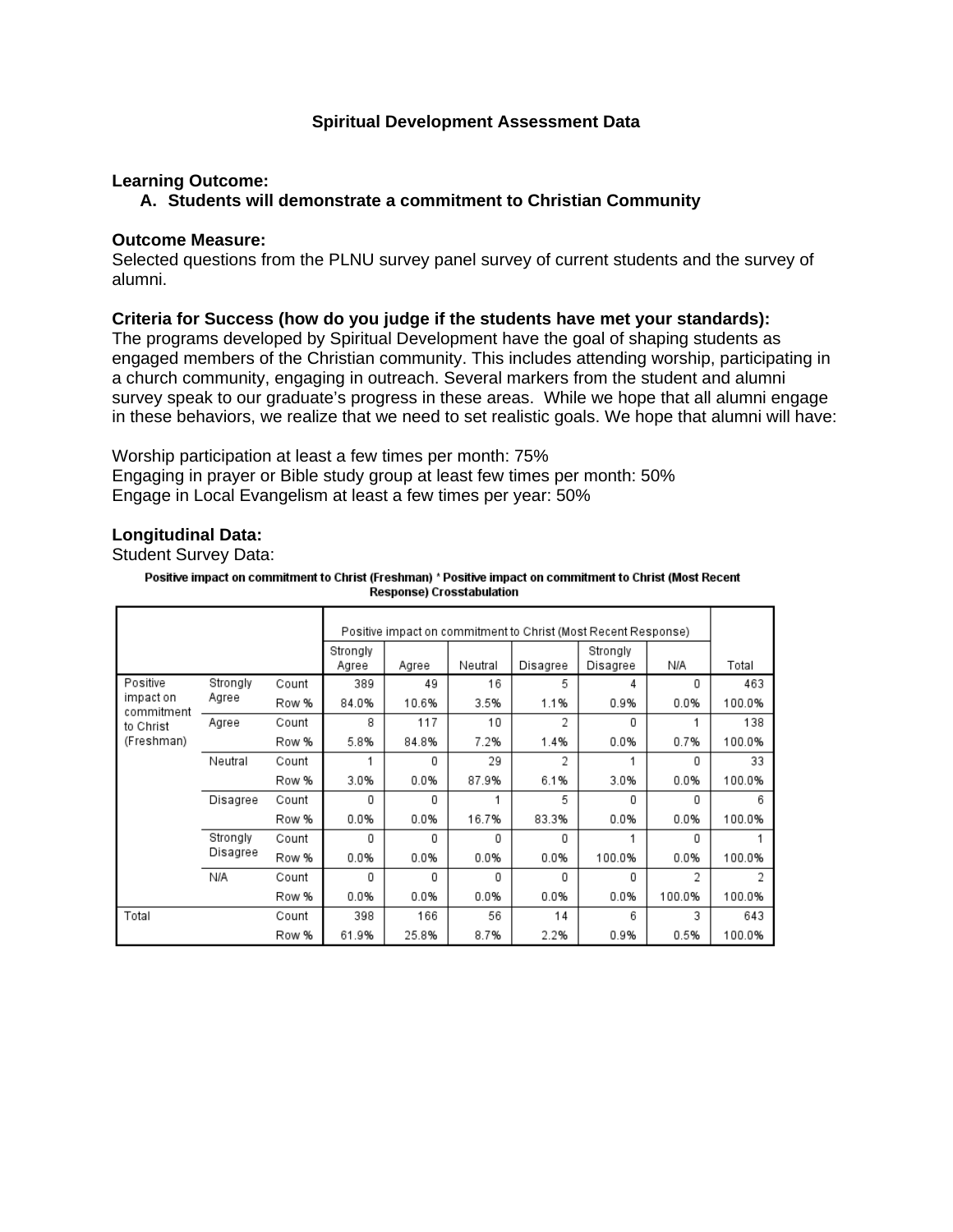|                                                                      |                  |       |       |             |        | Prior attended a local church (Most Recent Response) |                  |                |        |
|----------------------------------------------------------------------|------------------|-------|-------|-------------|--------|------------------------------------------------------|------------------|----------------|--------|
|                                                                      |                  |       |       | A few times |        | A few times a                                        | A few<br>times a |                |        |
|                                                                      |                  |       | Daily | a week      | Weekly | month                                                | year             | Rarely if ever | Total  |
| Prior                                                                | Daily            | Count | 16    |             | 2      | 0                                                    |                  | 0              | 20     |
| attended a<br>local church<br>A few<br>(Freshman)<br>times a<br>week |                  | Row % | 80.0% | 5.0%        | 10.0%  | 0.0%                                                 | 5.0%             | 0.0%           | 100.0% |
|                                                                      |                  | Count |       | 189         | 29     | 13                                                   | 10               | 15             | 257    |
|                                                                      |                  | Row % | 0.4%  | 73.5%       | 11.3%  | 5.1%                                                 | 3.9%             | 5.8%           | 100.0% |
|                                                                      | Weekly           | Count |       | 3           | 195    | 8                                                    | 8                | 18             | 233    |
|                                                                      |                  | Row % | 0.4%  | 1.3%        | 83.7%  | 3.4%                                                 | 3.4%             | 7.7%           | 100.0% |
|                                                                      | A few            | Count | 0     |             | 2      | 56                                                   | 4                | 5              | 68     |
|                                                                      | times a<br>month | Row % | 0.0%  | 1.5%        | 2.9%   | 82.4%                                                | 5.9%             | 7.4%           | 100.0% |
|                                                                      | A few            | Count | 0     |             | 3      | 2                                                    | 33               | $\mathfrak{p}$ | 41     |
|                                                                      | times a<br>year  | Row % | 0.0%  | 2.4%        | 7.3%   | 4.9%                                                 | 80.5%            | 4.9%           | 100.0% |
|                                                                      | Rarely if        | Count | 0     | 0           | 0      | 0                                                    | 0                | 24             | 24     |
|                                                                      | ever             | Row % | 0.0%  | 0.0%        | 0.0%   | 0.0%                                                 | 0.0%             | 100.0%         | 100.0% |
| Total                                                                |                  | Count | 18    | 195         | 231    | 79                                                   | 56               | 64             | 643    |
|                                                                      |                  | Row % | 2.8%  | 30.3%       | 35.9%  | 12.3%                                                | 8.7%             | 10.0%          | 100.0% |

Prior attended a local church (Freshman) \* Prior attended a local church (Most Recent Response) Crosstabulation

# Prior participated in prayer/Christian study group (Freshman) \* Prior participated in prayer/Christian study group (Most Recent<br>Response) Crosstabulation

|                                                                   |                  |       |       | Prior participated in prayer/Christian study group (Most Recent Response) |        |                           |                          |                   |        |
|-------------------------------------------------------------------|------------------|-------|-------|---------------------------------------------------------------------------|--------|---------------------------|--------------------------|-------------------|--------|
|                                                                   |                  |       | Daily | A few<br>times a<br>week                                                  | Weekly | A few<br>times a<br>month | A few<br>times a<br>year | Rarely if<br>ever | Total  |
| Prior                                                             | Daily            | Count | 17    | 0                                                                         | 3      | 0                         |                          |                   | 22     |
| participated in<br>prayer/Christia<br>n study group<br>(Freshman) |                  | Row % | 77.3% | 0.0%                                                                      | 13.6%  | 0.0%                      | 4.5%                     | 4.5%              | 100.0% |
|                                                                   | A few            | Count |       | 110                                                                       | 10     | 3                         | 6                        | 14                | 144    |
|                                                                   | times a<br>week  | Row % | 0.7%  | 76.4%                                                                     | 6.9%   | 2.1%                      | 4.2%                     | 9.7%              | 100.0% |
|                                                                   | Weekly           | Count |       | 5                                                                         | 164    | 9                         | 5                        | 21                | 205    |
|                                                                   |                  | Row % | 0.5%  | 2.4%                                                                      | 80.0%  | 4.4%                      | 2.4%                     | 10.2%             | 100.0% |
|                                                                   | A few            | Count | 0     | 2                                                                         | 3      | 77                        | 3                        | 9                 | 94     |
|                                                                   | times a<br>month | Row % | 0.0%  | 2.1%                                                                      | 3.2%   | 81.9%                     | 3.2%                     | 9.6%              | 100.0% |
|                                                                   | A few            | Count | 0     | 0                                                                         | 1      |                           | 57                       | 10                | 69     |
|                                                                   | times a<br>vear  | Row % | 0.0%  | 0.0%                                                                      | 1.4%   | 1.4%                      | 82.6%                    | 14.5%             | 100.0% |
|                                                                   | Rarely if        | Count | 0     | 0                                                                         | 3      | 6                         | 3                        | 94                | 106    |
|                                                                   | ever             | Row % | 0.0%  | 0.0%                                                                      | 2.8%   | 5.7%                      | 2.8%                     | 88.7%             | 100.0% |
| Total                                                             |                  | Count | 19    | 117                                                                       | 184    | 96                        | 75                       | 149               | 640    |
|                                                                   |                  | Row % | 3.0%  | 18.3%                                                                     | 28.7%  | 15.0%                     | 11.7%                    | 23.3%             | 100.0% |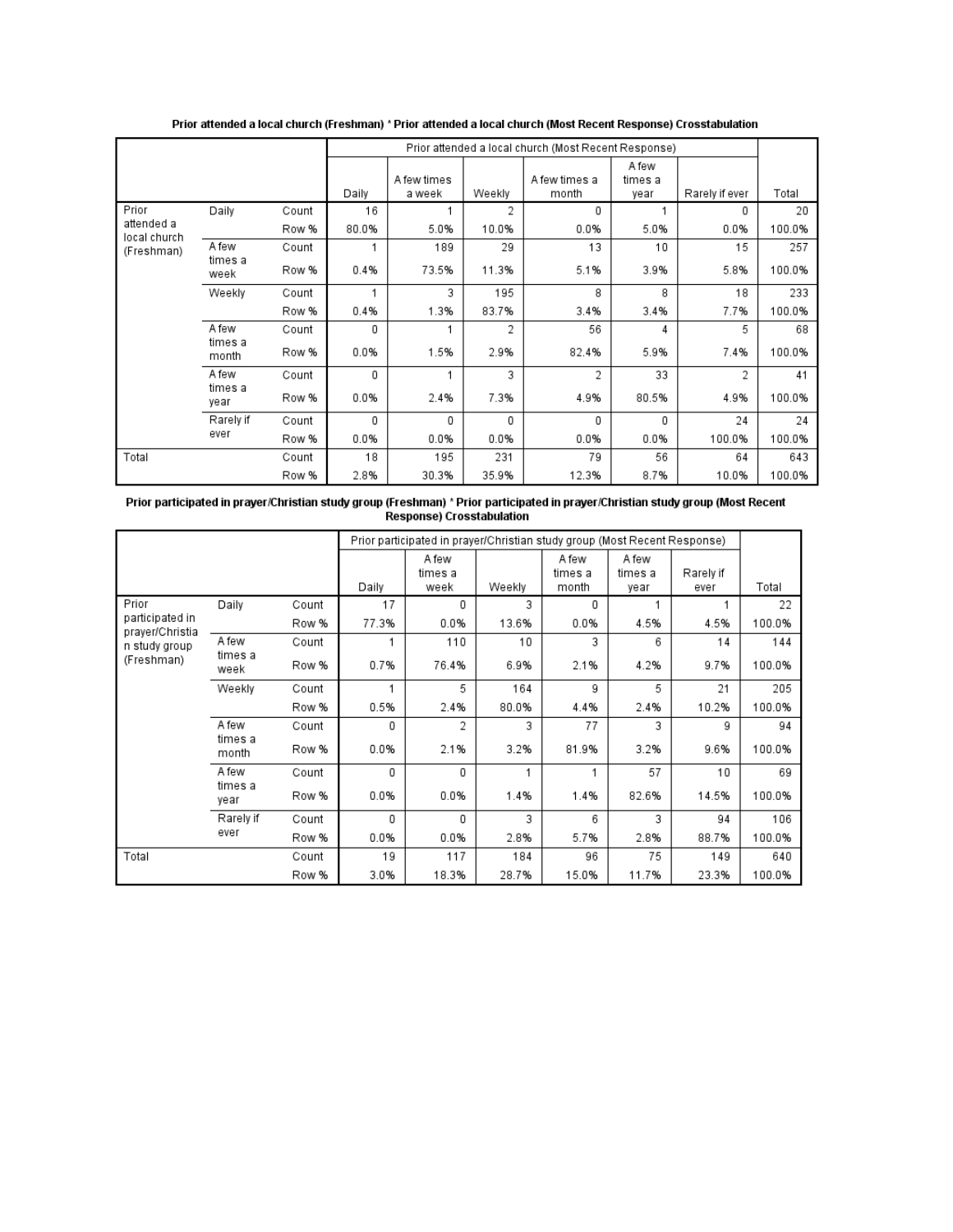|                                            |          |       |                   |       |         |          | Positive impact on life of service (Most Recent Response) |       |        |
|--------------------------------------------|----------|-------|-------------------|-------|---------|----------|-----------------------------------------------------------|-------|--------|
|                                            |          |       | Strongly<br>Agree | Agree | Neutral | Disagree | Strongly<br>Disagree                                      | N/A   | Total  |
| Positive                                   | Strongly | Count | 252               | 30    | 11      | 6        |                                                           | 0     | 300    |
| impact on life<br>of service<br>(Freshman) | Agree    | Row % | 84.0%             | 10.0% | 3.7%    | 2.0%     | 0.3%                                                      | 0.0%  | 100.0% |
|                                            | Agree    | Count | 12                | 239   | 14      | 2        | 0                                                         | 2     | 269    |
|                                            |          | Row % | 4.5%              | 88.8% | 5.2%    | 0.7%     | 0.0%                                                      | 0.7%  | 100.0% |
|                                            | Neutral  | Count | 0                 | 7     | 56      | 2        | 0                                                         | 0     | 65     |
|                                            |          | Row % | 0.0%              | 10.8% | 86.2%   | 3.1%     | 0.0%                                                      | 0.0%  | 100.0% |
|                                            | Disagree | Count | 0                 | 0     | 0       | 3        | 0                                                         | 0     | 3      |
|                                            |          | Row % | 0.0%              | 0.0%  | 0.0%    | 100.0%   | 0.0%                                                      | 0.0%  | 100.0% |
|                                            | Strongly | Count | 0                 | 0     | 0       | 0        |                                                           | 0     |        |
|                                            | Disagree | Row % | 0.0%              | 0.0%  | 0.0%    | 0.0%     | 100.0%                                                    | 0.0%  | 100.0% |
|                                            | N/A      | Count | 0                 | 0     | 0       | 0        |                                                           |       | 2      |
|                                            |          | Row % | 0.0%              | 0.0%  | 0.0%    | 0.0%     | 50.0%                                                     | 50.0% | 100.0% |
| Total                                      |          | Count | 264               | 276   | 81      | 13       | 3                                                         | 3     | 640    |
|                                            |          | Row % | 41.2%             | 43.1% | 12.7%   | 2.0%     | 0.5%                                                      | 0.5%  | 100.0% |

Positive impact on life of service (Freshman) \* Positive impact on life of service (Most Recent Response) Crosstabulation

Prior attended a worship service (Freshman) \* Prior attended a worship service (Most Recent Response) Crosstabulation

|                                    |                        |       |       | Prior attended a worship service (Most Recent Response) |        |                           |                          |                   |        |
|------------------------------------|------------------------|-------|-------|---------------------------------------------------------|--------|---------------------------|--------------------------|-------------------|--------|
|                                    |                        |       |       | A few<br>times a<br>week                                | Weekly | A few<br>times a<br>month | A few<br>times a<br>year | Rarely if<br>ever | Total  |
| Prior attended                     | Daily                  | Count | 8     |                                                         |        | 0                         | 0                        |                   | 11     |
| a worship<br>service<br>(Freshman) |                        | Row % | 72.7% | 9.1%                                                    | 9.1%   | 0.0%                      | 0.0%                     | 9.1%              | 100.0% |
|                                    | A few times<br>a week  | Count | 2     | 162                                                     | 32     | 5                         | 6                        | 10                | 217    |
|                                    |                        | Row % | 0.9%  | 74.7%                                                   | 14.7%  | 2.3%                      | 2.8%                     | 4.6%              | 100.0% |
|                                    | Weekly                 | Count | 0     | 3                                                       | 225    | 19                        | 6                        | 15                | 268    |
|                                    |                        | Row % | 0.0%  | 1.1%                                                    | 84.0%  | 7.1%                      | 2.2%                     | 5.6%              | 100.0% |
|                                    | A few times<br>a month | Count | 0     | 0                                                       | 5      | 61                        | 5.                       | 11                | 82     |
|                                    |                        | Row % | 0.0%  | 0.0%                                                    | 6.1%   | 74.4%                     | 6.1%                     | 13.4%             | 100.0% |
|                                    | A few times            | Count | 0     |                                                         | 2      |                           | 29                       | 4                 | 37     |
|                                    | a year                 | Row % | 0.0%  | 2.7%                                                    | 5.4%   | 2.7%                      | 78.4%                    | 10.8%             | 100.0% |
|                                    | Rarely if              | Count | 0     | 0                                                       | 0      | 0                         | 0                        | 28                | 28     |
|                                    | ever                   | Row % | 0.0%  | 0.0%                                                    | 0.0%   | 0.0%                      | 0.0%                     | 100.0%            | 100.0% |
| Total                              |                        | Count | 10    | 167                                                     | 265    | 86                        | 46                       | 69                | 643    |
|                                    |                        | Row % | 1.6%  | 26.0%                                                   | 41.2%  | 13.4%                     | 7.2%                     | 10.7%             | 100.0% |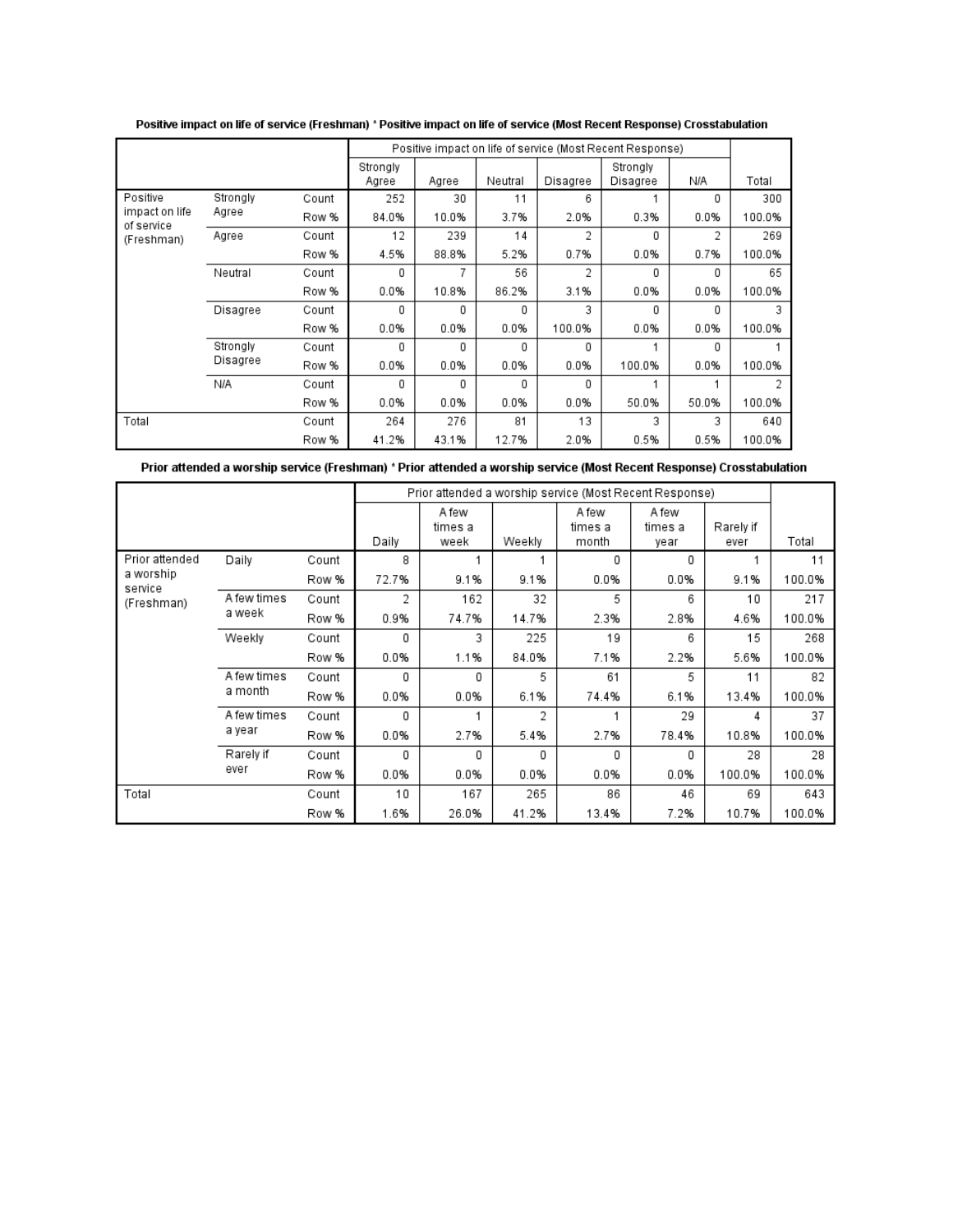|                     |                  |       |       |                          |        |                           | Prior joined in local evangelism (Most Recent Response) |                   |        |
|---------------------|------------------|-------|-------|--------------------------|--------|---------------------------|---------------------------------------------------------|-------------------|--------|
|                     |                  |       | Daily | A few<br>times a<br>week | Weekly | A few<br>times a<br>month | A few times<br>a year                                   | Rarely if<br>ever | Total  |
| Prior joined in     | Daily            | Count | 5     | 0                        | 0      | 0                         | 0                                                       |                   | 6      |
| local<br>evangelism |                  | Row % | 83.3% | 0.0%                     | 0.0%   | 0.0%                      | 0.0%                                                    | 16.7%             | 100.0% |
| (Freshman)          | A few            | Count | 0     | 20                       | 3      | 3                         | 2                                                       | 6                 | 34     |
|                     | times a<br>week  | Row % | 0.0%  | 58.8%                    | 8.8%   | 8.8%                      | 5.9%                                                    | 17.6%             | 100.0% |
|                     | Weekly           | Count |       |                          | 41     |                           | 2                                                       | 7                 | 53     |
|                     |                  | Row % | 1.9%  | 1.9%                     | 77.4%  | 1.9%                      | 3.8%                                                    | 13.2%             | 100.0% |
|                     | A few            | Count | 3     | 0                        | 2      | 108                       | 5                                                       | 15                | 133    |
|                     | times a<br>month | Row % | 2.3%  | 0.0%                     | 1.5%   | 81.2%                     | 3.8%                                                    | 11.3%             | 100.0% |
|                     | A few            | Count | 0     | 2                        | 3      | 2                         | 113                                                     | 16                | 136    |
|                     | times a<br>vear  | Row % | 0.0%  | 1.5%                     | 2.2%   | 1.5%                      | 83.1%                                                   | 11.8%             | 100.0% |
|                     | Rarely if        | Count | 0     | 0                        | 2      | 6                         | 5                                                       | 258               | 271    |
|                     | ever             | Row % | 0.0%  | 0.0%                     | 0.7%   | 2.2%                      | 1.8%                                                    | 95.2%             | 100.0% |
| Total               |                  | Count | 9     | 23                       | 51     | 120                       | 127                                                     | 303               | 633    |
|                     |                  | Row % | 1.4%  | 3.6%                     | 8.1%   | 19.0%                     | 20.1%                                                   | 47.9%             | 100.0% |

Prior joined in local evangelism (Freshman) \* Prior joined in local evangelism (Most Recent Response) Crosstabulation

Prior joined in global missions work (Freshman) \* Prior joined in global missions work (Most Recent Response)<br>Crosstabulation

|                                                             |                  |       |        | Prior joined in global missions work (Most Recent Response) |        |                           |                          |                   |        |
|-------------------------------------------------------------|------------------|-------|--------|-------------------------------------------------------------|--------|---------------------------|--------------------------|-------------------|--------|
|                                                             |                  |       | Daily  | A few<br>times a<br>week                                    | Weekly | A few<br>times a<br>month | A few<br>times a<br>vear | Rarely<br>if ever | Total  |
| Prior joined in<br>global<br>missions<br>work<br>(Freshman) | Daily            | Count | 3      | 0                                                           | 0      | 0                         | 0                        | 0                 | 3      |
|                                                             |                  | Row % | 100.0% | 0.0%                                                        | 0.0%   | 0.0%                      | 0.0%                     | 0.0%              | 100.0% |
|                                                             | A few            | Count | 0      | 4                                                           | 0      | 2                         | 0                        | 4                 | 10     |
|                                                             | times a<br>week  | Row % | 0.0%   | 40.0%                                                       | 0.0%   | 20.0%                     | 0.0%                     | 40.0%             | 100.0% |
|                                                             | Weekly           | Count | 0      | 0                                                           | 7      | 0                         |                          | 3                 | 11     |
|                                                             |                  | Row % | 0.0%   | 0.0%                                                        | 63.6%  | 0.0%                      | 9.1%                     | 27.3%             | 100.0% |
|                                                             | A few            | Count | 0      | 0                                                           |        | 28                        | 3                        | 5                 | 37     |
|                                                             | times a<br>month | Row % | 0.0%   | 0.0%                                                        | 2.7%   | 75.7%                     | 8.1%                     | 13.5%             | 100.0% |
|                                                             | A few            | Count | 0      | 3                                                           |        | 0                         | 154                      | 37                | 195    |
|                                                             | times a<br>year  | Row % | 0.0%   | 1.5%                                                        | 0.5%   | 0.0%                      | 79.0%                    | 19.0%             | 100.0% |
|                                                             | Rarely if        | Count | 4      | 1                                                           | 0      | 3                         | 11                       | 366               | 382    |
|                                                             | ever             | Row % | 0.3%   | 0.3%                                                        | 0.0%   | 0.8%                      | 2.9%                     | 95.8%             | 100.0% |
| Total                                                       |                  | Count | 4      | 8                                                           | 9      | 33                        | 169                      | 415               | 638    |
|                                                             |                  | Row % | 0.6%   | 1.3%                                                        | 1.4%   | 5.2%                      | 26.5%                    | 65.0%             | 100.0% |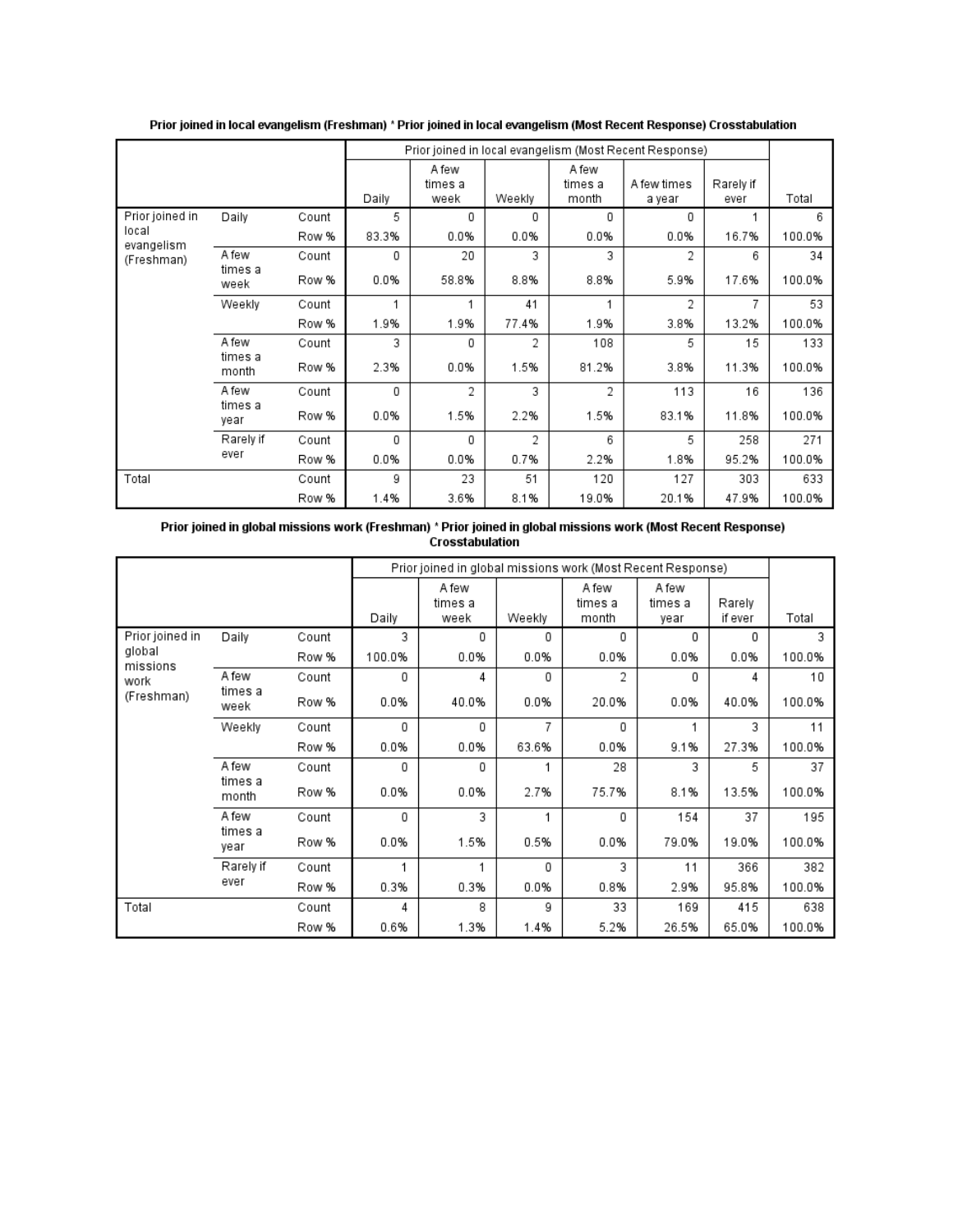|                             |                  |       |       |                       |        | Prior read Bible in home (Most Recent Response) |                          |                   |        |
|-----------------------------|------------------|-------|-------|-----------------------|--------|-------------------------------------------------|--------------------------|-------------------|--------|
|                             |                  |       | Daily | A few times<br>a week | Weekly | A few<br>times a<br>month                       | A few<br>times a<br>year | Rarely if<br>ever | Total  |
| Prior read                  | Daily            | Count | 101   | 14                    | 4      | 4                                               | 3                        | 2                 | 128    |
| Bible in home<br>(Freshman) |                  | Row % | 78.9% | 10.9%                 | 3.1%   | 3.1%                                            | 2.3%                     | 1.6%              | 100.0% |
|                             | A few            | Count | 7     | 96                    | 8      | 5                                               | 3                        | 5                 | 124    |
|                             | times a<br>week  | Row % | 5.6%  | 77.4%                 | 6.5%   | 4.0%                                            | 2.4%                     | 4.0%              | 100.0% |
|                             | Weekly           | Count | 3     | 4                     | 75     | 6                                               | 4                        | 3                 | 95     |
|                             |                  | Row % | 3.2%  | 4.2%                  | 78.9%  | 6.3%                                            | 4.2%                     | 3.2%              | 100.0% |
|                             | A few            | Count | 2     | 7                     | 4      | 96                                              | 6                        | 5                 | 120    |
|                             | times a<br>month | Row % | 1.7%  | 5.8%                  | 3.3%   | 80.0%                                           | 5.0%                     | 4.2%              | 100.0% |
|                             | A few            | Count | 1     | 2                     | 1      | 3                                               | 58                       | 7                 | 72     |
|                             | times a<br>year  | Row % | 1.4%  | 2.8%                  | 1.4%   | 4.2%                                            | 80.6%                    | 9.7%              | 100.0% |
|                             | Rarely if        | Count | 1     |                       | 3      | 3                                               | 5                        | 90                | 103    |
|                             | ever             | Row % | 1.0%  | 1.0%                  | 2.9%   | 2.9%                                            | 4.9%                     | 87.4%             | 100.0% |
| Total                       |                  | Count | 115   | 124                   | 95     | 117                                             | 79                       | 112               | 642    |
|                             |                  | Row % | 17.9% | 19.3%                 | 14.8%  | 18.2%                                           | 12.3%                    | 17.4%             | 100.0% |

Prior read Bible in home (Freshman) \* Prior read Bible in home (Most Recent Response) Crosstabulation

Prior prayed in home (Freshman) \* Prior prayed in home (Most Recent Response) Crosstabulation

|                       |             |       |       |                  |        | Prior prayed in home (Most Recent Response) |                  |           |        |
|-----------------------|-------------|-------|-------|------------------|--------|---------------------------------------------|------------------|-----------|--------|
|                       |             |       |       | A few<br>times a |        | A few<br>times a                            | A few<br>times a | Rarely if |        |
|                       |             |       | Daily | week             | Weekly | month                                       | year             | ever      | Total  |
| Prior prayed          | Daily       | Count | 358   | 19               | 5      | 7                                           | 5                | 2         | 396    |
| in home<br>(Freshman) |             | Row % | 90.4% | 4.8%             | 1.3%   | 1.8%                                        | 1.3%             | 0.5%      | 100.0% |
|                       | A few times | Count | 5     | 82               | 4      | 5                                           | 2                | 2         | 100    |
|                       | a week      | Row % | 5.0%  | 82.0%            | 4.0%   | 5.0%                                        | 2.0%             | 2.0%      | 100.0% |
|                       | Weekly      | Count | 5     | 2                | 47     | 2                                           | 4                |           | 61     |
|                       |             | Row % | 8.2%  | 3.3%             | 77.0%  | 3.3%                                        | 6.6%             | 1.6%      | 100.0% |
|                       | A few times | Count | 2     |                  | 0      | 32                                          | 5                |           | 41     |
|                       | a month     | Row % | 4.9%  | 2.4%             | 0.0%   | 78.0%                                       | 12.2%            | 2.4%      | 100.0% |
|                       | A few times | Count | 0     | 0                |        | 2                                           | 18               | 2         | 23     |
|                       | a year      | Row % | 0.0%  | 0.0%             | 4.3%   | 8.7%                                        | 78.3%            | 8.7%      | 100.0% |
|                       | Rarely if   | Count | 0     |                  | 0      | 1                                           | 0                | 19        | 21     |
|                       | ever        | Row % | 0.0%  | 4.8%             | 0.0%   | 4.8%                                        | 0.0%             | 90.5%     | 100.0% |
| Total                 |             | Count | 370   | 105              | 57     | 49                                          | 34               | 27        | 642    |
|                       |             | Row % | 57.6% | 16.4%            | 8.9%   | 7.6%                                        | 5.3%             | 4.2%      | 100.0% |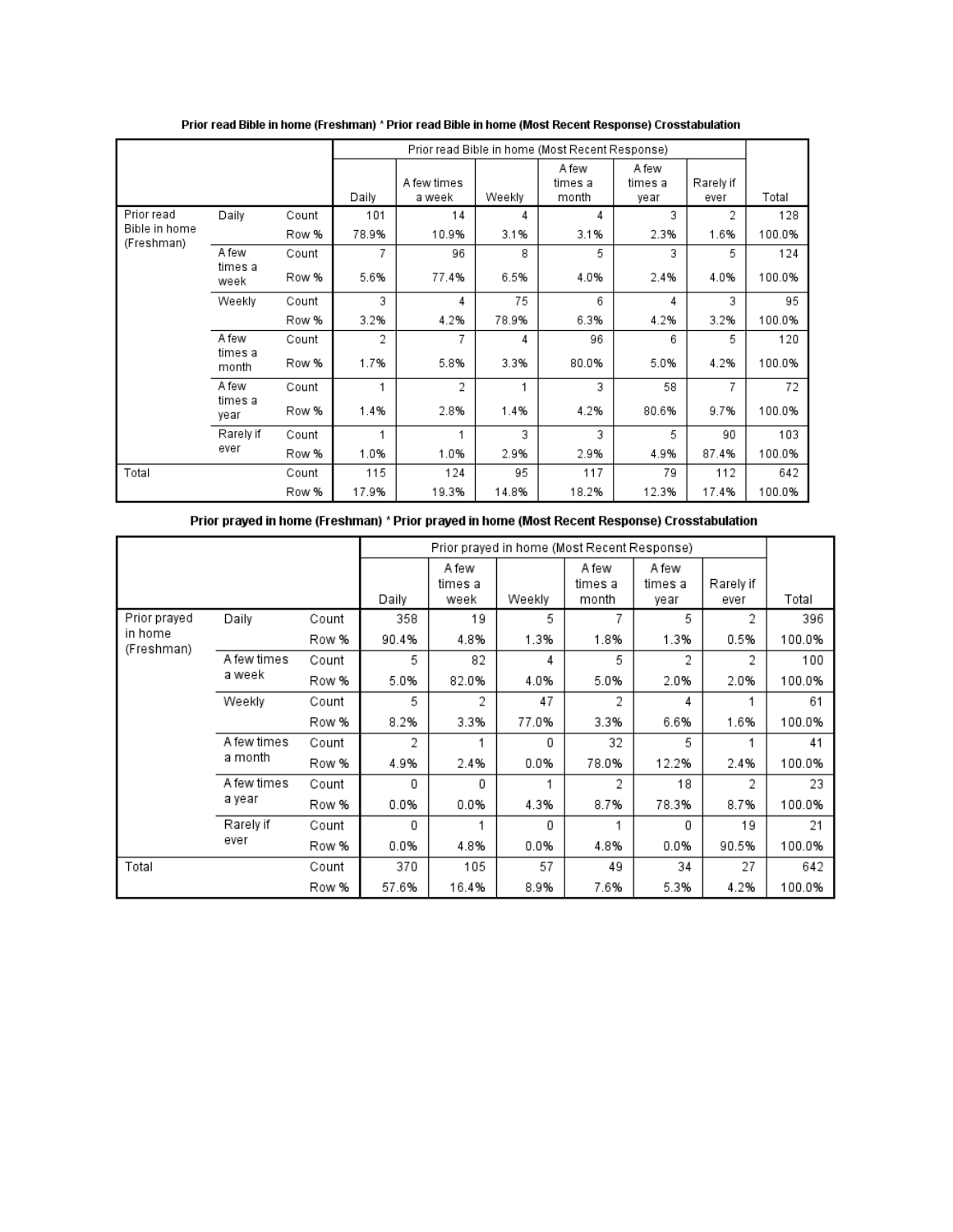|                                               |        |       | Engaged in worship with<br>diverse peoples (Most Recent<br>Response) |         |        |
|-----------------------------------------------|--------|-------|----------------------------------------------------------------------|---------|--------|
|                                               |        |       | Not Engaged                                                          | Engaged | Total  |
| Engaged in<br>worship with<br>diverse peoples | Not    | Count | 92                                                                   | 17      | 109    |
|                                               | Marked | Row % | 84.4%                                                                | 15.6%   | 100.0% |
| (Freshman)                                    | Marked | Count | 27                                                                   | 511     | 538    |
|                                               |        | Row % | 5.0%                                                                 | 95.0%   | 100.0% |
| Total                                         |        | Count | 119                                                                  | 528     | 647    |
|                                               |        | Row % | 18.4%                                                                | 81.6%   | 100.0% |

### Engaged in worship with diverse peoples (Freshman) \* Engaged in worship with diverse peoples (Most Recent Response) Crosstabulation

#### Volunteer past at church related organizations (Freshman) \* Volunteer past at church related organizations (Most Recent Response) Crosstabulation

|                                                      |        |       | Volunteer past at church related<br>organizations (Most Recent<br>Response) |         |        |
|------------------------------------------------------|--------|-------|-----------------------------------------------------------------------------|---------|--------|
|                                                      |        |       | Not Engaged                                                                 | Engaged | Total  |
| Volunteer past at<br>church related<br>organizations | Not    | Count | 142                                                                         |         | 149    |
|                                                      | Marked | Row % | 95.3%                                                                       | 4.7%    | 100.0% |
| (Freshman)                                           | Marked | Count | 74                                                                          | 424     | 498    |
|                                                      |        | Row % | 14.9%                                                                       | 85.1%   | 100.0% |
| Total                                                |        | Count | 216                                                                         | 431     | 647    |
|                                                      |        | Row % | 33.4%                                                                       | 66.6%   | 100.0% |

# Volunteer past at mission organizations (Freshman) \* Volunteer past at mission organizations (Most Recent Response) Crosstabulation

|                                        |        |       | Volunteer past at mission<br>organizations (Most Recent<br>Response) |         |        |
|----------------------------------------|--------|-------|----------------------------------------------------------------------|---------|--------|
|                                        |        |       | Not Engaged                                                          | Engaged | Total  |
| Volunteer past at                      | Not    | Count | 410                                                                  | 4       | 414    |
| mission<br>organizations<br>(Freshman) | Marked | Row % | 99.0%                                                                | 1.0%    | 100.0% |
|                                        | Marked | Count | 46                                                                   | 187     | 233    |
|                                        |        | Row % | 19.7%                                                                | 80.3%   | 100.0% |
| Total                                  |        | Count | 456                                                                  | 191     | 647    |
|                                        |        | Row % | 70.5%                                                                | 29.5%   | 100.0% |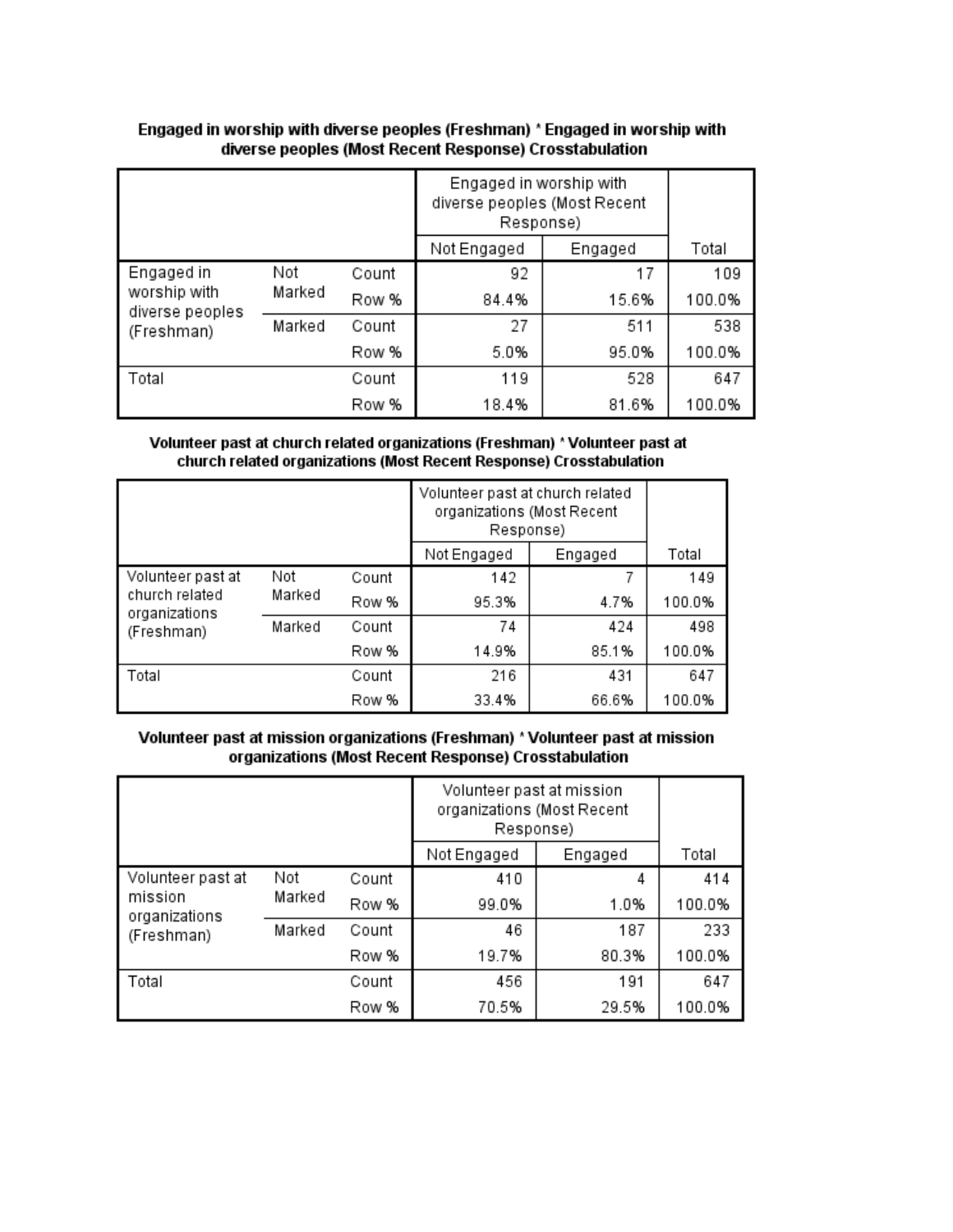# Financial contribution to church related organizations (Freshman) \* Financial contribution to church related organizations (Most Recent Response) Crosstabulation

|                                   |        |       | Financial contribution to church<br>related organizations (Most<br>Recent Response) |         |        |
|-----------------------------------|--------|-------|-------------------------------------------------------------------------------------|---------|--------|
|                                   |        |       | Not Engaged                                                                         | Engaged | Total  |
| Financial                         | Not    |       | 209                                                                                 | 16      | 225    |
| contribution to<br>church related | Marked | Row % | 92.9%                                                                               | 7.1%    | 100.0% |
| organizations                     | Marked | Count | 56                                                                                  | 366     | 422    |
| (Freshman)                        |        | Row % | 13.3%                                                                               | 86.7%   | 100.0% |
| Total                             |        | Count | 265                                                                                 | 382     | 647    |
|                                   |        | Row % | 41.0%                                                                               | 59.0%   | 100.0% |

# Financial contribution to missions organizations (Freshman) \* Financial contribution to missions organizations (Most Recent Response) Crosstabulation

|                             |        |       | Financial contribution to<br>missions organizations (Most<br>Recent Response) |         |        |
|-----------------------------|--------|-------|-------------------------------------------------------------------------------|---------|--------|
|                             |        |       | Not Engaged                                                                   | Engaged | Total  |
| Financial<br>Not            |        | Count | 422                                                                           | 14      | 436    |
| contribution to<br>missions | Marked | Row % | 96.8%                                                                         | 3.2%    | 100.0% |
| organizations               | Marked | Count | 35                                                                            | 175     | 210    |
| (Freshman)                  |        | Row % | 16.7%                                                                         | 83.3%   | 100.0% |
| Total                       |        | Count | 457                                                                           | 189     | 646    |
|                             |        | Row % | 70.7%                                                                         | 29.3%   | 100.0% |

Alumni Survey Data:

| <b>Question</b>                                                              | Year | <b>Very</b><br>Well (4) | Well (3) | <b>Neutral</b><br>(2) | <b>Poorly</b><br>(1) | <b>Mean</b> |
|------------------------------------------------------------------------------|------|-------------------------|----------|-----------------------|----------------------|-------------|
| In terms of your general education and<br>your coursework, how well did PLNU | 2015 | 38.0%                   | 41.3%    | 17.9%                 | 2.8%                 | 3.15        |
| prepare you for each of the following?<br>Performing volunteer service       | 2012 | 34.9%                   | 36.9%    | 23.7%                 | 4.4%                 | 3.02        |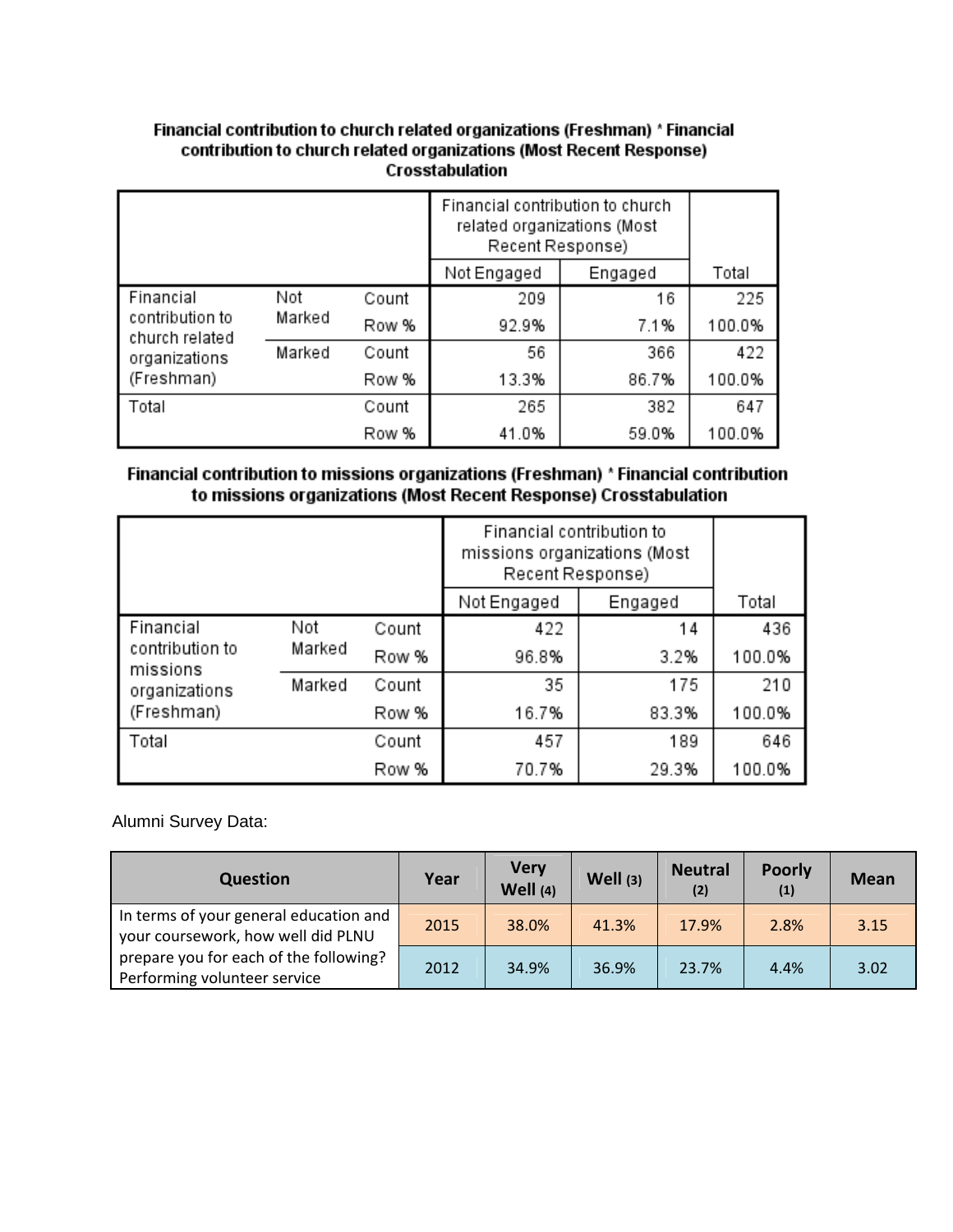| <b>Question</b>                                                  | Year | <b>Daily</b> | A few<br>or<br>more<br>times a<br>week | <b>Weekly</b> | A few<br>times a<br>month | A few<br>times a<br>year | Rarely<br>if ever |
|------------------------------------------------------------------|------|--------------|----------------------------------------|---------------|---------------------------|--------------------------|-------------------|
| About how often do you engage<br>in each of the following        | 2015 | 2.4%         | 16.6%                                  | 38.7%         | 16.8%                     | 12.3%                    | 13.2%             |
| activities? Attend a local church<br>that you consider your home | 2012 | 1.5%         | 12.6%                                  | 43.1%         | 11.7%                     | 11.4%                    | 19.7%             |

| <b>Question</b>                                                                  | Year | <b>Daily</b> | A few<br>or<br>more<br>times a<br>week | <b>Weekly</b> | A few<br>times a<br>month | A few<br>times a<br>year | <b>Rarely</b><br>if ever |
|----------------------------------------------------------------------------------|------|--------------|----------------------------------------|---------------|---------------------------|--------------------------|--------------------------|
| About how often do you<br>engage in each of the                                  | 2015 | 1.5%         | 8.8%                                   | 29.1%         | 13.6%                     | 13.6%                    | 33.5%                    |
| following activities? Take<br>part in a small prayer or<br>Christian study group | 2012 | 0.6%         | 5.5%                                   | 26.4%         | 9.5%                      | 16.6%                    | 41.4%                    |

| <b>Question</b>                                   | Year | <b>Daily</b> | A few<br>or<br>more<br>times a | <b>Weekly</b> | A few<br>times a<br>month | A few<br>times a<br>year | <b>Rarely</b><br>if ever |
|---------------------------------------------------|------|--------------|--------------------------------|---------------|---------------------------|--------------------------|--------------------------|
| About how often do you<br>engage in each of the   | 2015 | 1.5%         | week<br>3.0%                   | 5.1%          | 7.9%                      | 24.2%                    | 58.4%                    |
| following activities? Join in<br>local evangelism | 2012 | 1.2%         | 2.8%                           | 4.0%          | 12.3%                     | 34.9%                    | 44.8%                    |

| <b>Question</b>                                       | Year | <b>Daily</b> | A few<br>or<br>more<br>times a | <b>Weekly</b> | A few<br>times a<br>month | A few<br>times a<br>year | <b>Rarely</b><br>if ever |
|-------------------------------------------------------|------|--------------|--------------------------------|---------------|---------------------------|--------------------------|--------------------------|
|                                                       |      |              | week                           |               |                           |                          |                          |
| About how often do you<br>engage in each of the       | 2015 | 1.3%         | 0.9%                           | 1.5%          | 3.4%                      | 24.2%                    | 68.7%                    |
| following activities? Join in<br>global missions work | 2012 | 0.6%         | 0.3%                           | 1.5%          | 3.7%                      | 20.1%                    | 73.7%                    |

**Conclusions Drawn from Data:**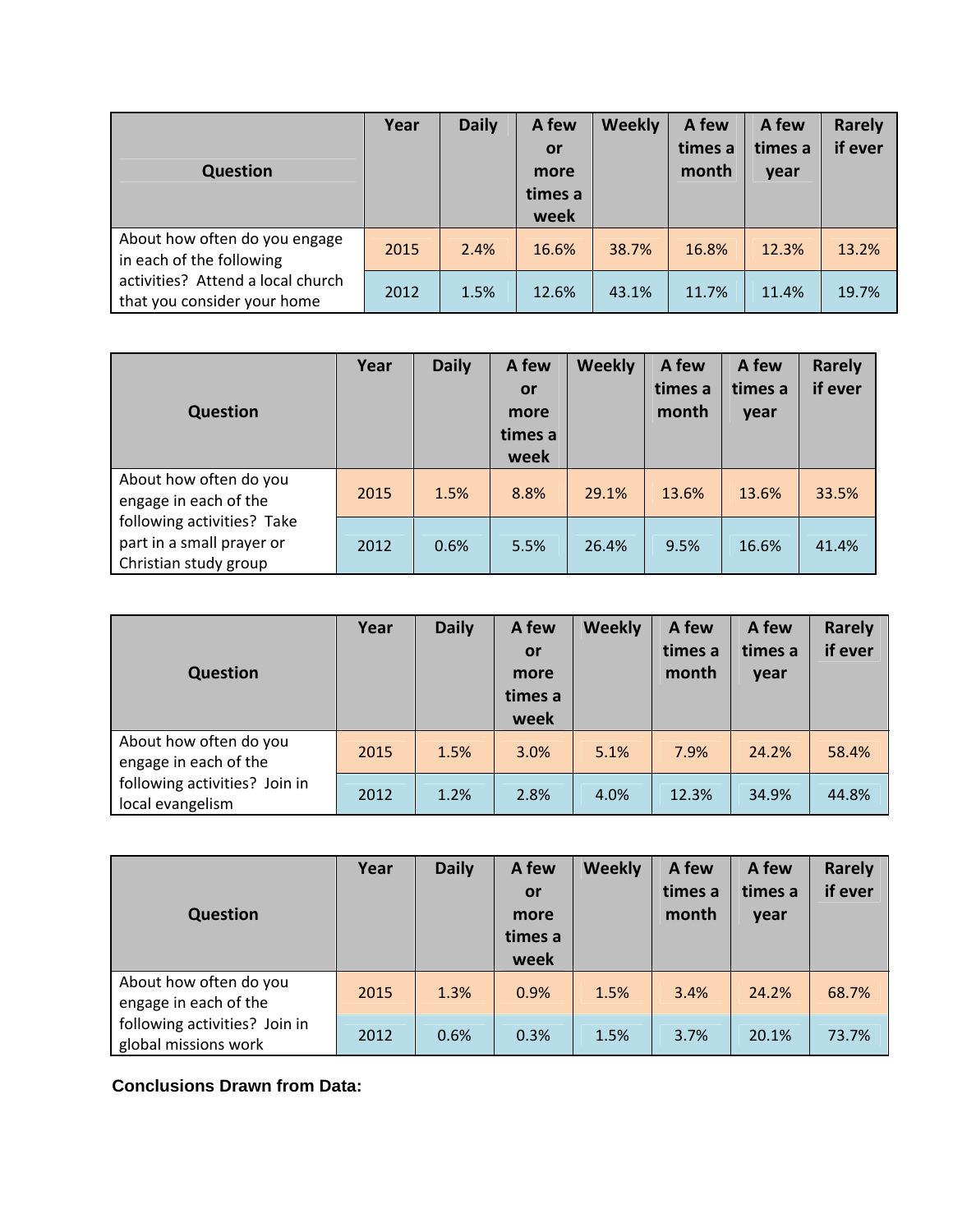#### Student Survey Data:

In regards to the question asking the student to indicate their level of agreement or disagreement that PLNU is having a positive impact on a person's commitment to Christ, the belief that PLNU is having a positive impact is diminishing over time. While many students maintain their beliefs from freshman year, the few who do change their position generally make a change in the negative direction. For example, there are 4 students (0.9%) who answered that they strongly agreed with the statement in their freshman year but then changed their opinion to strongly disagree in their most recent response. Other drastic shifts like this can be observed in the crosstab shown above. The reason for this decrease in commitment to Christ is difficult to pin down. One possibility is that, away from home, students are forced to step out on their own in their faith and really develop it for themselves apart from their parents. This can be a very challenging thing to do when the whirlwind of school and extracurricular activities can sweep students away and end up distracting them from their faith. Another reason that we see this decrease may be that, in a faith environment, some students may feel forced into a relationship with Christ and thus will resist growing in their faith simply because they do not want to be told what to do.

From the question asking how often did the student attend a local church, we can observe that most people fall within the "A few times a week" or "Weekly" categories in the freshman year and the most recent response. This is good news for Point Loma, especially because not many students change their views in between freshman year and the most recent response. Of those who do change their views, however, most make a shift in the negative direction. This means that throughout their time and in the year prior to their attendance at Point Loma, students are going to church less often. One reason for this may be that freshmen are not allowed to have cars and thus they find it difficult to get to an off-campus church. Even though many churches offer shuttle services, the motivation to actually wake up and get ready for church may be lacking because students may be more tired than they were in high school from taking more rigorous courses. Also, because families often go to church as a unit, students away from home may not go to church because they are not being strictly told to do so by their parents or because they are saddened by the thought of attending church without their loved ones. Another reason for this negative pattern may be that students feel as though the chapels that they are required to attend throughout the week can be thought of as a replacement for church; they think that because they go to chapel a couple of times a week, then they are covered for Sunday morning.

In this third question about how often a student participated in a prayer or Christian study group, we see that a majority of the responses from freshman year come from the "A few times a week" and "Weekly categories" while a majority of the responses from the most recent response come from the "Weekly " and "Rarely if ever" categories. Most of the changes from freshman year move in the negative direction; this means that during their time at Point Loma, students are participating in prayer and Christian study groups less often. One reason for this occurrence may be that students are very busy with homework and their social lives and thus they forget to make time to join these Christian study groups. Also, it may be hard for some students to find a group that works really well for them in the same way that a group that they joined in the past did.

There is a general shift in responses to this question that actually show people's level of agreement with the statement to be increasing. There are the occasional few whose level of agreement drops drastically, but overwhelmingly, the results are positive for Point Loma. A majority of people either agree or strongly agree with the statement that their undergraduate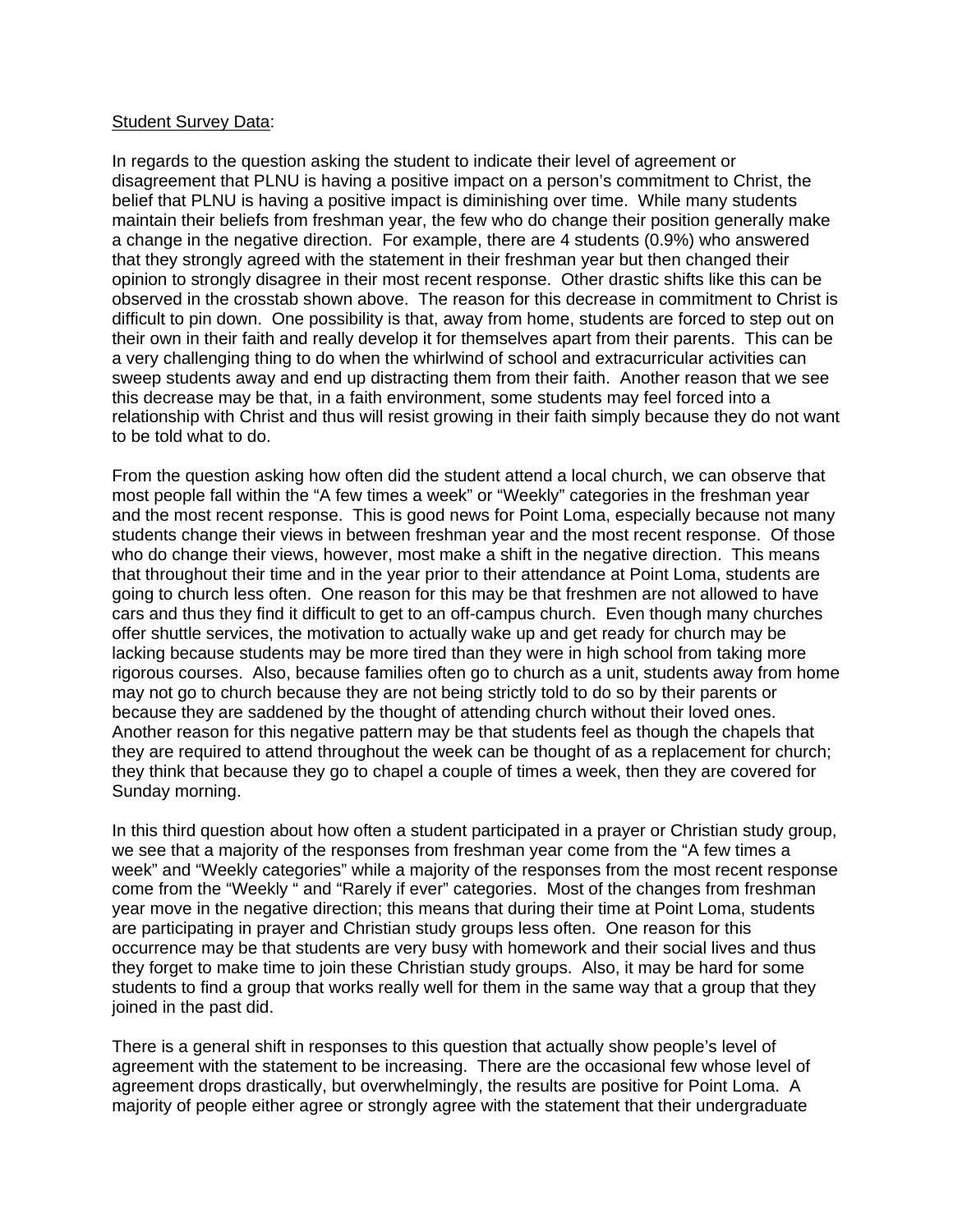experience at Point Loma will have or is currently having a positive impact on their life of service to society.

Amongst Point Loma students there is a trend in which the amount of worship services attended decreases between freshman year and the most recent response. This is not a trend which Point Loma as an institution would like to observe because it means that students are not demonstrating a strong commitment to Christian community. One reason for this may be that, away from home and family, students may find it harder to attend a church and really get plugged into it. There is almost a sense of remorse for students who are searching for a new church to attend; it is hard to separate feelings of their home churches so that they can move on to a new church family. This being said, a majority of responses fall within the "A few times a week" to "Weekly" categories, which is a result that Point Loma would like to see.

An overwhelmingly negative trend with this question about how often students joined in local evangelism in the prior year can be observed in the above crosstab. While most students stick to their freshman year response, those that do change go in the negative direction more often than they go in the positive direction. Also, the response with the highest percentage is "Rarely if ever" in both the freshman year and most recent response data sets; these are trends that Point Loma would like to look at and work to change if at all possible.

As freshmen, most students say that they have participated in global missions work "Rarely if ever"; this same observation can be made with the most recent response data. Also, when a person changes their response from freshman year, it generally goes into the negative direction, meaning that throughout their time at Point Loma, students are joining in global missions work less and less. With LoveWorks and Ministry with Mexico, Point Loma would hope to see the opposite trend happen; however, the results show that a majority of people who change their responses are actually engaging in less global missions work than they did before freshman year. Also, in both the freshman and most recent response data, the biggest percentages lie in the "A few times a year" and "Rarely if ever" options.

The responses are pretty spread out for both the freshman year and most recent response data for this question that asks about how often students have read their Bibles in their homes in the past year. There also appears to be a bit of shifting from freshman year to most recent response in terms of how the majority of people are answering the question. There is no clear direction in which the shifts seem to be occurring although the negative direction might have a slight edge over the positive, which is something that Point Loma would not like to see.

In the freshman and most recent response data, most of the students answered that they either daily or a few times a week prayed in their home in the previous year. Among those students whose responses changed from freshman year, some went in the negative direction and some went in the positive direction; there is no clear direction which stands out as the more commonly taken route. For instance, 4.8% who said that they prayed daily freshman year changed to a few times a week in their most recent response, which is a negative change. However, 8.2% who said that they prayed weekly freshman year changed to daily in their most recent response, which is a positive change.

In both the freshman and most recent response data, a majority of students responded that they had engaged in worship with diverse peoples within the last couple of years. From freshman year to the most recent response, there was a larger jump from "Not Engaged" to "Engaged" than there was from "Engaged" to "Not Engaged". This means that during their time at Point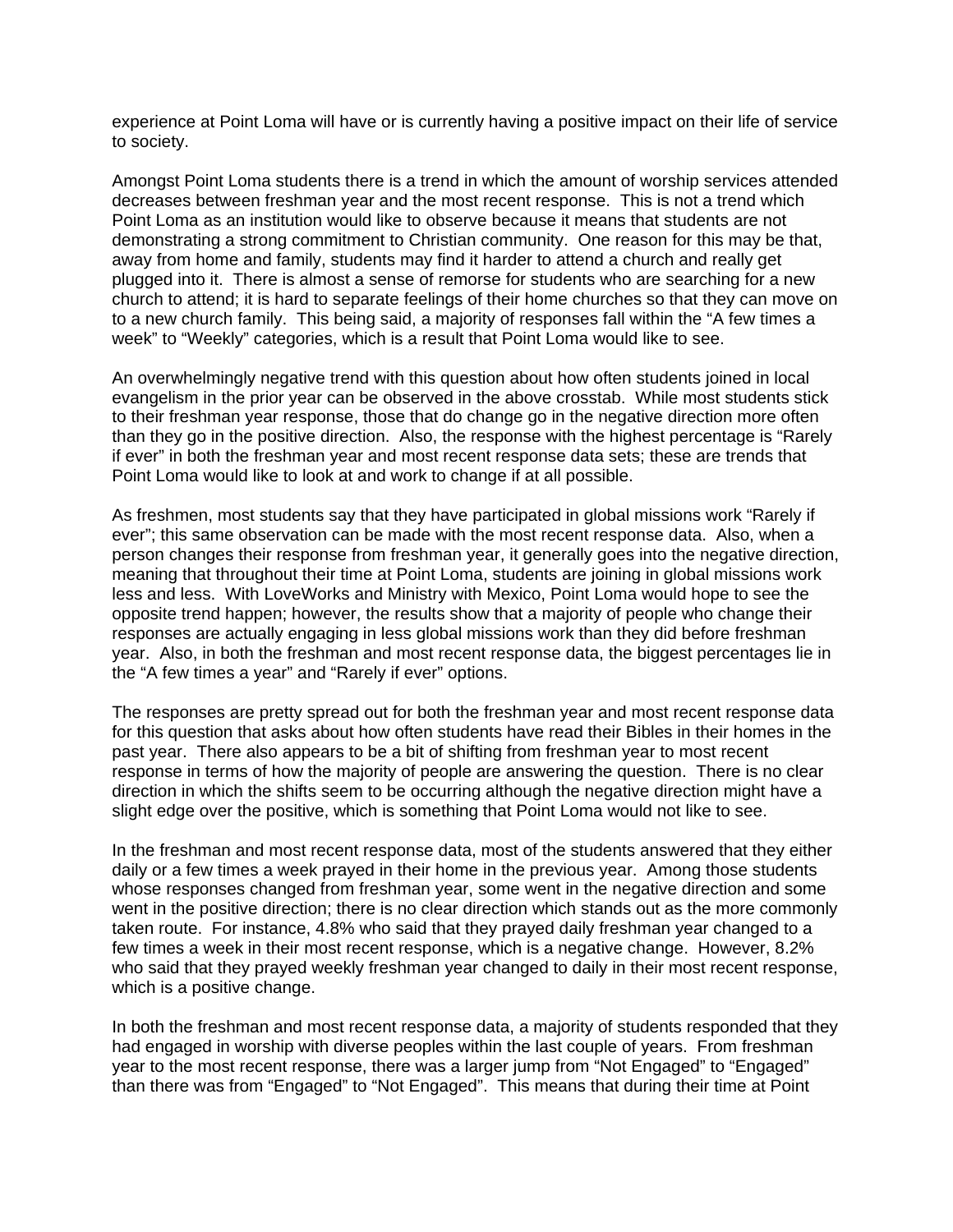Loma, students were becoming more engaged in worship with diverse peoples. This type of result is what Point Loma would hope to find.

In both the freshman and most recent response data, more students than not said that they had volunteered at church related organizations within the last few years. Also, among those that changed their response from freshman year, more changed from "Engaged" to "Not Engaged" than from "Not Engaged" to "Engaged". This means that during their time at Point Loma, students were becoming less and less engaged in volunteering at church related organizations. This is not a trend that Point Loma would like to see and they may want to think about why this is the case when so many student ministry opportunities are readily available to students.

A majority of students in both their freshman year and their most recent response had not volunteered at a missions organization in the past few years. Also, a much larger percentage went from "Engaged" to "Not Engaged" than went from "Not Engaged" to "Engaged". This means that during their time at Point Loma, students are becoming less engaged in volunteering at missions organizations. Again, this is not a result that would help to satisfy the standard learning outcome of demonstration of commitment to Christian community.

In both freshman year and the most recent response, more students than not said that they had made a financial contribution to a church related organization in the past few years. From freshman year to the most recent response, more people changed from "Engaged" to "Not Engaged" than from "Not Engaged" to "Engaged". This means that the number of students who were participating in this activity decreased over time and the amount of commitment to Christian community diminished as well.

Most people in their freshman year and their most recent response said that they did not make financial contributions to missions organizations. Of those that changed their response from freshman year, most went from "Engaged" to "Not Engaged". This means that the number of students who were donating to missions organizations decreased over time. Because the standard learning outcome involves commitment to Christian community, this trend is not ideal for Point Loma because it means that students are becoming less involved in Christian community.

#### Alumni Survey Data:

Most commonly, alumni in 2012 and 2015 responded that they felt that their general education and coursework prepared them well for performing volunteer service. The second most selected response to this question was "Very Well". These are very good results for Point Loma and the mean values, which are both above 3, also speak well to Point Loma's ability to equip its students for the performance of volunteer work after graduation. A mean value above 3 indicates that on average, alumni felt well prepared for performing volunteer service. Another positive result that can be seen from the data above is that from 2012 to 2015, the percent of students who selected "Very Well" or "Well" increased while the percent of students who selected "Neutral" or "Poorly" decreased. This means that Point Loma has done a better job of preparing its students for volunteer work as time has passed.

The most common response for alumni in 2012 and 2015 was that they attend a local church that they consider to be their home congregation weekly. This is a fairly typical response since most churches offer Saturday or Sunday services once a week. Some other things to look at would be the changes between 2012 and 2015. The percent who said that they attend "Daily", "A few or more times a week", "A few times a month", or "A few times a year increased". Also,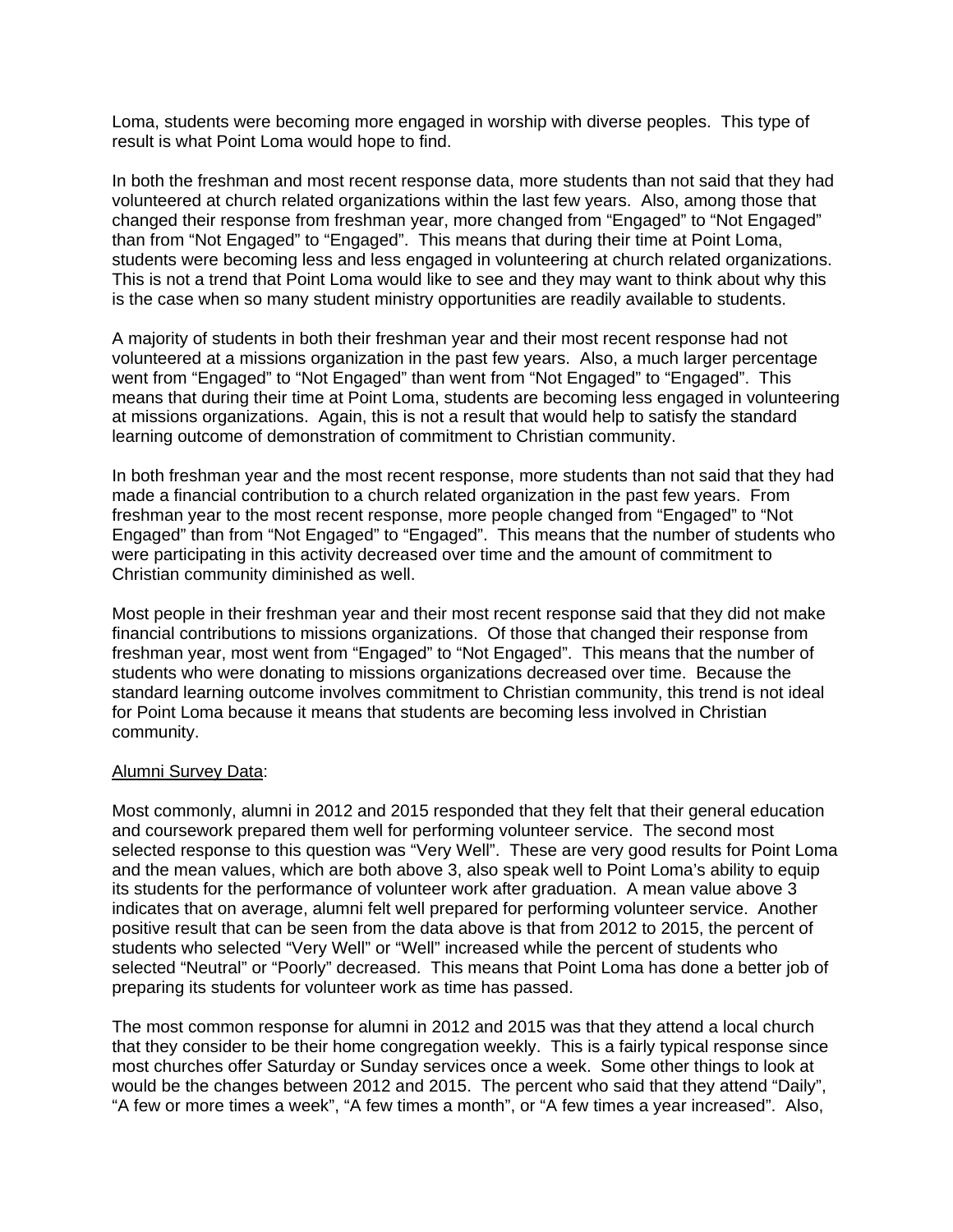the percent who said that they attend "Weekly" or "Rarely if ever decreased". There are both pros and cons to these findings. But overall, the fact that most people attend church weekly is a good sign.

There are both positive and negative trends that can be witnessed in the above question. In all three years, the most often selected response was "Weekly"; this makes sense because many people will attend church once a week, which is where they will also partake in a worship service. Although the response options are slightly different from 2005 to 2012 and 2015, they generally follow the same pattern and thus doing a comparison is still relevant. From 2005 to 2012, we see an increase in the percentage of respondents who answered "Weekly"; this percentage dips slightly from 2012 to 2015, but not enough to be a significant difference. From 2005 to 2012, the percentage of alumni who responded "Rarely if ever" ("None" in 2005) increased. One reason for this may be that "None" is a more blanket statement. Only those who actually never go to church will select this response. Whereas in the 2012 and 2015 surveys, "Rarely if ever" will catch those people who attend church on the rare occasion, so it makes sense that there would be more people selecting this response. More important to observe is the fact that from 2012 to 2015, the percent who selected "Rarely if ever" decreased. Also, between 2012 and 2015, the percent who selected "A few or more times a week" or "A few times a month" increased, which could be noted as positive changes.

The largest group of respondents reported that they take part in a prayer or Christian study group weekly. Between 2012 and 2015, the percent who responded "Daily", "A few or more times a week", "Weekly", or "A few times a month" all increased. These are all positive changes and indicate that more people are partaking in prayer or Christian study groups. Another positive change to note is that the percent of those who responded "A few times a year" or "Rarely if ever" decreased between 2012 and 2015.

The most common response to the question of how often alumni engage in local outreach was "Rarely if ever". The percent who said that they joined in local outreach "Daily", "A few or more times a week", or "Weekly" all increased from 2012 to 2015; these are all positive changes. On the other hand, the percent who said that they joined in local outreach "A few times a month" or "A few times a year" decreased; also the percent who said that they joined "Rarely if ever" increased. These are all negative trends to observe.

A majority of respondents reported that they join in global missions work "Rarely if ever". The percent who responded this way, however, decreased from 2012 to 2015 and the percent who responded "Daily", "A few of more times a week", and "A few times a year" increased between 2012 and 2015.

# **Summary**

From most of the student survey data we see that a lot of students remained the same throughout their years at PLNU in regards to the concern that students will demonstrate a commitment to Christian Community. However, the students who changed their answers most often drifted in the negative direction away from what PLNU would like to see showing that many students are demonstrating a commitment to Christian Community less and less as time goes by. However, there are a few questions that differ from this moving in the positive direction. Those questions are asking about the likelihood of PLNU having a positive impact on their life of service to society and how often the student engages in worship with diverse peoples. Both of these questions seemed to have a positive change from the freshman and most recent response. Also, a few questions had changes going in both the positive and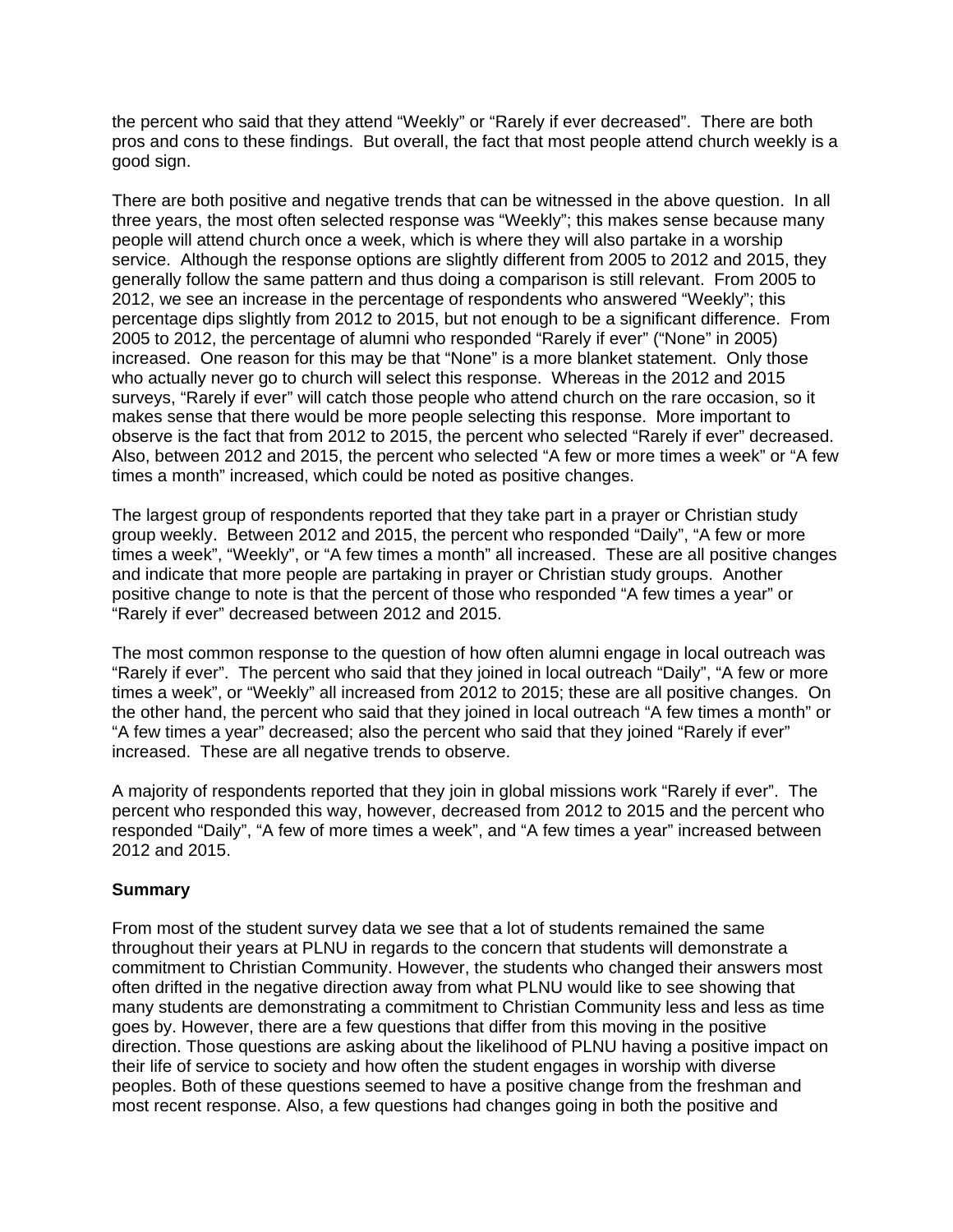negative direction without a clear indication as to which was stronger. These were the questions about how often the student reads their Bible and prays at home.

From the alumni data we see that as the years go on, the numbers look better for PLNU showing that PLNU has been doing better over the past 5 to 10 years at preparing their students for their future. As time goes on, a greater percentage of students feel that PLNU helped prepare them for performing volunteer service in 2015 than in 2012. Also, more students are engaging in and attending local religious activities in 2015 than in 2012. This suggests that PLNU is doing better as time goes on, and it is learning how to help prepare their students in the best ways possible. It also reflects the fact that many new college graduates drift away from church and return to their faith over time, this is often correlated with the birth of children.

Looking at the alumni data, each of the three numerical benchmarks are met or close to being met.

|             | Benchmark | 2012  | 2015  |
|-------------|-----------|-------|-------|
| Worship     | 75%       | 68.9% | 74.5% |
| Group Study | .50%      | 42%   | 52.9% |
| Outreach    | 50%       | 55.2% | 41.6% |

#### **Changes to be Made Based on Data:**

This data has some interesting data about changes that students undergo during their time as undergraduates. Further research needs to be done to understand the downward trends in some areas and if there are additional things that can be done to help students maintain their connections to the Christian community during the period in their life when they are separating from their parents and establishing their own values and life patterns.

#### **Rubric Used**

None. Survey data.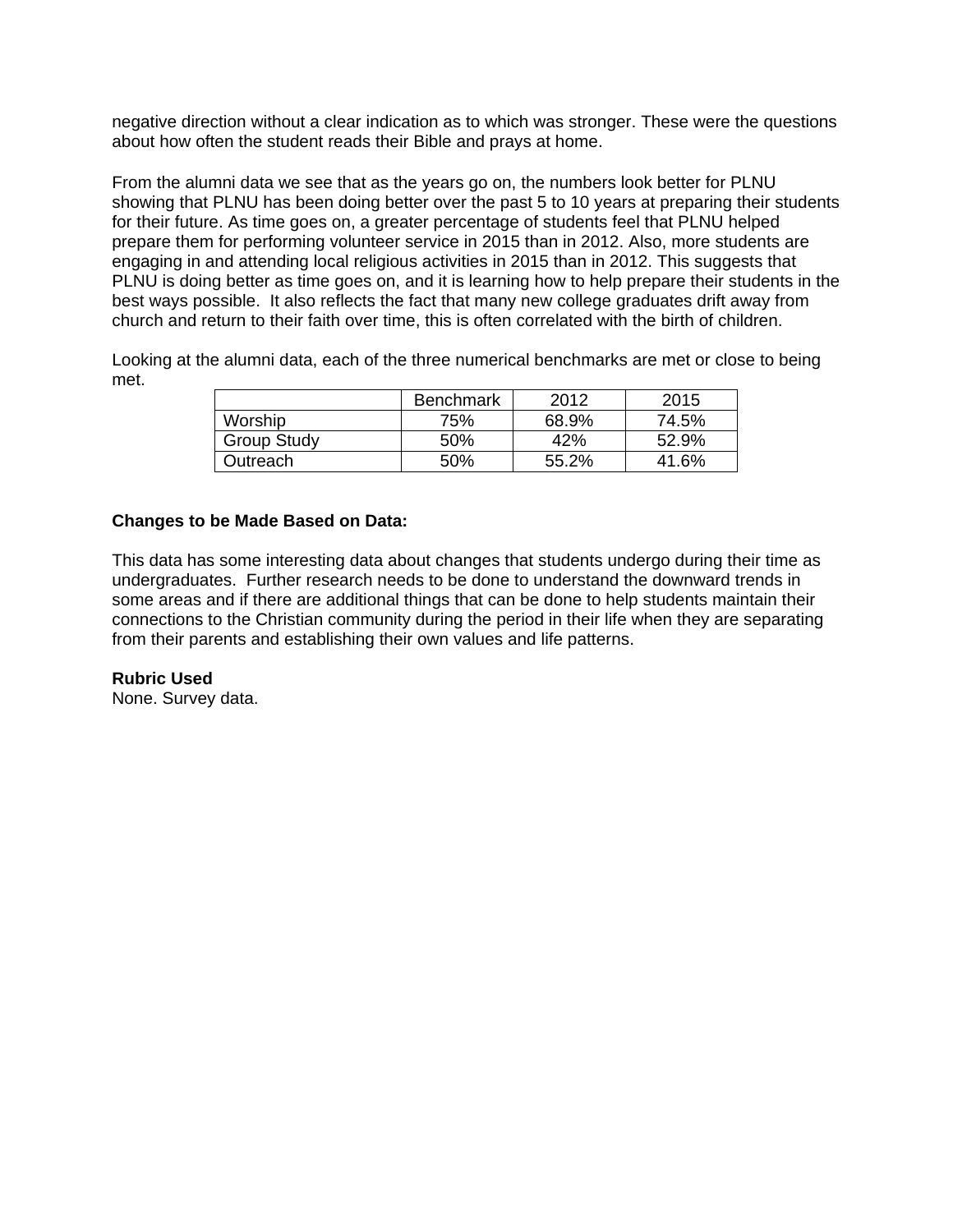# **Spiritual Development Assessment Data**

# **Learning Outcome:**

# **B. Students will practice Christian discipleship**

#### **Outcome Measure:**

Selected questions from the PLNU survey panel survey of current students and the survey of alumni.

#### **Criteria for Success (how do you judge if the students have met your standards):**

The programing of the Office of Spiritual Development seeks to encourage participation on a variety of Christian practices including corporate worship and study, personal prayer and study and dedicating both time and money to Christian service. While we hope for 100% participation in many of these activities, we are realistic in realizing that now all alumni will exhibit these life behaviors. Some numerical goals for Christian discipleship in our alumni:

Worship participation at least a few times per month: 75% Engaging in personal prayer at least a few times per week: 75% Engage in personal Bible study at least a few times per week: 50% Volunteered in a Christian organization: 50%

#### **Longitudinal Data:**

Student Survey Data:

|                          |                       |       |       | Prior joined in local evangelism (Most Recent Response) |        |                           |                          |                   |        |
|--------------------------|-----------------------|-------|-------|---------------------------------------------------------|--------|---------------------------|--------------------------|-------------------|--------|
|                          |                       |       | Daily | A few<br>times a<br>week                                | Weekly | A few<br>times a<br>month | A few<br>times a<br>year | Rarely<br>if ever | Total  |
| Prior joined in          | Daily                 | Count | 5     | 0                                                       | 0      | 0                         | 0                        |                   | 6      |
| local                    |                       | Row % | 83.3% | 0.0%                                                    | 0.0%   | 0.0%                      | 0.0%                     | 16.7%             | 100.0% |
| evangelism<br>(Freshman) | A few times<br>a week | Count | 0     | 20                                                      | 3      | 3                         | 2                        | 6                 | 34     |
|                          |                       | Row % | 0.0%  | 58.8%                                                   | 8.8%   | 8.8%                      | 5.9%                     | 17.6%             | 100.0% |
|                          | Weekly                | Count |       |                                                         | 41     |                           | 2                        | 7                 | 53     |
|                          |                       | Row % | 1.9%  | 1.9%                                                    | 77.4%  | 1.9%                      | 3.8%                     | 13.2%             | 100.0% |
|                          | A few times           | Count | 3     | 0                                                       | 2      | 108                       | 5                        | 15                | 133    |
|                          | a month               | Row % | 2.3%  | 0.0%                                                    | 1.5%   | 81.2%                     | 3.8%                     | 11.3%             | 100.0% |
|                          | A few times           | Count | 0     | 2                                                       | 3      | 2                         | 113                      | 16                | 136    |
|                          | a year                | Row % | 0.0%  | 1.5%                                                    | 2.2%   | 1.5%                      | 83.1%                    | 11.8%             | 100.0% |
|                          | Rarely if             | Count | 0     | 0                                                       | 2      | 6                         | 5                        | 258               | 271    |
|                          | ever                  | Row % | 0.0%  | 0.0%                                                    | 0.7%   | 2.2%                      | 1.8%                     | 95.2%             | 100.0% |
| Total                    |                       | Count | 9     | 23                                                      | 51     | 120                       | 127                      | 303               | 633    |
|                          |                       | Row % | 1.4%  | 3.6%                                                    | 8.1%   | 19.0%                     | 20.1%                    | 47.9%             | 100.0% |

#### Prior joined in local evangelism (Freshman) \* Prior joined in local evangelism (Most Recent Response) Crosstabulation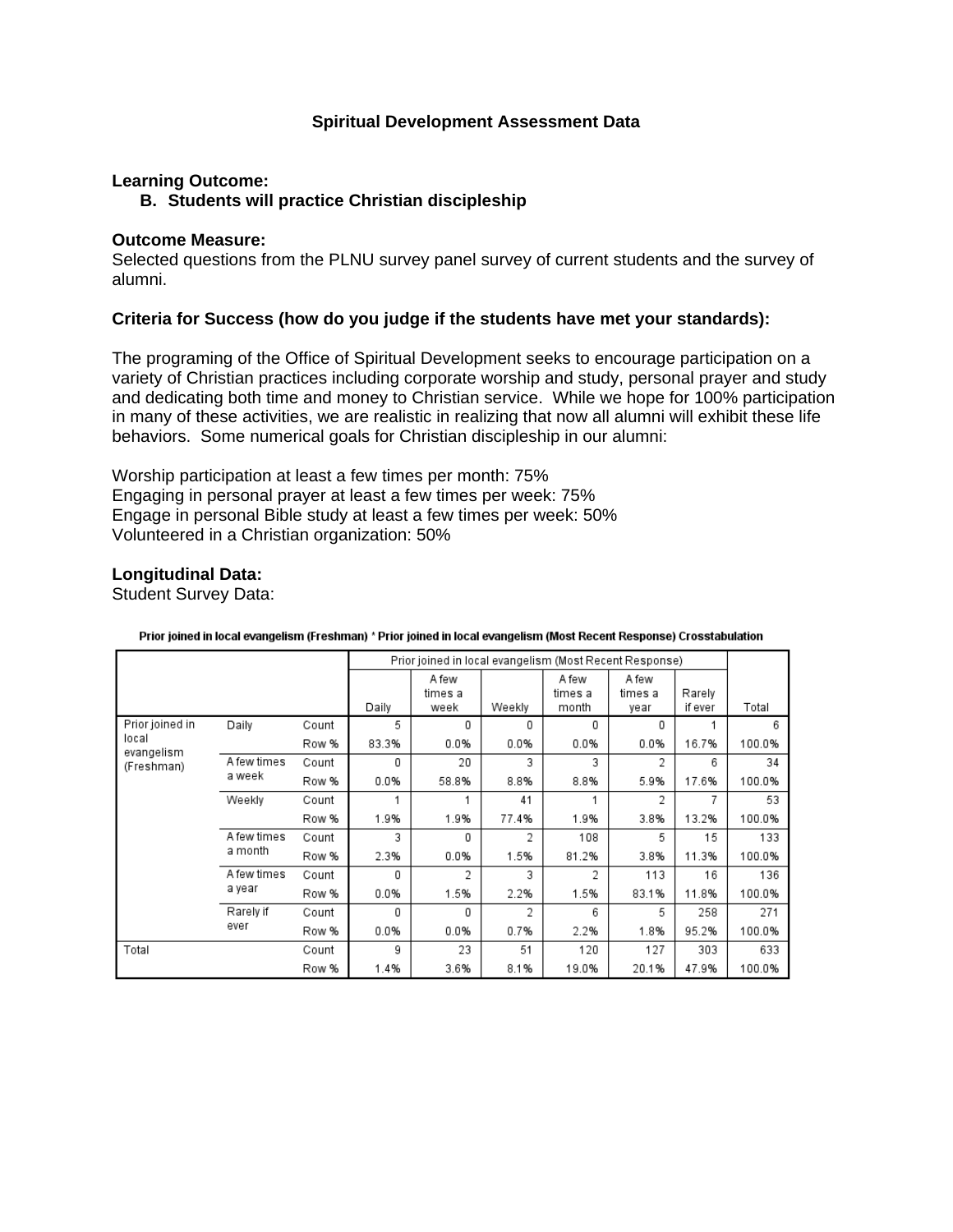|                  |                           |       |       |                          |        | Prior read Bible in home (Most Recent Response) |                          |                   |        |
|------------------|---------------------------|-------|-------|--------------------------|--------|-------------------------------------------------|--------------------------|-------------------|--------|
|                  |                           |       | Daily | A few<br>times a<br>week | Weekly | A few<br>times a<br>month                       | A few<br>times a<br>year | Rarely<br>if ever | Total  |
| Prior read Bible |                           |       |       | 14                       |        | 4                                               | 3                        | 2                 |        |
| in home          | Daily                     | Count | 101   |                          | 4      |                                                 |                          |                   | 128    |
| (Freshman)       |                           | Row % | 78.9% | 10.9%                    | 3.1%   | 3.1%                                            | 2.3%                     | 1.6%              | 100.0% |
|                  | A few                     | Count | 7     | 96                       | 8      | 5                                               | 3                        | 5                 | 124    |
|                  | times a<br>week           | Row % | 5.6%  | 77.4%                    | 6.5%   | 4.0%                                            | 2.4%                     | 4.0%              | 100.0% |
|                  | Weekly                    | Count | 3     | 4                        | 75     | 6                                               | 4                        | 3                 | 95     |
|                  |                           | Row % | 3.2%  | 4.2%                     | 78.9%  | 6.3%                                            | 4.2%                     | 3.2%              | 100.0% |
|                  | A few<br>times a<br>month | Count | 2     | 7                        | 4      | 96                                              | 6                        | 5                 | 120    |
|                  |                           | Row % | 1.7%  | 5.8%                     | 3.3%   | 80.0%                                           | 5.0%                     | 4.2%              | 100.0% |
|                  | A few                     | Count |       | $\overline{2}$           | 1      | 3                                               | 58                       | 7                 | 72     |
|                  | times a<br>vear           | Row % | 1.4%  | 2.8%                     | 1.4%   | 4.2%                                            | 80.6%                    | 9.7%              | 100.0% |
|                  | Rarely if                 | Count |       | 1                        | 3      | 3                                               | 5.                       | 90                | 103    |
|                  | ever                      | Row % | 1.0%  | 1.0%                     | 2.9%   | 2.9%                                            | 4.9%                     | 87.4%             | 100.0% |
| Total            |                           | Count | 115   | 124                      | 95     | 117                                             | 79                       | 112               | 642    |
|                  |                           | Row % | 17.9% | 19.3%                    | 14.8%  | 18.2%                                           | 12.3%                    | 17.4%             | 100.0% |

Prior read Bible in home (Freshman) \* Prior read Bible in home (Most Recent Response) Crosstabulation

Prior prayed in home (Freshman) \* Prior prayed in home (Most Recent Response) Crosstabulation

|              |                           |       |       |                          |        | Prior prayed in home (Most Recent Response) |                  |                   |        |
|--------------|---------------------------|-------|-------|--------------------------|--------|---------------------------------------------|------------------|-------------------|--------|
|              |                           |       | Daily | A few<br>times a<br>week | Weekly | A few<br>times a<br>month                   | A few<br>times a | Rarely<br>if ever | Total  |
| Prior prayed |                           |       |       |                          | 5      | 7                                           | year<br>5        | 2                 |        |
| in home      | Daily                     | Count | 358   | 19                       |        |                                             |                  |                   | 396    |
| (Freshman)   |                           | Row % | 90.4% | 4.8%                     | 1.3%   | 1.8%                                        | 1.3%             | 0.5%              | 100.0% |
|              | A few                     | Count | 5     | 82                       | 4      | 5                                           | 2                | 2                 | 100    |
|              | times a<br>week           | Row % | 5.0%  | 82.0%                    | 4.0%   | 5.0%                                        | 2.0%             | 2.0%              | 100.0% |
|              | Weekly                    | Count | 5     | $\overline{2}$           | 47     | 2                                           | 4                | 1                 | 61     |
|              |                           | Row % | 8.2%  | 3.3%                     | 77.0%  | 3.3%                                        | 6.6%             | 1.6%              | 100.0% |
|              | A few<br>times a<br>month | Count | 2     |                          | 0      | 32                                          | 5                |                   | 41     |
|              |                           | Row % | 4.9%  | 2.4%                     | 0.0%   | 78.0%                                       | 12.2%            | 2.4%              | 100.0% |
|              | A few                     | Count | 0     | 0                        | 1      | 2                                           | 18               | 2                 | 23     |
|              | times a<br>year           | Row % | 0.0%  | 0.0%                     | 4.3%   | 8.7%                                        | 78.3%            | 8.7%              | 100.0% |
|              | Rarely if                 | Count | 0     |                          | 0      |                                             | 0                | 19                | 21     |
|              | ever                      | Row % | 0.0%  | 4.8%                     | 0.0%   | 4.8%                                        | 0.0%             | 90.5%             | 100.0% |
| Total        |                           | Count | 370   | 105                      | 57     | 49                                          | 34               | 27                | 642    |
|              |                           | Row % | 57.6% | 16.4%                    | 8.9%   | 7.6%                                        | 5.3%             | 4.2%              | 100.0% |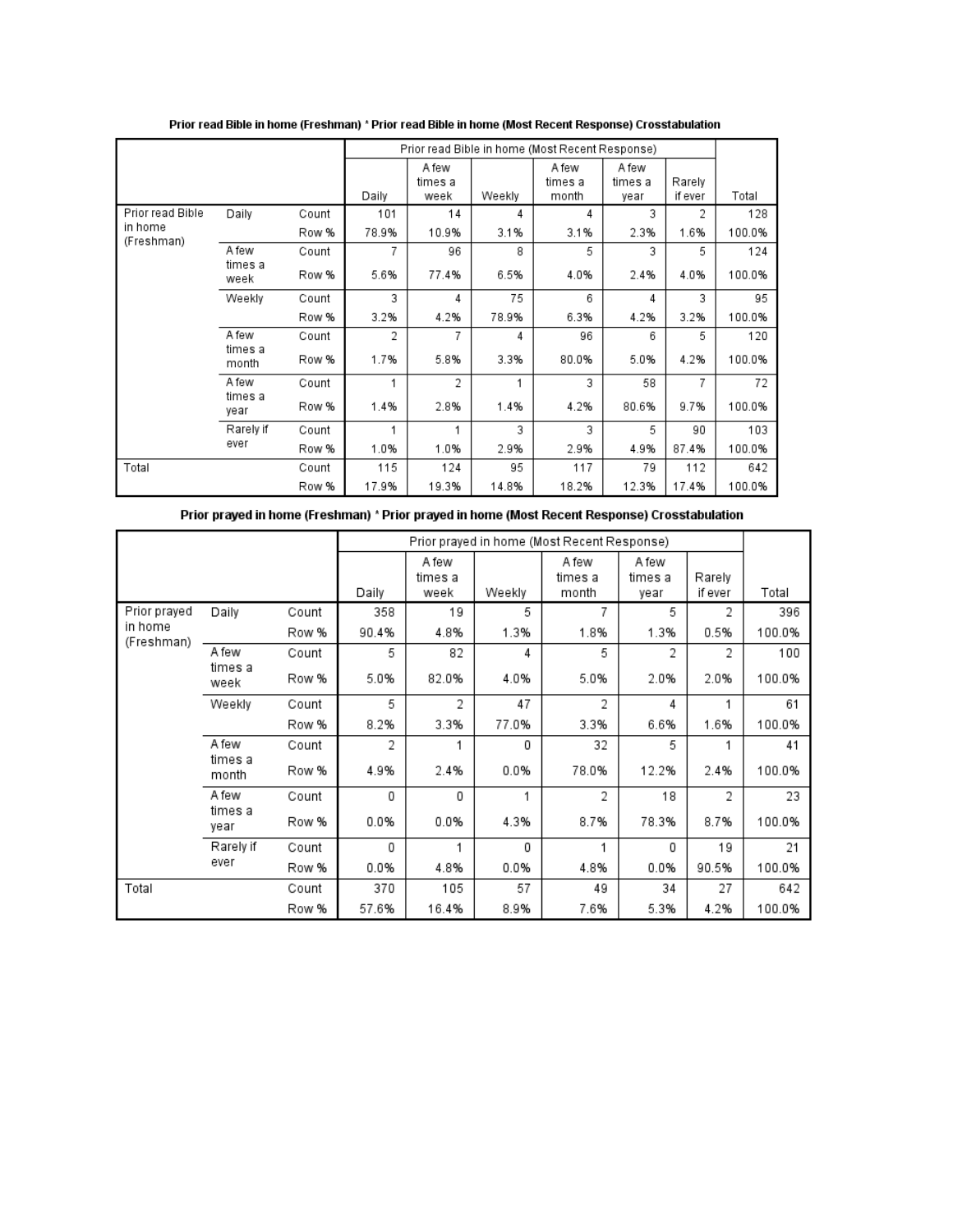|                              |                       |       |       |                          | Read for spiritual life (Most Recent Response) |                           |                          |                   |        |
|------------------------------|-----------------------|-------|-------|--------------------------|------------------------------------------------|---------------------------|--------------------------|-------------------|--------|
|                              |                       |       | Daily | A few<br>times a<br>week | Once a week                                    | A few<br>times a<br>month | A few<br>times a<br>year | Rarely if<br>ever | Total  |
| Read for                     | Daily                 | Count | 172   | 19                       | 8                                              | 9                         | 4                        | 5                 | 217    |
| spiritual life<br>(Freshman) |                       | Row % | 79.3% | 8.8%                     | 3.7%                                           | 4.1%                      | 1.8%                     | 2.3%              | 100.0% |
|                              | A few times<br>a week | Count | 6     | 212                      | 10                                             | 16                        | 8                        | 9                 | 261    |
|                              |                       | Row % | 2.3%  | 81.2%                    | 3.8%                                           | 6.1%                      | 3.1%                     | 3.4%              | 100.0% |
|                              | Once a<br>week        | Count | 3     | 5                        | 78                                             | 3                         | 3                        | 3                 | 95     |
|                              |                       | Row % | 3.2%  | 5.3%                     | 82.1%                                          | 3.2%                      | 3.2%                     | 3.2%              | 100.0% |
|                              | A few times           | Count | 0     |                          | 0                                              | 28                        | 4                        | 2                 | 35     |
|                              | a month               | Row % | 0.0%  | 2.9%                     | 0.0%                                           | 80.0%                     | 11.4%                    | 5.7%              | 100.0% |
|                              | A few times           | Count | 0     | 0                        | $\overline{2}$                                 | 2                         | 24                       | 0                 | 28     |
|                              | a year                | Row % | 0.0%  | 0.0%                     | 7.1%                                           | 7.1%                      | 85.7%                    | 0.0%              | 100.0% |
|                              | Rarely if             | Count | 0     | 0                        | 0                                              | 0                         |                          | 10                | 11     |
|                              | ever                  | Row % | 0.0%  | 0.0%                     | 0.0%                                           | 0.0%                      | 9.1%                     | 90.9%             | 100.0% |
| Total                        |                       | Count | 181   | 237                      | 98                                             | 58                        | 44                       | 29                | 647    |
|                              |                       | Row % | 28.0% | 36.6%                    | 15.1%                                          | 9.0%                      | 6.8%                     | 4.5%              | 100.0% |

Read for spiritual life (Freshman) \* Read for spiritual life (Most Recent Response) Crosstabulation

| Positive impact on life of service (Freshman) * Positive impact on life of service (Most Recent Response) Crosstabulation |  |  |
|---------------------------------------------------------------------------------------------------------------------------|--|--|
|---------------------------------------------------------------------------------------------------------------------------|--|--|

|                                  |          |       |                   | Positive impact on life of service (Most Recent Response) |         |          |                      |       |        |  |  |
|----------------------------------|----------|-------|-------------------|-----------------------------------------------------------|---------|----------|----------------------|-------|--------|--|--|
|                                  |          |       | Strongly<br>Agree | Agree                                                     | Neutral | Disagree | Strongly<br>Disagree | N/A   | Total  |  |  |
| Positive impact                  | Strongly | Count | 252               | 30                                                        | 11      | 6        |                      | 0     | 300    |  |  |
| on life of service<br>(Freshman) | Agree    | Row % | 84.0%             | 10.0%                                                     | 3.7%    | 2.0%     | 0.3%                 | 0.0%  | 100.0% |  |  |
|                                  | Agree    | Count | 12                | 239                                                       | 14      | 2        | 0                    | 2     | 269    |  |  |
|                                  |          | Row % | 4.5%              | 88.8%                                                     | 5.2%    | 0.7%     | 0.0%                 | 0.7%  | 100.0% |  |  |
|                                  | Neutral  | Count | 0                 | 7                                                         | 56      | 2        | 0                    | 0     | 65     |  |  |
|                                  |          | Row % | 0.0%              | 10.8%                                                     | 86.2%   | 3.1%     | 0.0%                 | 0.0%  | 100.0% |  |  |
|                                  | Disagree | Count | 0                 | 0                                                         | 0       | 3        | 0                    | 0     | 3      |  |  |
|                                  |          | Row % | 0.0%              | 0.0%                                                      | 0.0%    | 100.0%   | 0.0%                 | 0.0%  | 100.0% |  |  |
|                                  | Strongly | Count | 0                 | 0                                                         | 0       | 0        |                      | 0     |        |  |  |
|                                  | Disagree | Row % | 0.0%              | 0.0%                                                      | 0.0%    | 0.0%     | 100.0%               | 0.0%  | 100.0% |  |  |
|                                  | N/A      | Count | 0                 | 0                                                         | 0       | 0        |                      |       | 2      |  |  |
|                                  |          | Row % | 0.0%              | 0.0%                                                      | 0.0%    | 0.0%     | 50.0%                | 50.0% | 100.0% |  |  |
| Total                            |          | Count | 264               | 276                                                       | 81      | 13       | 3                    | 3     | 640    |  |  |
|                                  |          | Row % | 41.2%             | 43.1%                                                     | 12.7%   | 2.0%     | 0.5%                 | 0.5%  | 100.0% |  |  |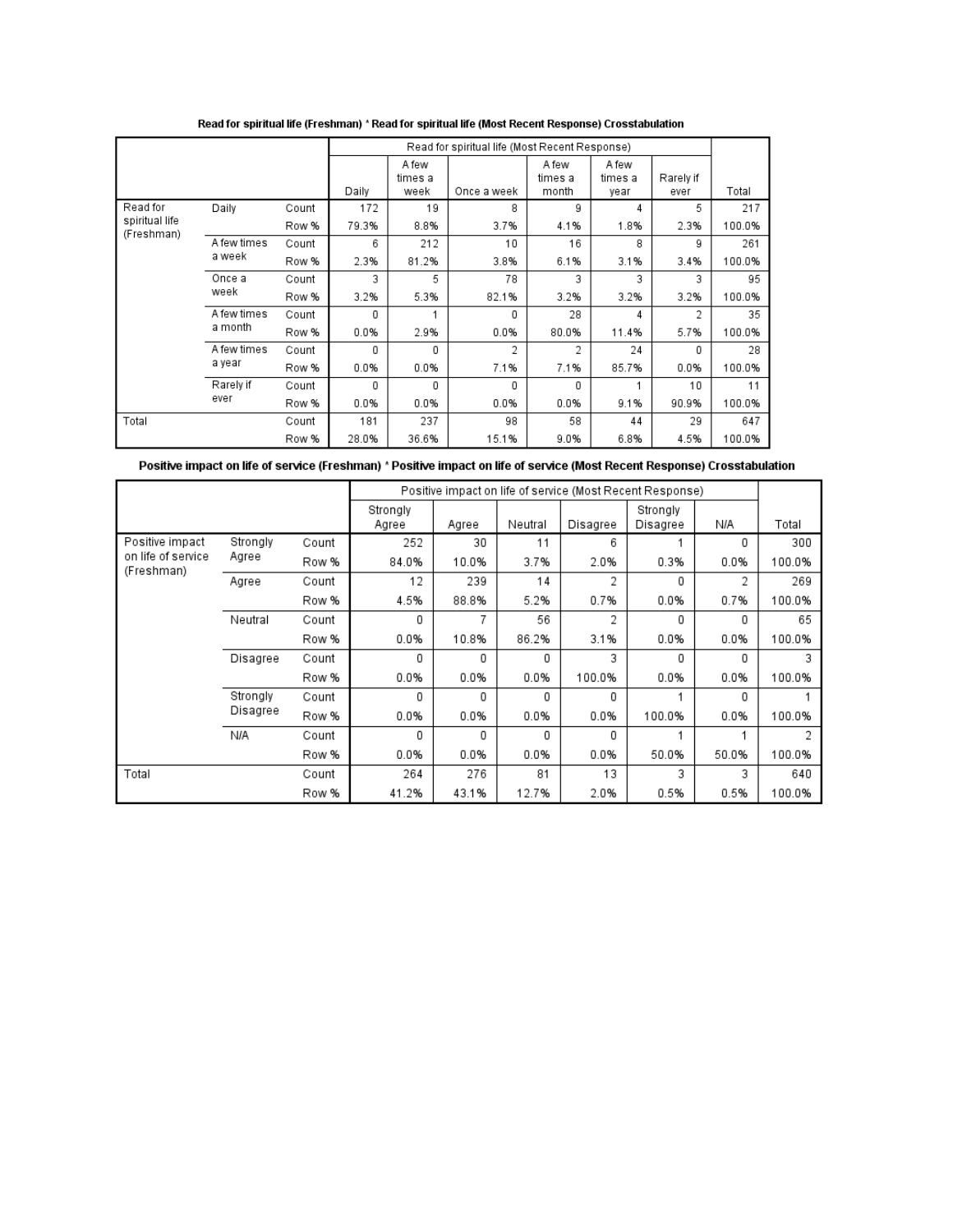|                                                                |          |       |                   | Positive impact on wrestling with moral and ethical issues (Most Recent<br>Response) |          |          |                      |        |        |  |  |
|----------------------------------------------------------------|----------|-------|-------------------|--------------------------------------------------------------------------------------|----------|----------|----------------------|--------|--------|--|--|
|                                                                |          |       | Strongly<br>Agree | Agree                                                                                | Neutral  | Disagree | Strongly<br>Disagree | N/A    | Total  |  |  |
| Positive impact                                                | Strongly | Count | 262               | 34                                                                                   | 8        |          | 0                    | 0      | 305    |  |  |
| on wrestling<br>with moral and<br>ethical issues<br>(Freshman) | Agree    | Row % | 85.9%             | 11.1%                                                                                | 2.6%     | 0.3%     | 0.0%                 | 0.0%   | 100.0% |  |  |
|                                                                | Agree    | Count | 17                | 236                                                                                  | 16       | 0        |                      | 0      | 270    |  |  |
|                                                                |          | Row % | 6.3%              | 87.4%                                                                                | 5.9%     | 0.0%     | 0.4%                 | 0.0%   | 100.0% |  |  |
|                                                                | Neutral  | Count | 3                 | 8                                                                                    | 46       | 0        | O                    | 0      | 57     |  |  |
|                                                                |          | Row % | 5.3%              | 14.0%                                                                                | 80.7%    | 0.0%     | 0.0%                 | 0.0%   | 100.0% |  |  |
|                                                                | Disagree | Count | 0                 | 0                                                                                    |          | 3        | $\Omega$             | 0      |        |  |  |
|                                                                |          | Row % | 0.0%              | 0.0%                                                                                 | 25.0%    | 75.0%    | 0.0%                 | 0.0%   | 100.0% |  |  |
|                                                                | Strongly | Count | 0                 | 0                                                                                    | $\Omega$ | 0        |                      | 0      |        |  |  |
|                                                                | Disagree | Row % | 0.0%              | 0.0%                                                                                 | 0.0%     | 0.0%     | 100.0%               | 0.0%   | 100.0% |  |  |
|                                                                | N/A      | Count | 0                 | 0                                                                                    | 0        | 0        | 0                    | 2      |        |  |  |
|                                                                |          | Row % | 0.0%              | 0.0%                                                                                 | 0.0%     | 0.0%     | 0.0%                 | 100.0% | 100.0% |  |  |
| Total                                                          |          | Count | 282               | 278                                                                                  | 71       | 4        | 2                    | 2      | 639    |  |  |
|                                                                |          | Row % | 44.1%             | 43.5%                                                                                | 11.1%    | 0.6%     | 0.3%                 | 0.3%   | 100.0% |  |  |

# Positive impact on wrestling with moral and ethical issues (Freshman) \*Positive impact on wrestling with moral and ethical issues<br>Most Recent Response) Crosstabulation)

Prior attended a local church (Freshman) \* Prior attended a local church (Most Recent Response) Crosstabulation

|                            |             |       |       |                  |        | Prior attended a local church (Most Recent Response) |                  |           |        |
|----------------------------|-------------|-------|-------|------------------|--------|------------------------------------------------------|------------------|-----------|--------|
|                            |             |       |       | A few<br>times a |        | A few<br>times a                                     | A few<br>times a | Rarely if |        |
|                            |             |       | Daily | week             | Weekly | month                                                | year             | ever      | Total  |
| Prior attended a           | Daily       | Count | 16    |                  | 2      | 0                                                    |                  | 0         | 20     |
| local church<br>(Freshman) |             | Row % | 80.0% | 5.0%             | 10.0%  | 0.0%                                                 | 5.0%             | 0.0%      | 100.0% |
|                            | A few times | Count |       | 189              | 29     | 13                                                   | 10               | 15        | 257    |
|                            | a week      | Row % | 0.4%  | 73.5%            | 11.3%  | 5.1%                                                 | 3.9%             | 5.8%      | 100.0% |
|                            | Weekly      | Count |       | 3                | 195    | 8                                                    | 8                | 18        | 233    |
|                            |             | Row % | 0.4%  | 1.3%             | 83.7%  | 3.4%                                                 | 3.4%             | 7.7%      | 100.0% |
|                            | A few times | Count | 0     |                  | 2      | 56                                                   | 4                | 5         | 68     |
|                            | a month     | Row % | 0.0%  | 1.5%             | 2.9%   | 82.4%                                                | 5.9%             | 7.4%      | 100.0% |
|                            | A few times | Count | 0     |                  | 3      | 2                                                    | 33               | 2         | 41     |
|                            | a year      | Row % | 0.0%  | 2.4%             | 7.3%   | 4.9%                                                 | 80.5%            | 4.9%      | 100.0% |
|                            | Rarely if   | Count | 0     | 0                | 0      | 0                                                    | 0                | 24        | 24     |
|                            | ever        | Row % | 0.0%  | 0.0%             | 0.0%   | 0.0%                                                 | 0.0%             | 100.0%    | 100.0% |
| Total                      |             | Count | 18    | 195              | 231    | 79                                                   | 56               | 64        | 643    |
|                            |             | Row % | 2.8%  | 30.3%            | 35.9%  | 12.3%                                                | 8.7%             | 10.0%     | 100.0% |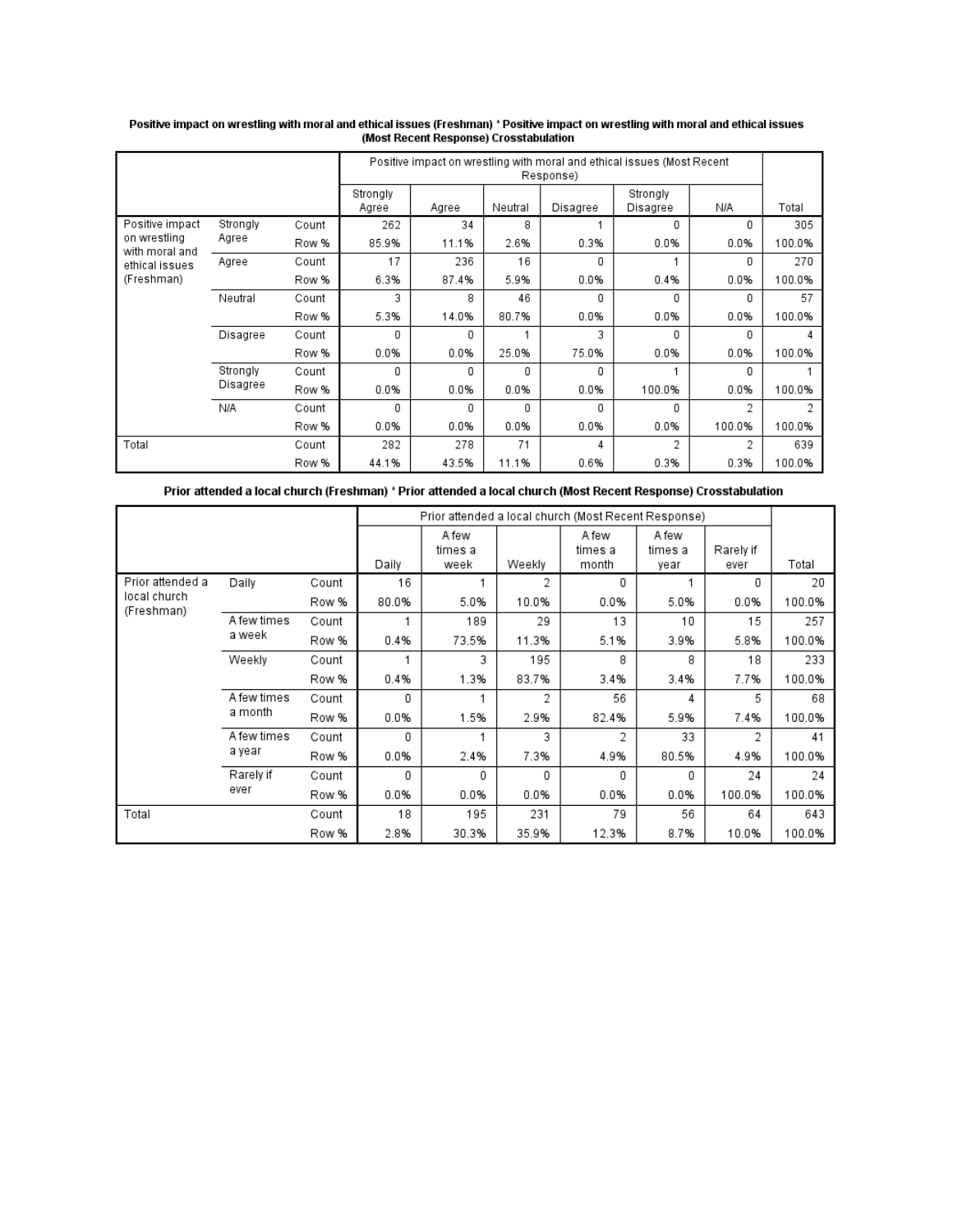|                               |             |       |       | Prior attended a worship service (Most Recent Response) |        |                           |                          |                   |        |
|-------------------------------|-------------|-------|-------|---------------------------------------------------------|--------|---------------------------|--------------------------|-------------------|--------|
|                               |             |       | Daily | A few<br>times a<br>week                                | Weekly | A few<br>times a<br>month | A few<br>times a<br>year | Rarely<br>if ever | Total  |
| Prior attended a              | Daily       | Count | 8     |                                                         |        | 0                         | 0                        |                   | 11     |
| worship service<br>(Freshman) |             | Row % | 72.7% | 9.1%                                                    | 9.1%   | 0.0%                      | 0.0%                     | 9.1%              | 100.0% |
|                               | A few times | Count | 2     | 162                                                     | 32     | 5                         | 6                        | 10                | 217    |
|                               | a week      | Row % | 0.9%  | 74.7%                                                   | 14.7%  | 2.3%                      | 2.8%                     | 4.6%              | 100.0% |
|                               | Weekly      | Count | 0     | 3                                                       | 225    | 19                        | 6                        | 15                | 268    |
|                               |             | Row % | 0.0%  | 1.1%                                                    | 84.0%  | 7.1%                      | 2.2%                     | 5.6%              | 100.0% |
|                               | A few times | Count | 0     | 0                                                       | 5      | 61                        | 5                        | 11                | 82     |
|                               | a month     | Row % | 0.0%  | 0.0%                                                    | 6.1%   | 74.4%                     | 6.1%                     | 13.4%             | 100.0% |
|                               | A few times | Count | 0     |                                                         | 2      |                           | 29                       | 4                 | 37     |
|                               | a year      | Row % | 0.0%  | 2.7%                                                    | 5.4%   | 2.7%                      | 78.4%                    | 10.8%             | 100.0% |
|                               | Rarely if   | Count | 0     | 0                                                       | 0      | 0                         | 0                        | 28                | 28     |
|                               | ever        | Row % | 0.0%  | 0.0%                                                    | 0.0%   | 0.0%                      | 0.0%                     | 100%              | 100.0% |
| Total                         |             | Count | 10    | 167                                                     | 265    | 86                        | 46                       | 69                | 643    |
|                               |             | Row % | 1.6%  | 26.0%                                                   | 41.2%  | 13.4%                     | 7.2%                     | 10.7%             | 100.0% |

Prior attended a worship service (Freshman) \* Prior attended a worship service (Most Recent Response) Crosstabulation

| Prior participated in prayer/Christian study group (Freshman) * Prior participated in prayer/Christian study group (Most Recent |
|---------------------------------------------------------------------------------------------------------------------------------|
| Response) Crosstabulation                                                                                                       |

|                                                                           |                           |       |       |                          |        | Prior participated in prayer/Christian study group (Most Recent |                          |                   |        |
|---------------------------------------------------------------------------|---------------------------|-------|-------|--------------------------|--------|-----------------------------------------------------------------|--------------------------|-------------------|--------|
|                                                                           |                           |       | Daily | A few<br>times a<br>week | Weekly | A few<br>times a<br>month                                       | A few<br>times a<br>year | Rarely if<br>ever | Total  |
| Prior<br>participated in<br>prayer/Christian<br>study group<br>(Freshman) | Daily                     | Count | 17    | 0                        | 3      | 0                                                               |                          |                   | 22     |
|                                                                           |                           | Row % | 77.3% | 0.0%                     | 13.6%  | 0.0%                                                            | 4.5%                     | 4.5%              | 100.0% |
|                                                                           | A few                     | Count |       | 110                      | 10     | 3                                                               | 6                        | 14                | 144    |
|                                                                           | times a<br>week           | Row % | 0.7%  | 76.4%                    | 6.9%   | 2.1%                                                            | 4.2%                     | 9.7%              | 100.0% |
|                                                                           | Weekly                    | Count | 1     | 5                        | 164    | 9                                                               | 5                        | 21                | 205    |
|                                                                           |                           | Row % | 0.5%  | 2.4%                     | 80.0%  | 4.4%                                                            | 2.4%                     | 10.2%             | 100.0% |
|                                                                           | A few<br>times a<br>month | Count | 0     | 2                        | 3      | 77                                                              | 3                        | 9                 | 94     |
|                                                                           |                           | Row % | 0.0%  | 2.1%                     | 3.2%   | 81.9%                                                           | 3.2%                     | 9.6%              | 100.0% |
|                                                                           | A few                     | Count | 0     | 0                        | 1      | 1                                                               | 57                       | 10                | 69     |
|                                                                           | times a<br>year           | Row % | 0.0%  | 0.0%                     | 1.4%   | 1.4%                                                            | 82.6%                    | 14.5%             | 100.0% |
|                                                                           | Rarely if                 | Count | 0     | 0                        | 3      | 6                                                               | 3                        | 94                | 106    |
|                                                                           | ever                      | Row % | 0.0%  | 0.0%                     | 2.8%   | 5.7%                                                            | 2.8%                     | 88.7%             | 100.0% |
| Total                                                                     |                           | Count | 19    | 117                      | 184    | 96                                                              | 75                       | 149               | 640    |
|                                                                           |                           | Row % | 3.0%  | 18.3%                    | 28.7%  | 15.0%                                                           | 11.7%                    | 23.3%             | 100.0% |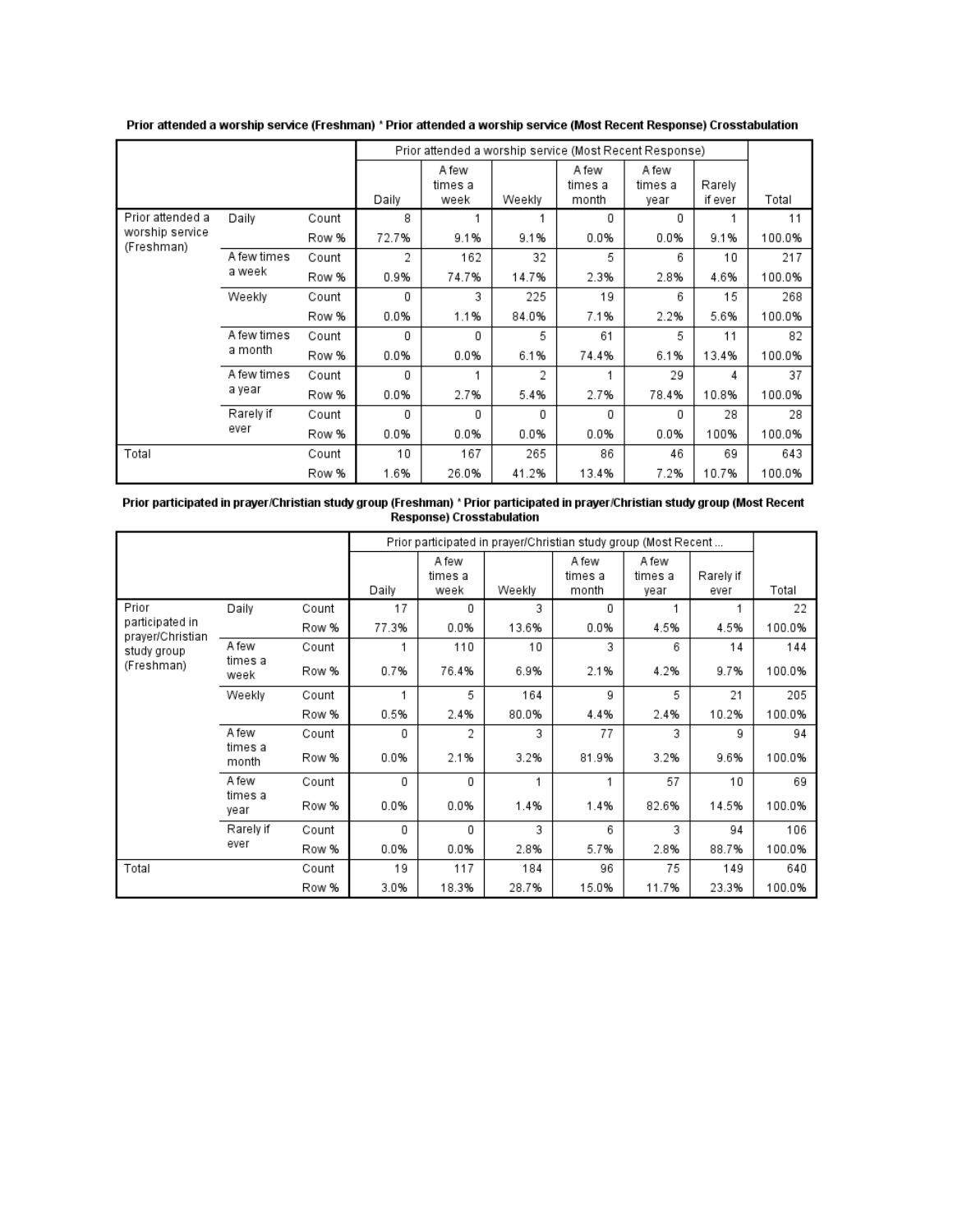|                         |             |       | Prior joined in global missions work (Most Recent Response) |                          |        |                           |                  |                   |        |
|-------------------------|-------------|-------|-------------------------------------------------------------|--------------------------|--------|---------------------------|------------------|-------------------|--------|
|                         |             |       | Daily                                                       | A few<br>times a<br>week | Weekly | A few<br>times a<br>month | A few<br>times a | Rarely<br>if ever | Total  |
| Prior joined in         |             |       | 3                                                           |                          |        |                           | year             |                   |        |
|                         | Daily       | Count |                                                             | 0                        | 0      | 0                         | 0                | 0                 | 3      |
| global<br>missions work |             | Row % | 100.0%                                                      | 0.0%                     | 0.0%   | 0.0%                      | 0.0%             | 0.0%              | 100.0% |
| (Freshman)              | A few times | Count | 0                                                           | 4                        | 0      | 2                         | 0                | 4                 | 10     |
|                         | a week      | Row % | 0.0%                                                        | 40.0%                    | 0.0%   | 20.0%                     | 0.0%             | 40.0%             | 100.0% |
|                         | Weekly      | Count | 0                                                           | 0                        | 7      | 0                         |                  | 3                 | 11     |
|                         |             | Row % | 0.0%                                                        | 0.0%                     | 63.6%  | 0.0%                      | 9.1%             | 27.3%             | 100.0% |
|                         | A few times | Count | 0                                                           | 0                        |        | 28                        | 3                | 5                 | 37     |
|                         | a month     | Row % | 0.0%                                                        | 0.0%                     | 2.7%   | 75.7%                     | 8.1%             | 13.5%             | 100.0% |
|                         | A few times | Count | 0                                                           | 3                        |        | 0                         | 154              | 37                | 195    |
|                         | a year      | Row % | 0.0%                                                        | 1.5%                     | 0.5%   | 0.0%                      | 79.0%            | 19.0%             | 100.0% |
|                         | Rarely if   | Count |                                                             |                          | 0      | 3                         | 11               | 366               | 382    |
|                         | ever        | Row % | 0.3%                                                        | 0.3%                     | 0.0%   | 0.8%                      | 2.9%             | 95.8%             | 100.0% |
| Total                   |             | Count | 4                                                           | 8                        | 9      | 33                        | 169              | 415               | 638    |
|                         |             | Row % | 0.6%                                                        | 1.3%                     | 1.4%   | 5.2%                      | 26.5%            | 65.0%             | 100.0% |

Prior joined in global missions work (Freshman) \* Prior joined in global missions work (Most Recent Response)<br>Crosstabulation

# Alumni Survey Data:

| <b>Question</b>                                                              | Year | <b>Very</b><br>Well $(4)$ | Well (3) | <b>Neutral</b><br>(2) | <b>Poorly</b><br>(1) | <b>Mean</b> |
|------------------------------------------------------------------------------|------|---------------------------|----------|-----------------------|----------------------|-------------|
| In terms of your general education and<br>your coursework, how well did PLNU | 2015 | 38.0%                     | 41.3%    | 17.9%                 | 2.8%                 | 3.15        |
| prepare you for each of the following?<br>Performing volunteer service       | 2012 | 34.9%                     | 36.9%    | 23.7%                 | 4.4%                 | 3.02        |

| <b>Question</b>                                                                          | Year | <b>Very</b><br>Well $(4)$ | Well (3) | <b>Neutral</b><br>(2) | <b>Poorly</b><br>(1) | <b>Mean</b> |
|------------------------------------------------------------------------------------------|------|---------------------------|----------|-----------------------|----------------------|-------------|
| In terms of your general education and<br>your coursework, how well did PLNU             | 2015 | 47.7%                     | 40.5%    | 8.5%                  | 3.3%                 | 3.33        |
| prepare you for each of the following?<br>Developing your system of values and<br>ethics | 2012 | 42.0%                     | 36.9%    | 17.7%                 | 3.5%                 | 3.17        |

| <b>Question</b>                                          | Year | <b>Strongly</b><br>Agree | <b>Agree</b> | <b>Neutral</b> | <b>Disagree</b> | <b>Strongly</b><br><b>Disagree</b> | N/A  |
|----------------------------------------------------------|------|--------------------------|--------------|----------------|-----------------|------------------------------------|------|
| I have a better basis for<br>making ethical decisions in | 2005 | 24.7%                    | 42.0%        | 25.8%          | 5.8%            | 1.0%                               | 0.6% |
| personal relationships.                                  |      |                          |              |                |                 |                                    |      |
| I have a better basis for                                |      |                          |              |                |                 |                                    |      |
| making ethical decisions in                              | 2005 | 27.3%                    | 45.3%        | 21.6%          | 4.5%            | 0.6%                               | 0.6% |
| my work place.                                           |      |                          |              |                |                 |                                    |      |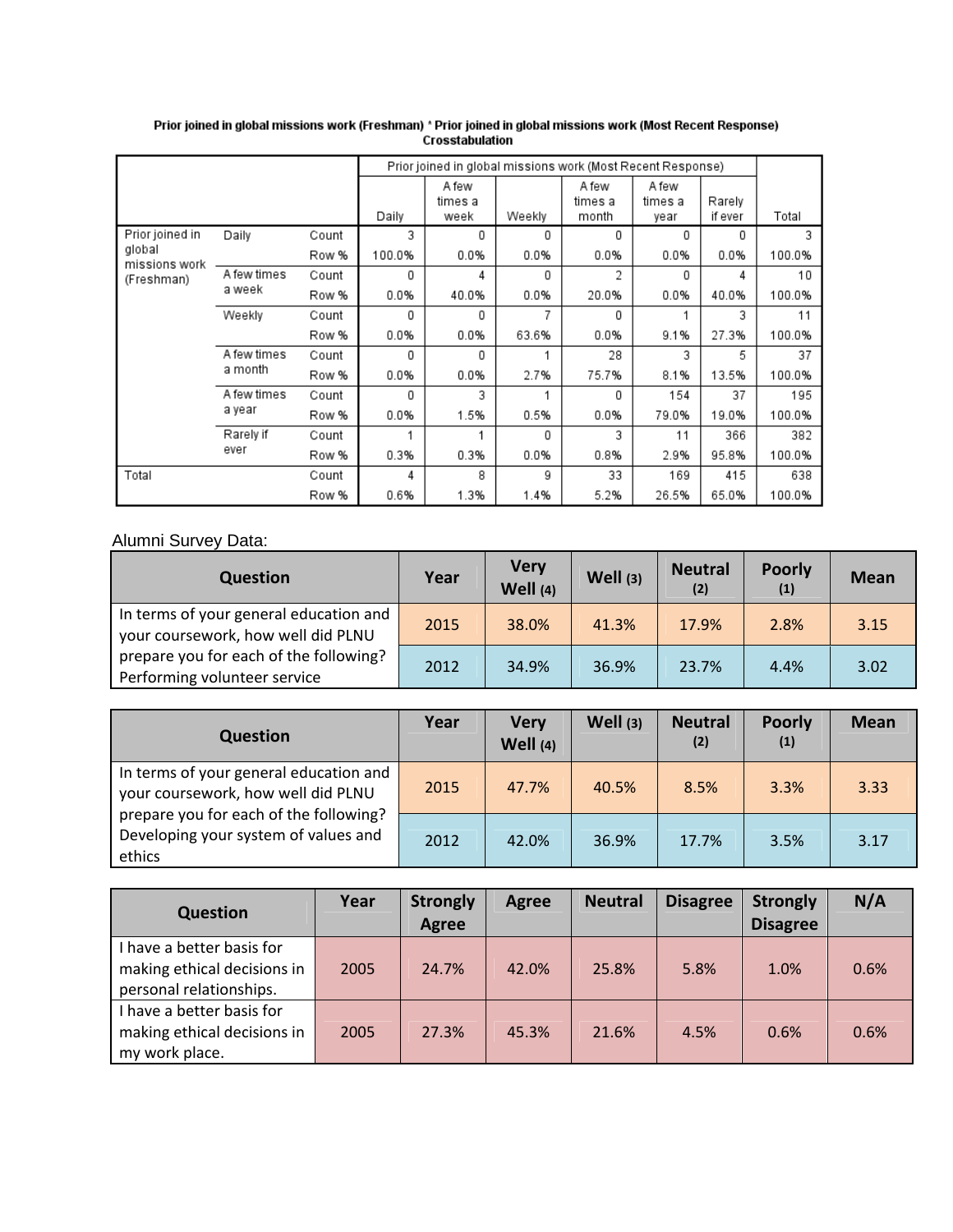| <b>Question</b>                                                  | Year | <b>Daily</b> | A few<br>or<br>more<br>times a<br>week | <b>Weekly</b> | A few<br>times a<br>month | A few<br>times a<br>year | Rarely<br>if ever |
|------------------------------------------------------------------|------|--------------|----------------------------------------|---------------|---------------------------|--------------------------|-------------------|
| About how often do you engage<br>in each of the following        | 2015 | 2.4%         | 16.6%                                  | 38.7%         | 16.8%                     | 12.3%                    | 13.2%             |
| activities? Attend a local church<br>that you consider your home | 2012 | 1.5%         | 12.6%                                  | 43.1%         | 11.7%                     | 11.4%                    | 19.7%             |

| <b>Question</b>                         | Year | <b>Daily</b> | A few or<br>more<br>times a<br>week | <b>Weekly</b> | A few<br>times a<br>month | A few<br>times a<br>year | <b>Rarely if</b><br>ever |
|-----------------------------------------|------|--------------|-------------------------------------|---------------|---------------------------|--------------------------|--------------------------|
| About how often<br>do you engage in     | 2015 | 0.6%         | 8.0%                                | 49.2%         | 15.5%                     | 13.8%                    | 13.0%                    |
| each of the<br>following<br>activities? | 2012 | 0.9%         | 6.7%                                | 49.7%         | 12.6%                     | 13.5%                    | 16.6%                    |
| Attend a worship<br>service             | 2005 |              | 24.0%<br>(More<br>Often)            | 46.4%         | 9.2%<br>(Monthly)         | 12.1%<br>(Quarterly)     | 8.3%<br>(None)           |

| <b>Question</b>                                                                  | Year | <b>Daily</b> | A few<br>or<br>more<br>times a<br>week | <b>Weekly</b> | A few<br>times a<br>month | A few<br>times a<br>year | <b>Rarely</b><br>if ever |
|----------------------------------------------------------------------------------|------|--------------|----------------------------------------|---------------|---------------------------|--------------------------|--------------------------|
| About how often do you<br>engage in each of the                                  | 2015 | 1.5%         | 8.8%                                   | 29.1%         | 13.6%                     | 13.6%                    | 33.5%                    |
| following activities? Take<br>part in a small prayer or<br>Christian study group | 2012 | 0.6%         | 5.5%                                   | 26.4%         | 9.5%                      | 16.6%                    | 41.4%                    |

| <b>Question</b>                                                                                    | Year | <b>Daily</b> | A few or<br>more<br>times a<br>week | <b>Weekly</b> | A few<br>times a<br>month | A few<br>times a<br>year | <b>Rarely if</b><br>ever |
|----------------------------------------------------------------------------------------------------|------|--------------|-------------------------------------|---------------|---------------------------|--------------------------|--------------------------|
| About how often do<br>you engage in each of<br>the following activities?<br>Join in local outreach | 2015 | 1.5%         | 3.0%                                | 5.1%          | 7.9%                      | 24.2%                    | 58.4%                    |
|                                                                                                    | 2012 | 1.2%         | 2.8%                                | 4.0%          | 12.3%                     | 34.9%                    | 44.8%                    |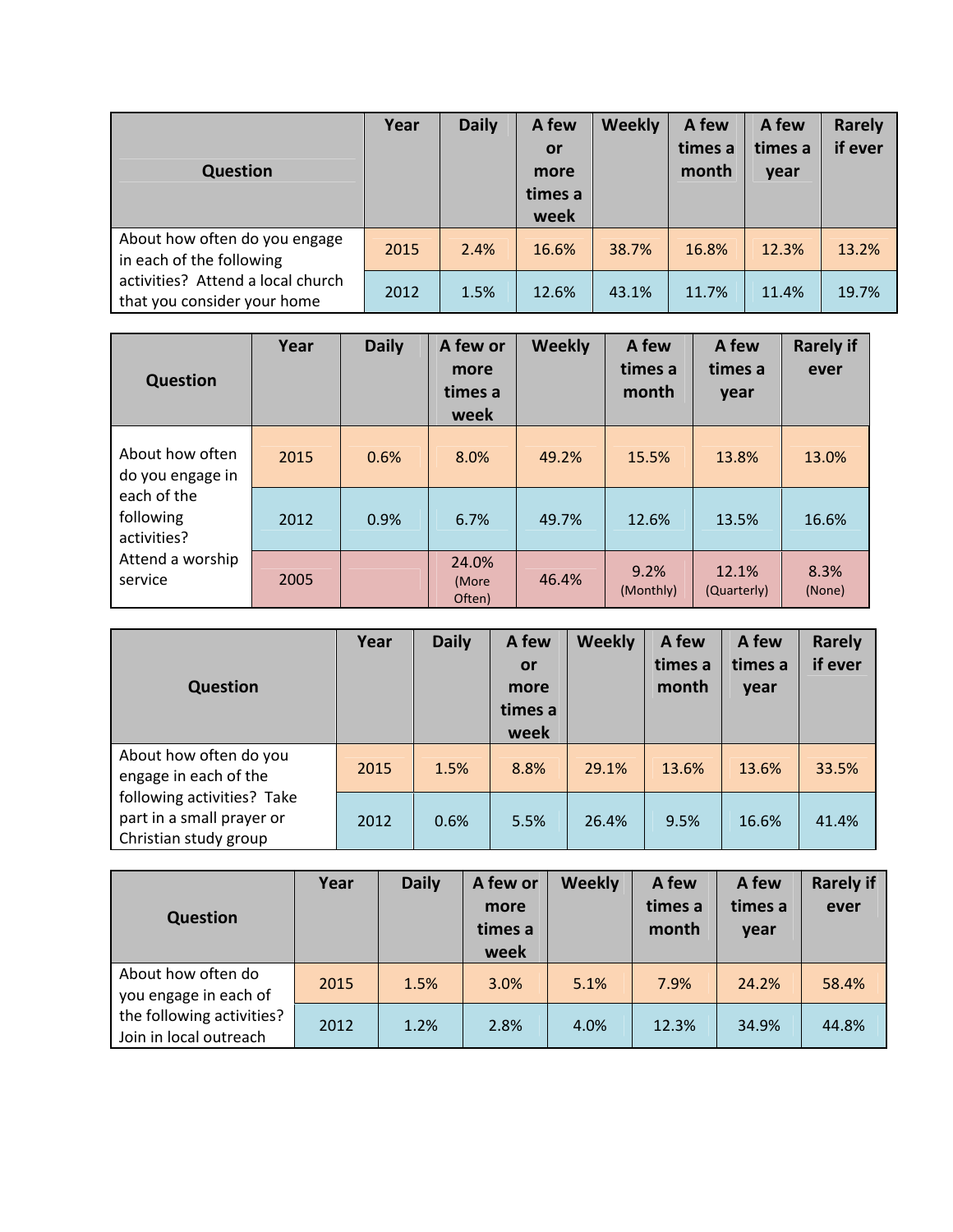| <b>Question</b>                                       | Year | <b>Daily</b> | A few<br>or<br>more<br>times a<br>week | <b>Weekly</b> | A few<br>times a<br>month | A few<br>times a<br>year | <b>Rarely</b><br>if ever |
|-------------------------------------------------------|------|--------------|----------------------------------------|---------------|---------------------------|--------------------------|--------------------------|
| About how often do you<br>engage in each of the       | 2015 | 1.3%         | 0.9%                                   | 1.5%          | 3.4%                      | 24.2%                    | 68.7%                    |
| following activities? Join in<br>global missions work | 2012 | 0.6%         | 0.3%                                   | 1.5%          | 3.7%                      | 20.1%                    | 73.7%                    |

| <b>Question</b>                                                                                         | Year | <b>Daily</b> | A few<br>or more<br>times a<br>week | <b>Weekly</b> | A few<br>times a<br>month | A few<br>times a<br>year | <b>Rarely if</b><br>ever |
|---------------------------------------------------------------------------------------------------------|------|--------------|-------------------------------------|---------------|---------------------------|--------------------------|--------------------------|
| About how often do you<br>engage in each of the<br>following activities? Read<br>the Bible in your home | 2015 | 19.3%        | 22.4%                               | 12.0%         | 15.9%                     | 12.3%                    | 18.1%                    |
|                                                                                                         | 2012 | 20.2%        | 18.4%                               | 9.5%          | 16.0%                     | 12.6%                    | 23.3%                    |
|                                                                                                         | 2005 |              | 36.2%<br>(More<br>Often)            | 25.1%         | 13.4%<br>(Monthly)        | 11.6%<br>(Quarterly)     | 13.6%<br>(None)          |

| <b>Question</b>                                                                               | Year | <b>Daily</b> | A few or<br>more times<br>a week | <b>Weekly</b> | A few<br>times a<br>month | A few<br>times a<br>year | <b>Rarely</b><br>if ever |
|-----------------------------------------------------------------------------------------------|------|--------------|----------------------------------|---------------|---------------------------|--------------------------|--------------------------|
| About how often do you<br>engage in each of the<br>following activities? Pray in<br>your home | 2015 | 56.3%        | 15.9%                            | 10.1%         | 6.0%                      | 3.7%                     | 8.0%                     |
|                                                                                               | 2012 | 58.0%        | 13.2%                            | 8.3%          | 6.1%                      | 2.8%                     | 11.7%                    |
|                                                                                               | 2005 |              | 73.5% (More<br>Often)            | 13.8%         | 4.6%<br>(Monthly)         | 4.2%<br>(Quarterly)      | 3.9%<br>(None)           |

| <b>Question</b>                                            | Year | <b>Weekly</b> | A few<br>times a<br>month | A few<br>times a<br>year | <b>Rarely if</b><br>ever |
|------------------------------------------------------------|------|---------------|---------------------------|--------------------------|--------------------------|
| Please describe the frequency of your church               | 2015 | 19.1%         | 35.0%                     | 23.6%                    | 22.4%                    |
| involvement within the last couple of years:<br>Gave money | 2012 | 23.4%         | 33.8%                     | 21.5%                    | 21.2%                    |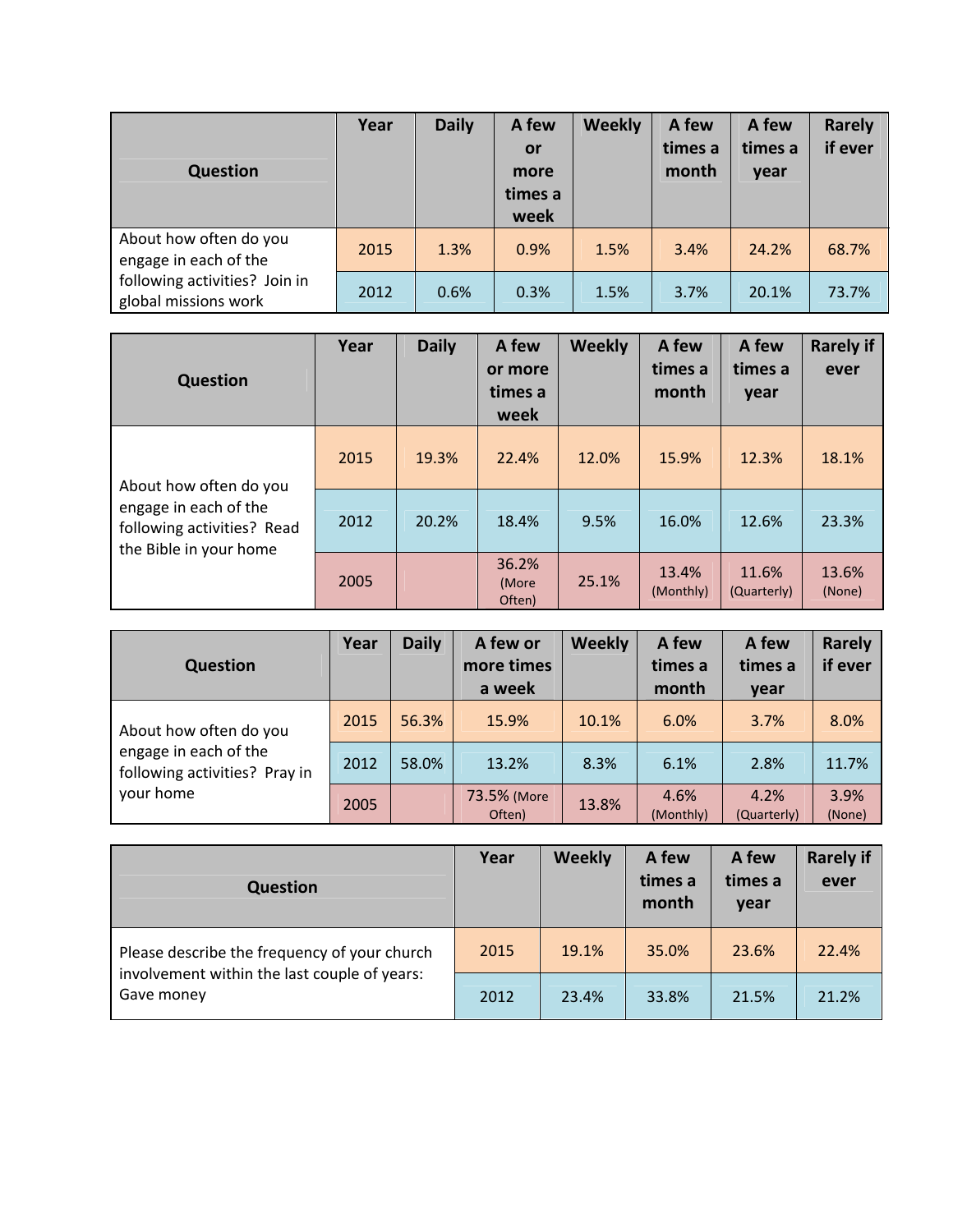| <b>Question</b>                                                                    | Year | <b>Weekly</b> | A few<br>times a<br>month | A few<br>times a<br>vear | <b>Rarely if</b><br>ever |
|------------------------------------------------------------------------------------|------|---------------|---------------------------|--------------------------|--------------------------|
| Please describe the frequency of your<br>church involvement within the last couple | 2015 | 6.4%          | 10.3%                     | 26.8%                    | 56.5%                    |
| of years: Served in compassionate<br>ministry                                      | 2012 | 5.0%          | 8.7%                      | 27.9%                    | 58.5%                    |

| <b>Question</b>                                                                                   | Year | <b>Very</b><br>much<br>enhanced<br>(4) | <b>Much</b><br>enhanced<br>(3) | <b>Enhanced</b><br>(2) | <b>Not</b><br>enhanced<br>(1) | <b>Mean</b> |
|---------------------------------------------------------------------------------------------------|------|----------------------------------------|--------------------------------|------------------------|-------------------------------|-------------|
| How much were your<br>abilities in the following<br>areas enhanced by your<br>total undergraduate | 2015 | 30.8%                                  | 22.2%                          | 29.9%                  | 17.1%                         | 2.67        |
| experience at PLNU (in<br>and out of the<br>classroom)? Seeking<br>cross-cultural<br>experiences  | 2012 | 26.1%                                  | 28.6%                          | 26.8%                  | 18.6%                         | 2.62        |

| <b>Question</b>                                                                                | Year | <b>Strongly</b><br>agree (5) | Agree (4) | <b>Neutral</b><br>(3) | <b>Disagree</b><br>(2) | <b>Strongly</b><br>disagree<br>(1) | <b>Mean</b> |
|------------------------------------------------------------------------------------------------|------|------------------------------|-----------|-----------------------|------------------------|------------------------------------|-------------|
| Please indicate your<br>level of agreement with<br>the following<br>statements: My             | 2015 | 43.6%                        | 32.8%     | 12.2%                 | 6.4%                   | 5.0%                               | 4.03        |
| undergraduate<br>experience at PLNU had<br>a positive impact on:<br>My commitment to<br>Christ | 2012 | 32.5%                        | 35.9%     | 22.4%                 | 4.1%                   | 5.1%                               | 3.87        |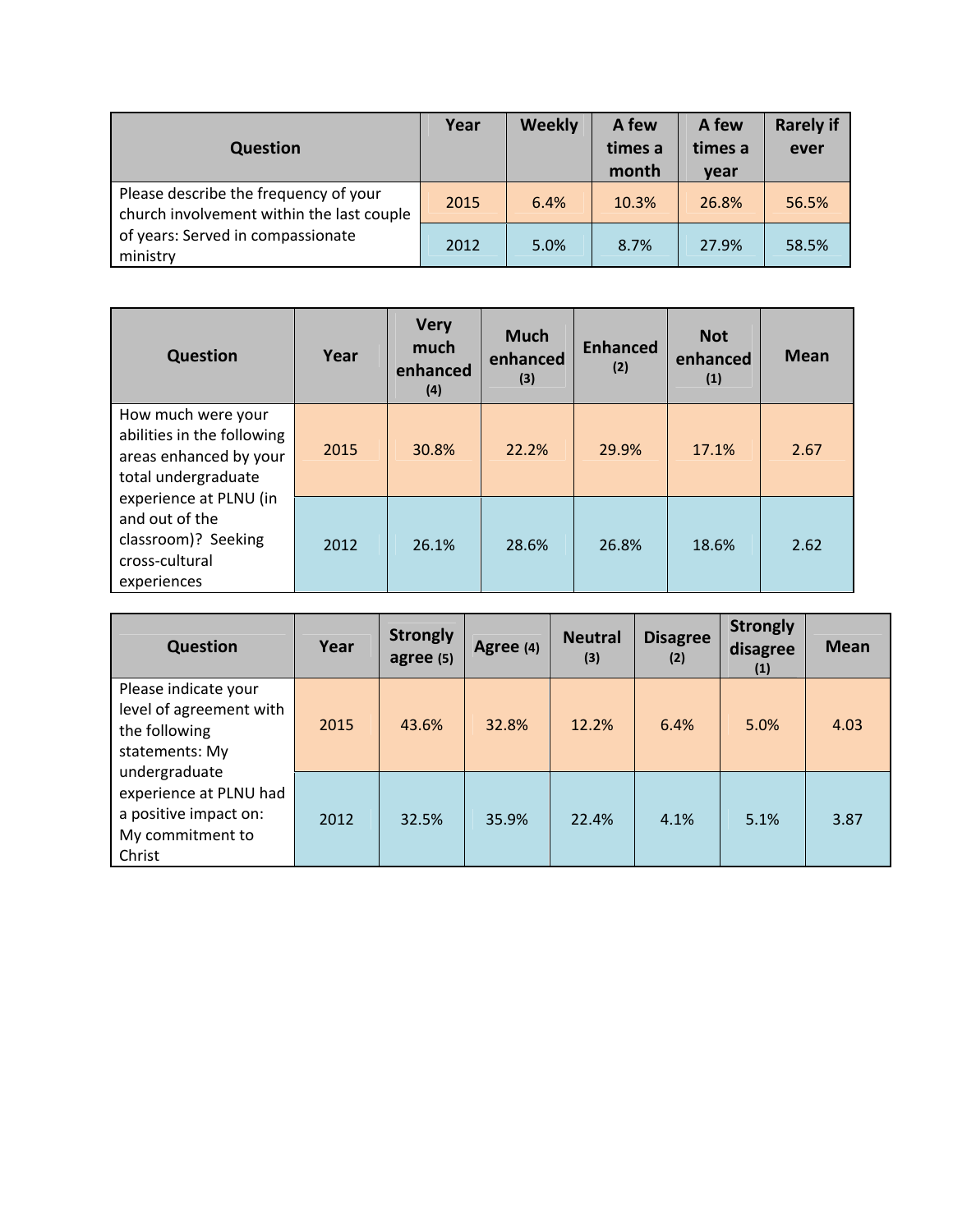| Question                                                                 | Year | <b>Strongly</b><br>agree<br>(5) | Agree<br>(4) | <b>Neutral</b><br>(3) | <b>Disagree</b><br>(2) | <b>Strongly</b><br>disagree<br>(1) | N/A  | <b>Mean</b> |
|--------------------------------------------------------------------------|------|---------------------------------|--------------|-----------------------|------------------------|------------------------------------|------|-------------|
| Thinking back over<br>the last couple of<br>years, please indicate       | 2015 | 39.1%                           | 34.2%        | 16.2%                 | 7.2%                   | 3.3%                               |      | 3.99        |
| your level of<br>agreement or<br>disagreement with<br>the following      | 2012 | 33.9%                           | 37.3%        | 20.3%                 | 4.7%                   | 3.7%                               |      | 3.93        |
| statements: I have<br>been of service to<br>God through my<br>employment | 2005 | 27.6%                           | 38.8%        | 21.6%                 | 6.8%                   | 3.1%                               | 2.6% |             |

| <b>Question</b>                                                                  | Year | <b>Strongly</b><br>agree (5) | <b>Agree</b><br>(4) | <b>Neutral</b><br>(3) | <b>Disagree</b><br>(2) | <b>Strongly</b><br>disagree<br>(1) | N/A  | <b>Mean</b> |
|----------------------------------------------------------------------------------|------|------------------------------|---------------------|-----------------------|------------------------|------------------------------------|------|-------------|
| Thinking back over the last<br>couple of years, please<br>indicate your level of | 2015 | 41.6%                        | 30.6%               | 17.3%                 | 7.5%                   | 2.9%                               |      | 4.01        |
| agreement or disagreement<br>with the following<br>statements: I have been       | 2012 | 35.5%                        | 38.3%               | 14.4%                 | 8.6%                   | 3.2%                               |      | 3.94        |
| able to make a connection<br>between my life calling and<br>my career            | 2005 | 27.7%                        | 34.5%               | 23.5%                 | 9.2%                   | 3.1%                               | 2.1% |             |

| <b>Question</b>                                                                                                                              | Year | Percent |
|----------------------------------------------------------------------------------------------------------------------------------------------|------|---------|
| During the last couple of years, in which of the<br>following activities have you been engaged? Given<br>money for charitable work in the US | 2015 | 65.8%   |
|                                                                                                                                              | 2012 | 64.8%   |

| <b>Question</b>                                                                                                                    | Year | Percent |
|------------------------------------------------------------------------------------------------------------------------------------|------|---------|
| During the last couple of years, in which of the<br>following activities have you been engaged? Given<br>money for disaster relief | 2015 | 26.3%   |
|                                                                                                                                    | 2012 | 37.0%   |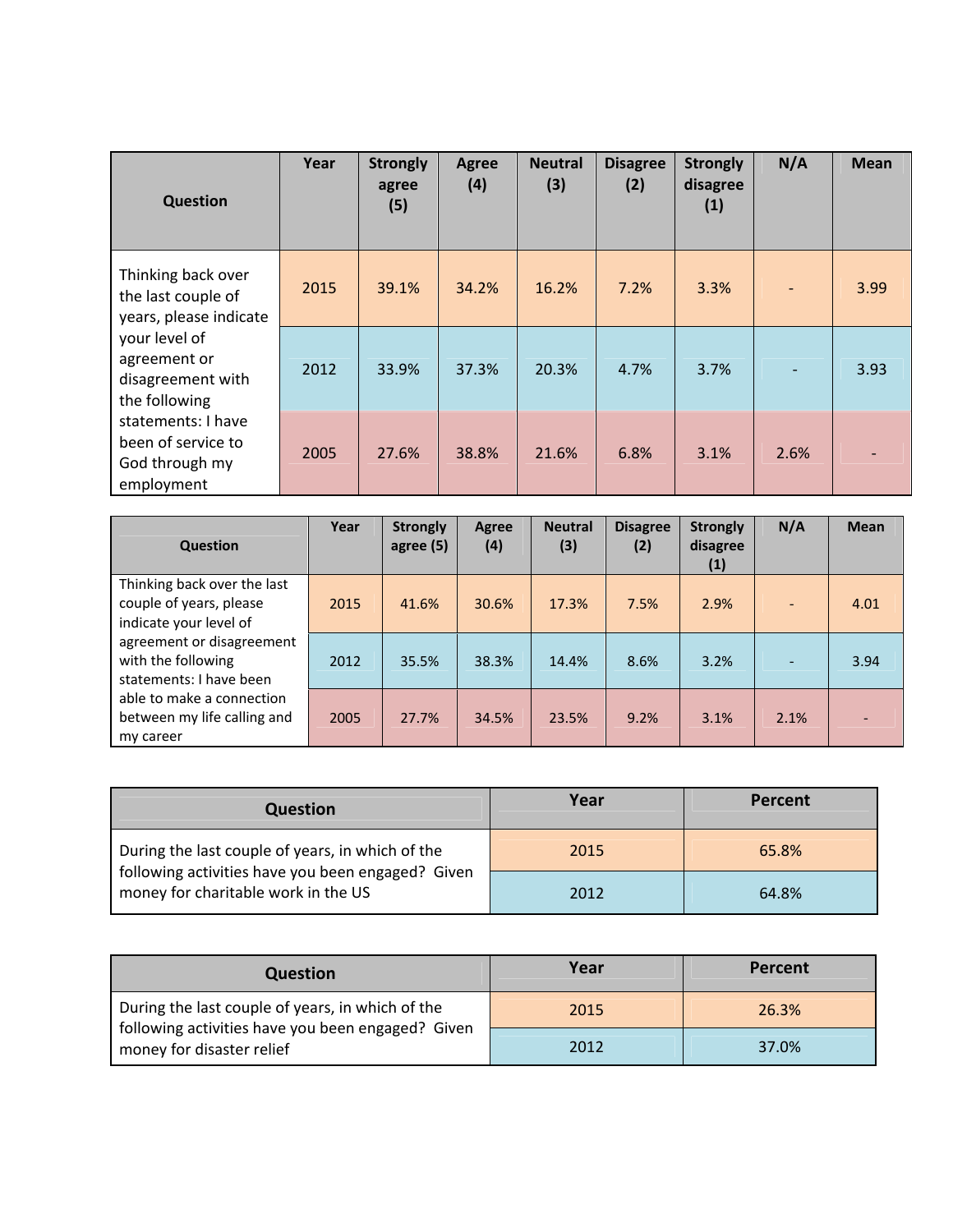| <b>Question</b>                                                                                                                      | Year | <b>Percent</b> |
|--------------------------------------------------------------------------------------------------------------------------------------|------|----------------|
| During the last couple of years, in which of the<br>following activities have you been engaged?<br>Volunteered time to help the poor | 2015 | 49.8%          |
|                                                                                                                                      | 2012 | 45.5%          |

| <b>Question</b>                                                                             | Year | <b>Percent</b> |
|---------------------------------------------------------------------------------------------|------|----------------|
| During the last couple of years, in which of the                                            | 2015 | 57.9%          |
| following activities have you been engaged?<br>Volunteered time to a Christian organization | 2012 | 50.9%          |

| <b>Question</b>                                                                                 | Year | Percent |
|-------------------------------------------------------------------------------------------------|------|---------|
| During the last couple of years, in which of the<br>following activities have you been engaged? | 2015 | 55.3%   |
| Followed an international news story in depth                                                   | 2012 | 53.0%   |

| <b>Question</b>                                                                                                                                       | Year | Percent |
|-------------------------------------------------------------------------------------------------------------------------------------------------------|------|---------|
| During the last couple of years, in which of the<br>following activities have you been engaged? Given<br>money for charitable work in other countries | 2015 | 52.0%   |
|                                                                                                                                                       | 2012 | 53.9%   |

# **Conclusions Drawn from Data:**

# **Student Survey Data:**

From the crosstab representing the question about how often the student joined in local evangelism, we can see that the most heavily selected responses in the freshman and most recent response surveys were "A few times a month", "A few times a year", and "Rarely if ever". Those that changed their responses from their freshman year tended to change it negatively. This means that as students progressed through their time at PLNU, the amount of time they spent joining in local evangelism decreased. This is saying a lot too because most of the responses were already towards the lower end of the spectrum. I think that it is difficult for people to muster up the courage to share their faith with those around them, especially during such a formative and tender time of life. Also, because PLNU is a Christian institution, many students may have the thought that there is less of a need for evangelism on campus because they think that most people are believers already.

For the question about how often the student read their Bible in their room, in the freshman year and most recent response the options are pretty evenly spread out. There were shifts made after freshman year in both the positive and negative directions, with no direction standing out as the clear favorite. The highest chosen response for the freshman survey was "Daily", while the highest chosen response for the most recent response was "A few times a week". There appears to be a slightly positive trend between freshman year and the most recent response.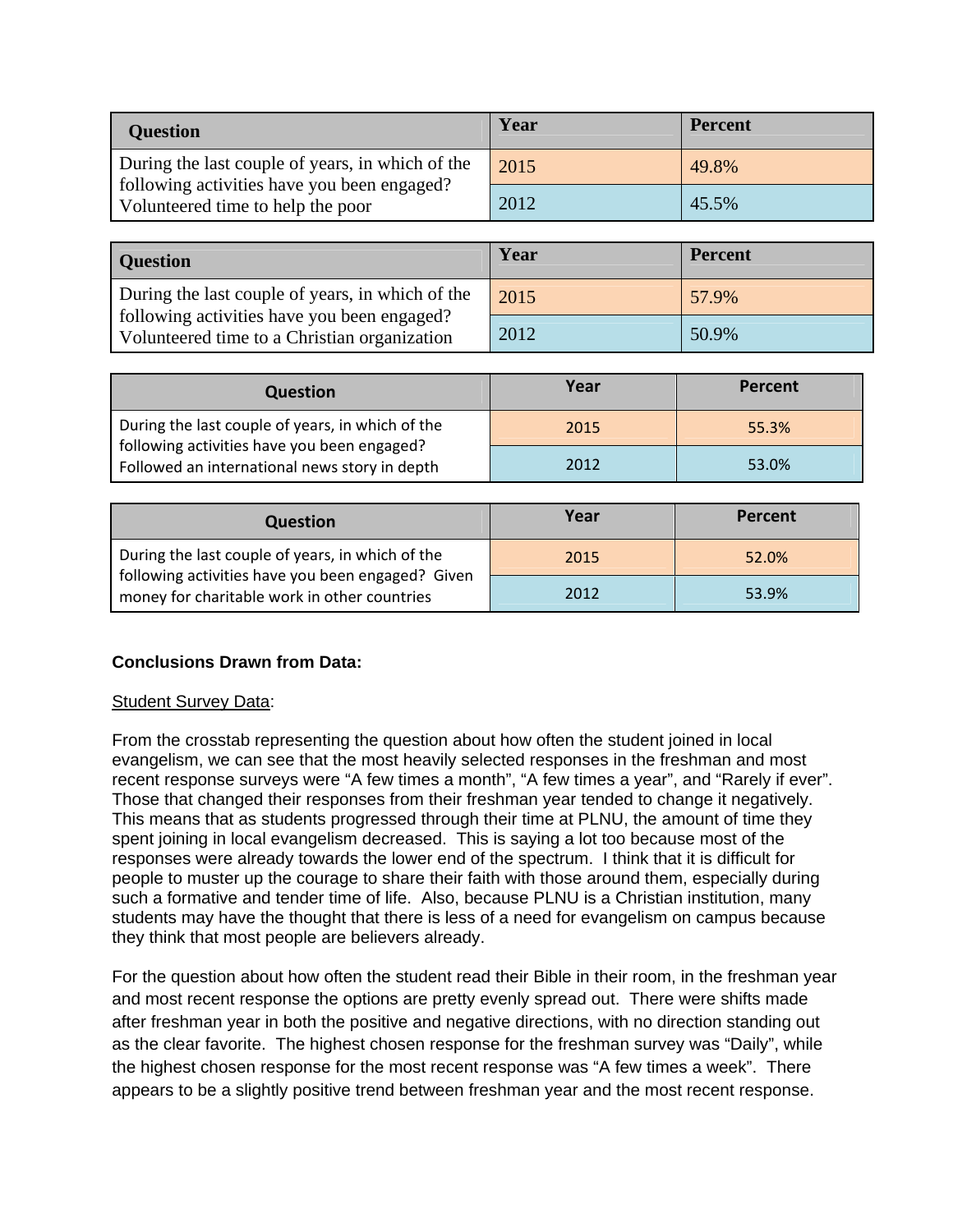The reason for this may be the Bible and religion classes that Point Loma students are required to take; they may be increasing the amount of Bible reading in students who normally would not read their Bible.

In the freshman year and most recent response surveys the most commonly selected response was "Daily" to the question asking how often the student prays in his room. This is what Point Loma likes to see because it shows that students are taking initiative on their own to invest in a relationship with Christ. The changes that were made between freshman year and the most recent response were both negative and positive, with the negative side having a slight edge over the positive side. This means that over time, Point Loma students are not praying in their homes as often as they used to. A reason for this may be that some students on their own fall away from their faith because it was more of their parents' faith than it was their own. Homework and social activities may take away from any quiet time spent with God as well.

In this question we see that in both freshman year and the most recent response, the responses most often selected are either "Daily" or "A few times a week". In light of the standard learning outcome, this is a good pattern to observe because it means that students are pursuing discipleship in the frequent reading of spiritual pieces. We can also observe that there are both positive and negative shifts in response changes from freshman year to the most recent response. For instance, there are 4 students who make a positive shift from "A few times a year", but there are 45 students who make a negative shift from "A few times a week".

There is a general shift in responses to this question that actually show people's level of agreement with the statement to be increasing. There are the occasional few whose level of agreement drops drastically, but overwhelmingly, the results are positive for Point Loma. A majority of people either agree or strongly agree with the statement that their undergraduate experience at Point Loma will have a positive impact on their life of service to society.

For both freshmen and the most recent response, a majority of students selected either "Strongly Agree" or "Agree" in response to the question of whether Point Loma will have/is having a positive impact on their ability to wrestle with moral and ethical issues. This is a good observation to be made by Point Loma; also, any changes made between the freshman year and the most recent response were mainly made in the positive direction. This means that, throughout their time at Point Loma, more students felt that PLNU was having a positive impact on their ability to wrestle with moral and ethical issues.

The practice of Christian discipleship is somewhat lacking in the results of this question. While many of the responses do not change between freshman year and the most recent response, those that do change generally shift in the negative direction. There are a few exceptions where the number of times a student has attended a local church has increased, but generally, the larger percentage shift goes in the negative direction. In both the freshman year and the most recent response, the responses that were most often selected were either "A few times a week" or "Weekly"; these responses are ones that Point Loma would want its students to have in regards to their Christian discipleship.

Amongst Point Loma students there is a trend in which the amount of worship services attended decreases between freshman year and the most recent response. This is not a trend which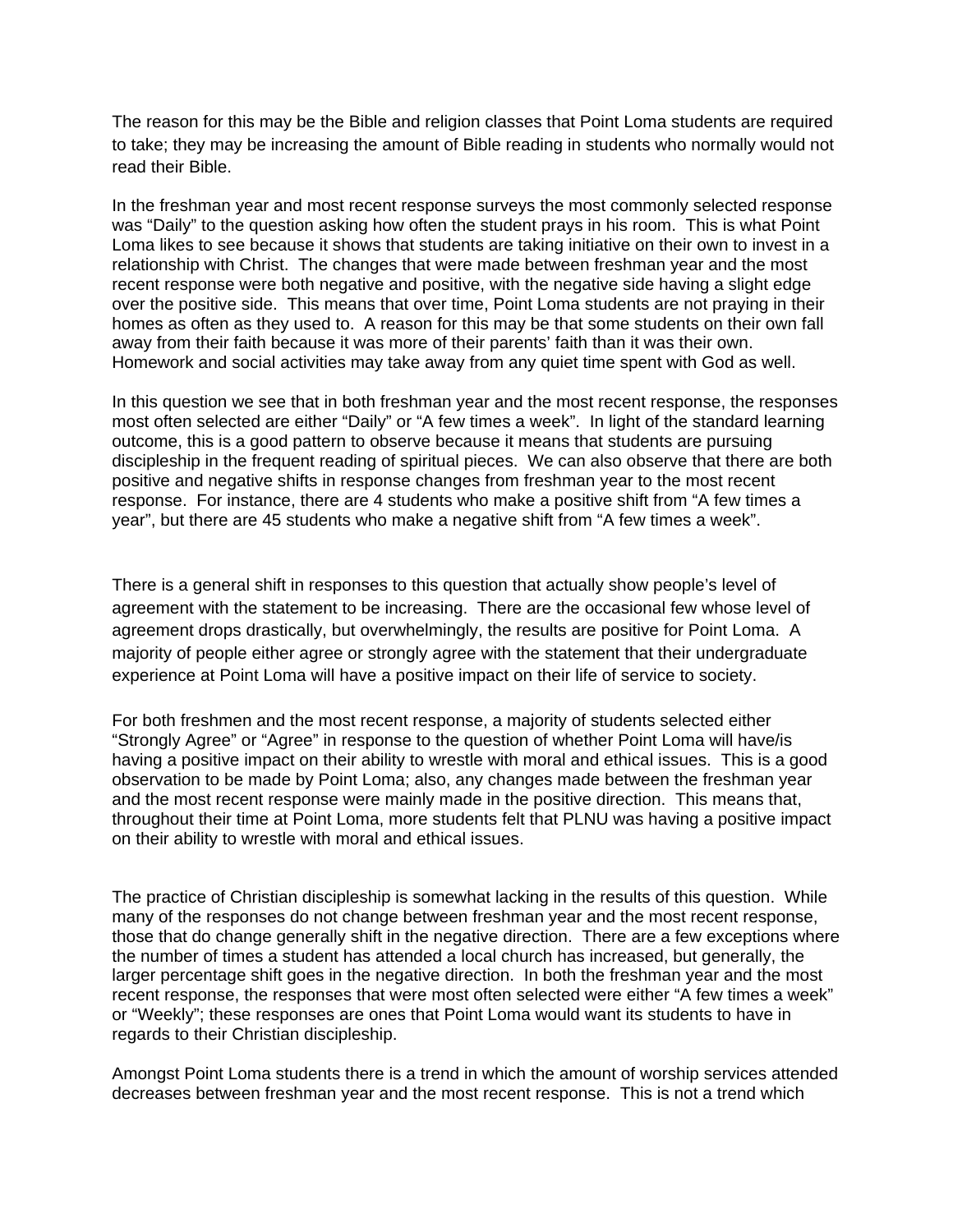Point Loma as an institution would like to observe because it means that students are not demonstrating a strong practice of Christian discipleship. A reason for this may be that there was a decrease in the chapel requirements throughout the years; this would mean that students would be attending less worship services than they had in the past. When we are observing overall responses, the majority of freshman and most recent responses fall within the "A few times a week" or "Weekly" categories.

While changes in both the positive and negative directions can be observed, the majority of changes occur negatively for this survey question. This question is a huge part of the standard learning outcome B and as such, these results are definitely not ideal for Point Loma. The overall spread of responses is not what Point Loma would hope for either. While most of the responses fall within the "A few times a week" and "Weekly" categories, these two categories reach just over 50% for freshman and do not even reach 50% for the most recent response.

As freshmen, most students say that they have participated in global missions work "Rarely if ever"; this same observation can be made with the most recent response data. Also, when a person changes their response from freshman year, it generally goes into the negative direction. With LoveWorks and Ministry with Mexico, Point Loma would hope to see the opposite trend happen; however, the results show that a majority of people who change their responses are actually engaging in less global missions work than they did before freshman year. Also, in both the freshman and most recent response data, the biggest percentages lie in the "A few times a year" and "Rarely if ever" options. Alumni Survey Data:

Most commonly, alumni in 2012 and 2015 responded that they felt that their general education and coursework prepared them well for performing volunteer service. The second most selected response to this question was "Very Well". These are very good results for Point Loma and the mean values, which are both above 3, also speak well to Point Loma's ability to equip its students for the performance of volunteer work after graduation. A mean value above 3 indicates that on average, alumni felt well prepared for performing volunteer service. Another positive result that can be seen from the data above is that from 2012 to 2015, the percent of students who selected "Very Well" or "Well" increased while the percent of students who selected "Neutral" or "Poorly" decreased. This means that Point Loma has done a better job of preparing its students for volunteer work as time has passed.

Two of the above questions deal with Point Loma's ability to prepare its students for making their own decisions when it comes to values and ethics. In 2005, most people agreed that they had a better basis for making ethical decisions in personal relationships and in the workplace. Similarly, in 2012 and 2015, most alumni reported that PLNU prepared them very well for developing their systems of values and ethics. The mean values for both 2012 and 2015 are above 3, meaning that, on average, people said that they felt that PLNU prepared them well for developing their systems of values and ethics. These are very positive results for Point Loma. What is even more positive is that from 2005 to 2015, the percent of people who felt most strongly in agreement with the statements increased each year. Similarly, the percent of alumni who felt neutrally or disagreed completely decreased as time went on.

The most common response for alumni in 2012 and 2015 was that they attend a local church that they consider to be their home congregation weekly. This is a fairly typical response since most churches offer Saturday or Sunday services once a week. Some other things to look at would be the changes between 2012 and 2015. The percent who said that they attend "Daily", "A few or more times a week", "A few times a month", or "A few times a year increased". Also,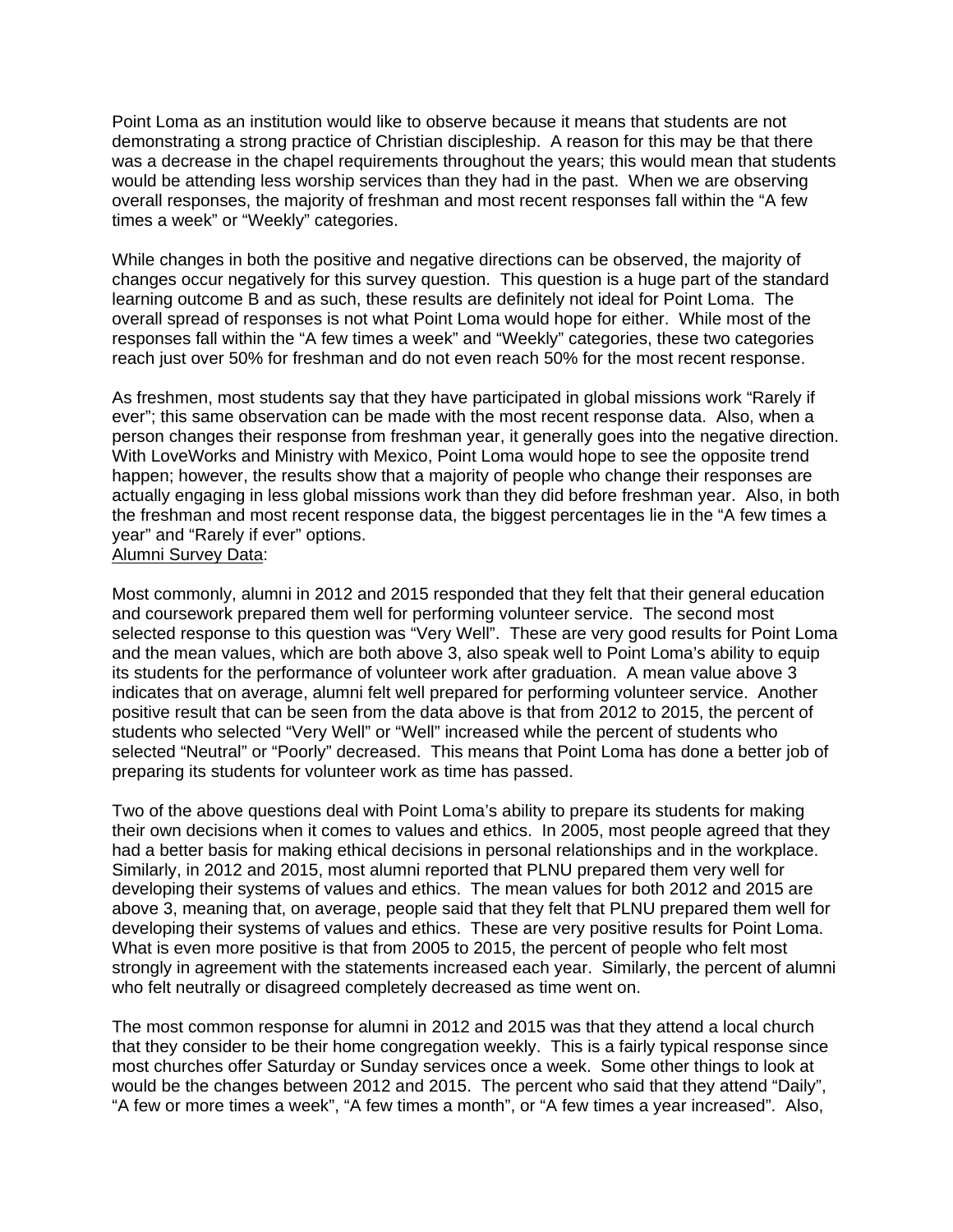the percent who said that they attend "Weekly" or "Rarely if ever decreased". There are both pros and cons to these findings. But overall, the fact that most people attend church weekly is a good sign.

There are both positive and negative trends that can be witnessed in the above question. In all three years, the most often selected response was "Weekly"; this makes sense because many people will attend church once a week, which is where they will also partake in a worship service. Although the response options are slightly different from 2005 to 2012 and 2015, they generally follow the same pattern and thus doing a comparison is still relevant. From 2005 to 2012, we see an increase in the percentage of respondents who answered "Weekly"; this percentage dips slightly from 2012 to 2015, but not enough to be a significant difference. From 2005 to 2012, the percentage of alumni who responded "Rarely if ever" ("None" in 2005) increased. One reason for this may be that "None" is a more blanket statement. Only those who actually never go to church will select this response. Whereas in the 2012 and 2015 surveys, "Rarely if ever" will catch those people who attend church on the rare occasion, so it makes sense that there would be more people selecting this response. More important to observe is the fact that from 2012 to 2015, the percent who selected "Rarely if ever" decreased. Also, between 2012 and 2015, the percent who selected "A few or more times a week" or "A few times a month" increased, which could be noted as positive changes.

The largest group of respondents reported that they take part in a prayer or Christian study group weekly. Between 2012 and 2015, the percent who responded "Daily", "A few or more times a week", "Weekly", or "A few times a month" all increased. These are all positive changes and indicate that more people are partaking in prayer or Christian study groups. Another positive change to note is that the percent of those who responded "A few times a year" or "Rarely if ever" decreased between 2012 and 2015.

The most common response to the question of how often alumni engage in local outreach was "Rarely if ever". The percent who said that they joined in local outreach "Daily", "A few or more times a week", or "Weekly" all increased from 2012 to 2015; these are all positive changes. On the other hand, the percent who said that they joined in local outreach "A few times a month" or "A few times a year" decreased; also the percent who said that they joined "Rarely if ever" increased. These are all negative trends to observe.

A majority of respondents reported that they join in global missions work "Rarely if ever". The percent who responded this way, however, decreased from 2012 to 2015 and the percent who responded "Daily", "A few of more times a week", and "A few times a year" increased between 2012 and 2015.

The results from this question vary quite a bit from year to year. In 2005, the most often selected response was "More Often", indicating that these people read their Bibles in their homes more than just weekly. This is an extremely positive result to observe. In 2012, the most often selected response was that people read their Bibles in their homes "Rarely if ever". This stands in stark contrast to 2005 and is an extremely negative result to observe. In 2015, most alumni responded that they read their Bibles in their homes "A few or more times a week". This result in more in line with the result from 2005. Looking at just the changes between 2012 and 2015, most of the trends are moving in the positive direction. For instance, the percent who said that they read their Bibles in their homes "A few or more times a week" and "Weekly" increased, while those who said that they read their Bibles in their homes "A few times a month", "A few times a year", and "Rarely if ever" decreased.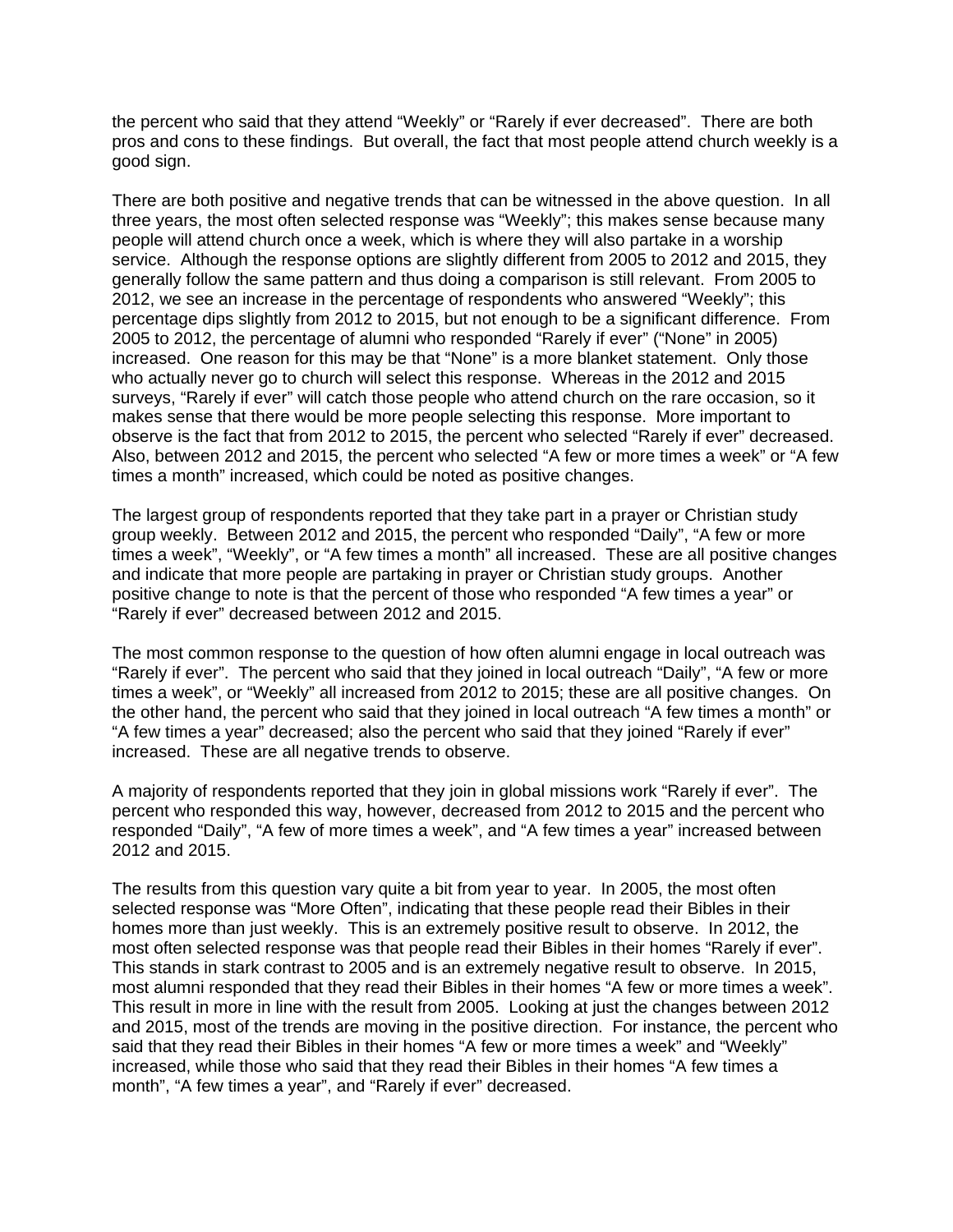In 2005, a majority of respondents said that they prayed in their homes "More Often", meaning that they prayed in their homes more than just weekly. In 2012 and 2015, a majority of alumni responded that they prayed in their homes "Daily". Comparing 2012 and 2015, the percent of people who said that they prayed in their homes "Weekly" increased while the percent who said that they prayed in their homes "Rarely if ever" decreased; these are both positive changes. Some negative changes to note are that the percent who said that they pray in their homes "Daily" decreased while the percent who said that they prayed in their homes "A few times a year" increased.

The most common responses to the question of how often alumni gave money to the church in the last couple of years was "A few times a month". Thinking about tithing and the fact that most people probably get paid twice a month (every other week), this response makes sense and should be reassuring for Point Loma to hear. In fact, the percent who said that they give a few times a month actually increased between 2012 and 2015. Unfortunately, all of the other trends that we see in this question are negative. The percent who give weekly decreased while the percent who give a few times a year or rarely if ever increased from 2012 to 2015.

Most people in both the 2012 and 2015 surveys responded that in the last couple of years, they served in compassionate ministry "Rarely if ever". The percent who responded this way did decrease from 2012 to 2015 and the percent who said that they served in compassionate ministry "Weekly" or "A few times a month" increased from 2012 to 2015. While the percent who responded that they served in compassionate ministry "A few times a year" decreased from 2012 to 2015, it may be that those who did not answer this way instead chose to select one of the responses that indicate that they served more often, which is a positive trend to observe.

In 2012, the most often selected response to the question of how much the PLNU undergraduate experience enhanced the alumni's ability to seek cross-cultural experiences was "Much enhanced". In 2015, the most common response was "Very much enhanced". The percent who answered "Very much enhanced" increased from 2012 to 2015 while the percent who answered "Much enhanced" decreased from 2012 to 2015. The percent who answered "Enhanced" increased from 2012 to 2015 as well. The mean values indicate that most people were in between "Enhanced " and "Much enhanced" in their answering of this question.

The largest group of respondents in the 2012 alumni group said that they agreed with the statement that their undergraduate experience at PLNU had a positive impact on their commitment to Christ. In 2015, the largest group reported that they strongly agreed with the statement. From 2012 to 2015, the percent who strongly agreed as well as the percent who disagreed increased. Also, the percent of those who agreed or felt neutral decreased from 2012 to 2015. The mean value increased slightly from 2012 to 2015, meaning that, on average, alumni were starting to agree with the statement more as time passed. In the second table, questions similar to the one asked in 2012 and 2015 are given. Here, we see that most alumni report that they agree that they have a stronger personal relationship with God, a better understanding of what it means to be a Christian, and they have grown in their Christian faith. In these questions, the largest percent of respondents reported that they agreed that they have a stronger relationship with God, a better understanding of what it means to be a Christian, and have grown in their Christian faith. All together, these questions can be very similar to the one asked in 2012 and 2015. This being said, the 2005 alumni seem to follow the same trend that the 2012 and 2015 alumni did in their response to how PLNU allowed them to be formed in their Christian faith.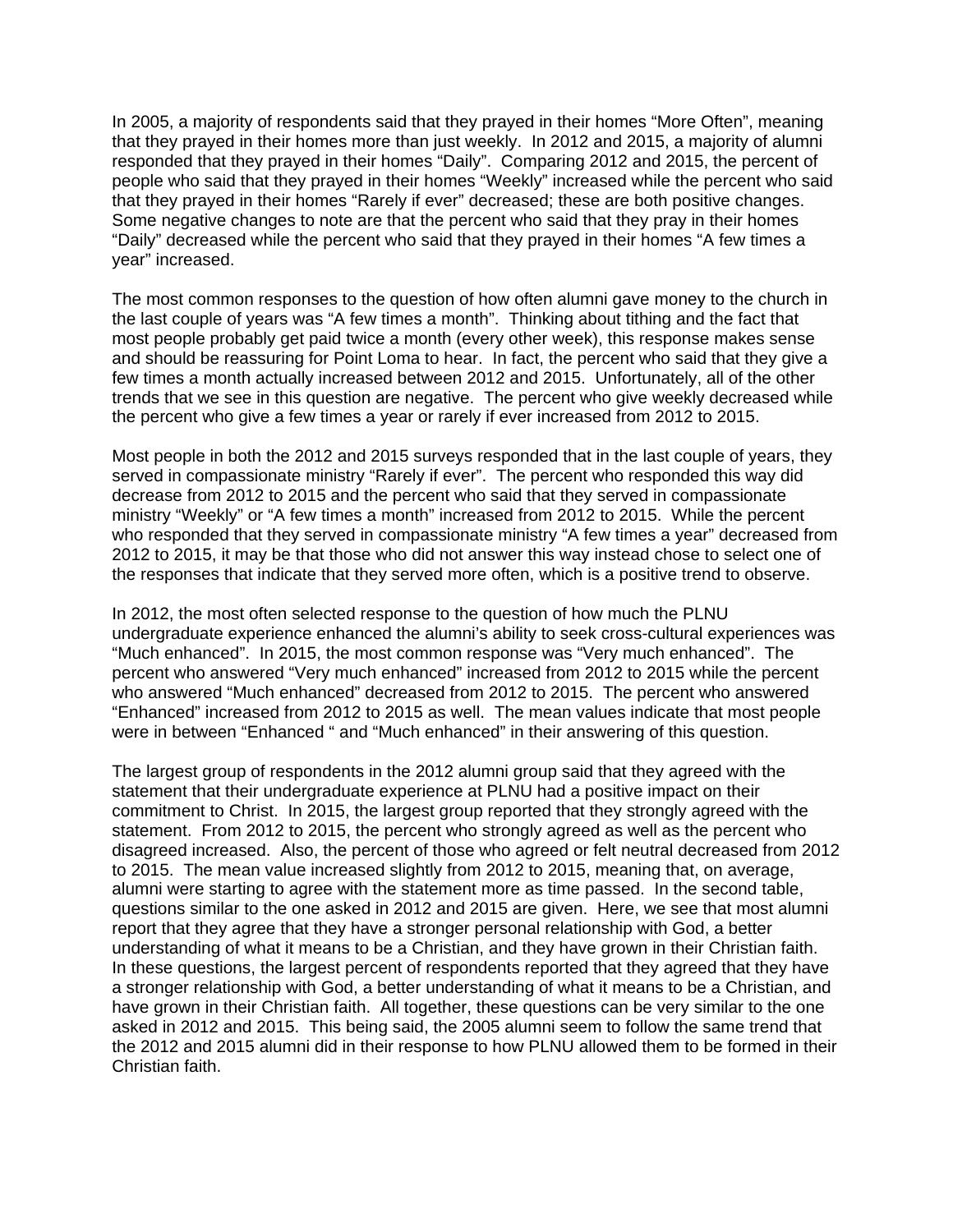Most commonly in 2005 and 2012, alumni reported that they agreed with the statement that they had been of service to God through their employment. Most commonly in 2015, alumni reported that they strongly agreed with the statement that they had been of service to God through their employment. Because there was an extra response option, "N/A", in 2005, the percentage comparisons may be slightly off. This being said, through the years, we see an increase in the percent who responded "Strongly agree" and a decrease in the percent of those who responded "Agree" or "Neutral". We can also see slight increases in the percent who "Disagree" or "Strongly disagree". From 2012 to 2015, the mean value increased ever so slightly to make a stronger case for the fact that, on average, alumni agreed that they had been of service to God through their employment.

In 2005 and 2012, the response with the highest percentage indicated that most often, alumni agreed that they had been able to make a connection between their life calling and their career. In 2015, alumni most commonly reported that they strongly agreed with that statement. While over time the percent who strongly agreed with the statement increased, the percent in every other category decreased. The mean value, which is about 4 for both 2012 and 2015 indicates that on average, alumni agree that they have been able to make a connection between their life calling and their career. Overall, the results from this question are positive and show an increased amount of agreement with the statement over time.

The percent of alumni who engaged in giving money for charitable work in the US increased between 2012 and 2015. That being said, the percent who engaged in this activity was already quite large and represents well over half of the respondents.

In 2012 and 2015, most of the alumni reported that they had given money to a Christian organization within the last couple of years. While this is a good trend to observe, the percent who said that they had done this activity actually decreased between 2012 and 2015. This means that a smaller portion in 2015 said that they had engaged in giving Money to a Christian organization than the portion who said the same in 2012.

In 2012 and 2015, the percent of alumni who said that they had given money for disaster relief in the last couple of years was fairly low and well under 50%. Also, the already low percentage in 2012 dropped a staggering 11% in 2015.

From 2012 to 2015, the percent of alumni who reported that they had volunteered time to help the poor increased so that it rests just under fifty percent.

Over half of respondents in 2012 and 2015 said that they had volunteered time to a Christian organization in the last couple of years. Also, between 2012 and 2015, the percent who said that they had engaged in this activity increased by 7%.

Over half of alumni in 2012 and 2015 reported that they had followed an international news story in depth in the last couple of years. The percent who said they had done this actually increased from 2012 to 2015.

Over half of the respondents in the 2012 and 2015 alumni surveys reported that they had given money for charitable work in other countries in the last couple of years. Unfortunately, the percent who said this decreased by about 2% from 2012 to 2015.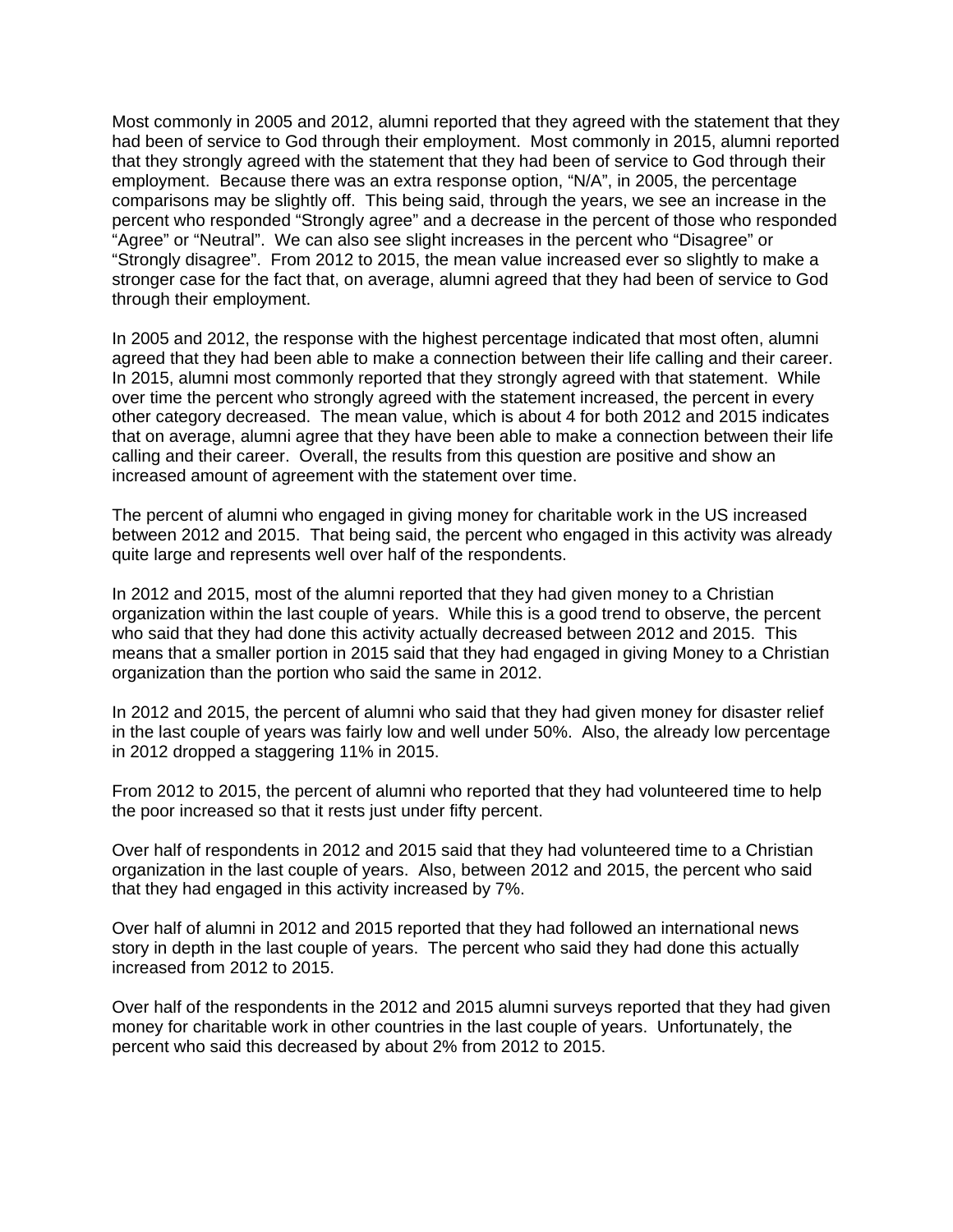Less than a quarter of respondents in 2012 and 2015 reported that they had volunteered time to help the poor in other countries in the last few years. Between 2012 and 2015, however, the percent did increase by about 4%.

# **Summary**

From the student survey data we see that most of the responses from freshman to most recent response have migrated toward the negative direction away from the goal that Point Loma students will practice Christian discipleship. For example, the majority of the freshman responses were that they attended a local church 'A few times a week' or 'Weekly'. However, these numbers drastically diminished when comparing the freshman response with the most recent response as several people changed their answers to 'A few times a year' or 'Rarely if ever'. The numbers are similar for the amount that students attend a worship service, if they participate in prayer/Christian study groups, and if they participated in global missions work. The majority of students indicated that they do not participate in evangelism. Of the responses that changed, most changed in the negative direction indicating that they evangelize less than they did as incoming freshmen. As Point Loma would like to see, there is a slight positive trend with reading the Bible at home, which may be due to the required Bible reading in certain general education classes. Most students marked 'strongly agree' or 'agree' saying that they believe Point Loma will have/ is having a positive impact on their life of service to society and on their ability to wrestle with moral and ethical issues.

From the Alumni data we see that from 2012 to 2015 the percentages generally increase in the positive direction. For example, from 2012 to 2015, the 'Weekly', 'A few or more times a week', and 'Daily' percentages all increased while the "A few times a year" or "Rarely if ever" percentages decreased in response to if they joined in a local outreach. There are a few questions that do not increase in the positive direction. One example being, the amount of people who donated money to a Christian organization decreased from 2012 to 2015.

|              | <b>Benchmark</b> | 2012  | 2015  |
|--------------|------------------|-------|-------|
| Worship      | 75%              | 68.9% | 74.5% |
| Prayer       | 75%              | 71.2% | 72.2% |
| Study        | 50%              | 48.1% | 53.7% |
| Volunteerism | 50%              | 50.9% | 57.9% |

Looking at the alumni data, each of the three numerical benchmarks are met or close to being met.

# **Changes to be Made Based on Data:**

This data has some interesting data about changes that students undergo during their time as undergraduates. Further research needs to be done to understand the downward trends in some areas and if there are additional things that can be done to help students maintain their connections to the Christian community during the period in their life when they are separating from their parents and establishing their own values and life patterns.

#### **Rubric Used**

None. Survey data.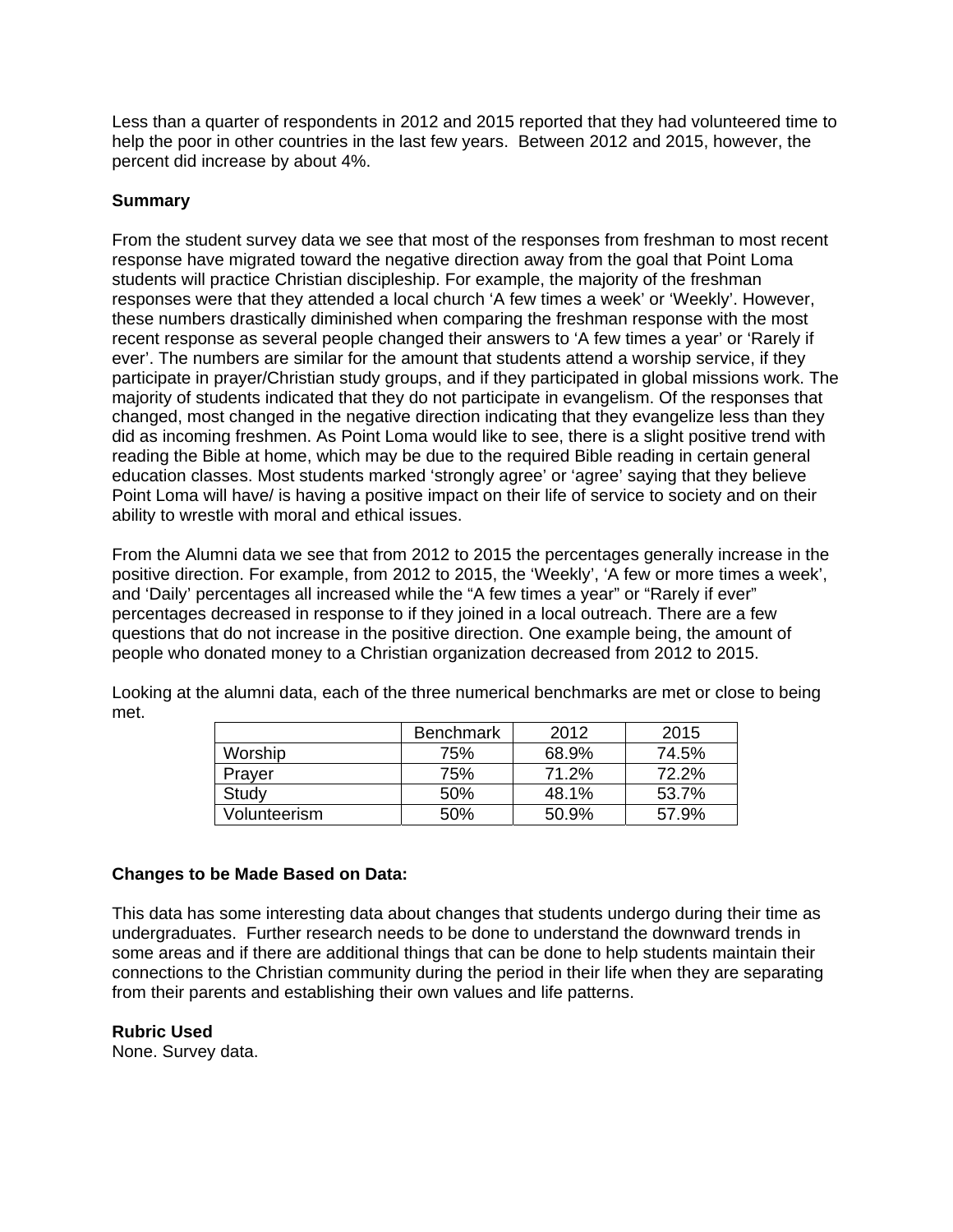# **Spiritual Development Assessment Data**

# **Learning Outcome:**

# **C. Students will exhibit growth as Christian leaders.**

#### **Outcome Measure:**

Selected questions from the PLNU survey panel survey of current students and the survey of alumni.

# **Criteria for Success (how do you judge if the students have met your standards):**

The programing of the Office of Spiritual Development seeks to help students grow as leaders. A number of leadership opportunities are available at PLNU including service as ministry group leaders, discipleship group leaders and worship leaders. These leaders receive a wide variety of training during their time as leaders and our desire is that they carry their leadership skills with them and into church and volunteer opportunities when they graduate. Some numerical goals for Christian leadership as displayed by alumni:

Led a Christian Study at least a few times per year: 40% Used professional skills to serve the church at least a few times per year: 40% Importance of teams getting along agree or strongly agree: 75%

#### **Longitudinal Data:**

Student Survey Data:

| Church involvement: led Christian group/taught Sunday school (Freshman) * Church involvement: led Christian |
|-------------------------------------------------------------------------------------------------------------|
| group/taught Sunday school (Most Recent Response) Crosstabulation                                           |

|                               |                  |       | Church involvement: led Christian group/taught Sunday school<br>(Most Recent Response) |                           |                |                  |         |       |
|-------------------------------|------------------|-------|----------------------------------------------------------------------------------------|---------------------------|----------------|------------------|---------|-------|
|                               |                  |       | Weekly                                                                                 | A few<br>times a<br>month | Most<br>months | A few<br>times a | Rarely  | Total |
|                               |                  |       |                                                                                        |                           |                | year             | if ever |       |
| Church                        | Weekly           | Count | 84                                                                                     | 3                         | 0              | 5                | 16      | 108   |
| involvement:<br>led Christian |                  | Row % | 77.8%                                                                                  | 2.8%                      | 0.0%           | 4.6%             | 14.8%   | 100%  |
| group/taught                  | A few            | Count | 2                                                                                      | 54                        | 0              | 3                | 9       | 68    |
| Sunday school<br>(Freshman)   | times a<br>month | Row % | 2.9%                                                                                   | 79.4%                     | 0.0%           | 4.4%             | 13.2%   | 100%  |
| Most<br>months                |                  | Count | 0                                                                                      | 0                         | 31             | 4                | 5       | 40    |
|                               |                  | Row % | 0.0%                                                                                   | 0.0%                      | 77.5%          | 10.0%            | 12.5%   | 100%  |
|                               | A few            | Count |                                                                                        | 2                         |                | 80               | 23      | 107   |
| times a<br>year               |                  | Row % | 0.9%                                                                                   | 1.9%                      | 0.9%           | 74.8%            | 21.5%   | 100%  |
|                               | Rarely if        | Count | 3                                                                                      |                           | 1              | 1                | 304     | 310   |
|                               | ever             | Row % | 1.0%                                                                                   | 0.3%                      | 0.3%           | 0.3%             | 98.1%   | 100%  |
| Total                         |                  | Count | 90                                                                                     | 60                        | 33             | 93               | 357     | 633   |
|                               |                  | Row % | 14.2%                                                                                  | 9.5%                      | 5.2%           | 14.7%            | 56.4%   | 100%  |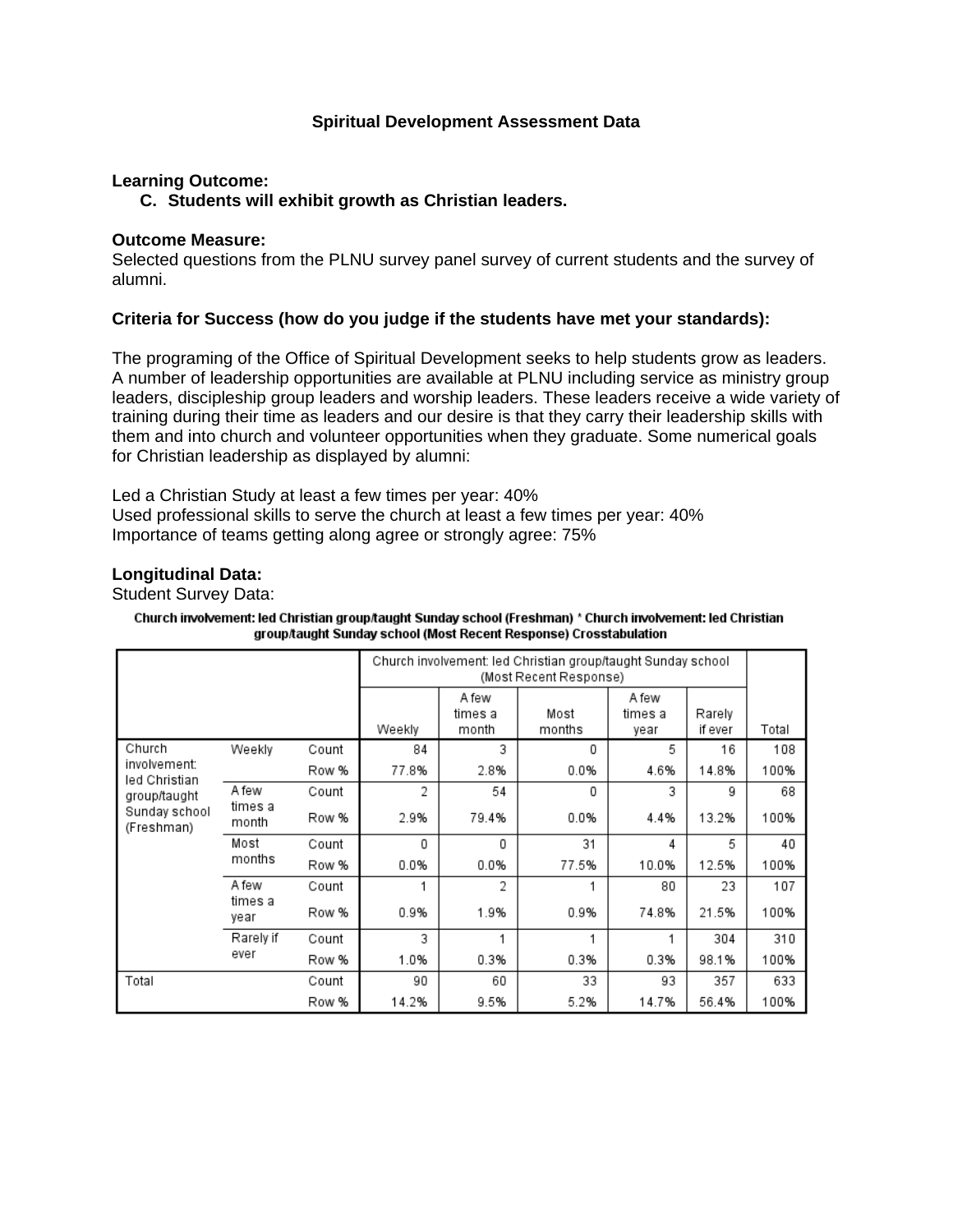|                               |             |       |        | Church involvement: led corporate worship (Most Recent |                |                       |                   |        |
|-------------------------------|-------------|-------|--------|--------------------------------------------------------|----------------|-----------------------|-------------------|--------|
|                               |             |       | Weekly | A few times<br>a month                                 | Most<br>months | A few times<br>a year | Rarely<br>if ever | Total  |
| Church                        | Weekly      | Count | 31     |                                                        |                | 0                     | 6                 | 39     |
| involvement: led<br>corporate |             | Row % | 79.5%  | 2.6%                                                   | 2.6%           | 0.0%                  | 15.4%             | 100.0% |
| worship                       | A few times | Count | 0      | 30                                                     | 2              | 3                     | 6                 | 41     |
| a month<br>(Freshman)         |             | Row % | 0.0%   | 73.2%                                                  | 4.9%           | 7.3%                  | 14.6%             | 100.0% |
|                               | Most months | Count |        |                                                        | 20             | 0                     | 7                 | 29     |
|                               |             | Row % | 3.4%   | 3.4%                                                   | 69.0%          | 0.0%                  | 24.1%             | 100.0% |
|                               | A few times | Count | 0      | 0                                                      | 0              | 38                    | 13                | 51     |
| a year<br>Rarely if ever      |             | Row % | 0.0%   | 0.0%                                                   | 0.0%           | 74.5%                 | 25.5%             | 100.0% |
|                               |             | Count | 0      | 0                                                      |                | g                     | 462               | 472    |
|                               |             | Row % | 0.0%   | 0.0%                                                   | 0.2%           | 1.9%                  | 97.9%             | 100.0% |
| Total                         |             | Count | 32     | 32                                                     | 24             | 50                    | 494               | 632    |
|                               |             | Row % | 5.1%   | 5.1%                                                   | 3.8%           | 7.9%                  | 78.2%             | 100.0% |

# Church involvement: led corporate worship (Freshman) \* Church involvement: led corporate worship (Most Recent<br>Response) Crosstabulation

# Alumni Survey Data:

| <b>Question</b>                                                                                                                                        | Year | Weekly | A few<br>times a<br>month | A few<br>times a<br>year | <b>Rarely if</b><br>ever |
|--------------------------------------------------------------------------------------------------------------------------------------------------------|------|--------|---------------------------|--------------------------|--------------------------|
| Please describe the frequency of your<br>church involvement within the last<br>couple of years: Led a Christian study<br>group or taught Sunday school | 2015 | 14.8%  | 10.5%                     | 14.6%                    | 60.1%                    |
|                                                                                                                                                        | 2012 | 12.3%  | 8.9%                      | 14.2%                    | 64.6%                    |

| <b>Question</b>                                                              | Year | <b>Weekly</b> | A few<br>times a<br>month | A few<br>times a<br>vear | <b>Rarely if</b><br>ever |
|------------------------------------------------------------------------------|------|---------------|---------------------------|--------------------------|--------------------------|
| Please describe the frequency of your                                        | 2015 | 6.0%          | 4.5%                      | 5.4%                     | 84.1%                    |
| church involvement within the last couple<br>of years: Led corporate worship | 2012 | 4.0%          | 6.5%                      | 3.1%                     | 86.4%                    |

| <b>Question</b>                                                                                                                                     | Year | Weekly | A few<br>times a<br>month | A few<br>times a<br>vear | <b>Rarely if</b><br>ever |
|-----------------------------------------------------------------------------------------------------------------------------------------------------|------|--------|---------------------------|--------------------------|--------------------------|
| Please describe the frequency of your<br>church involvement within the last couple of<br>years: Used my professional skills to assist<br>the church | 2015 | 11.0%  | 10.8%                     | 22.8%                    | 55.4%                    |
|                                                                                                                                                     | 2012 | 9.3%   | 7.7%                      | 22.8%                    | 60.2%                    |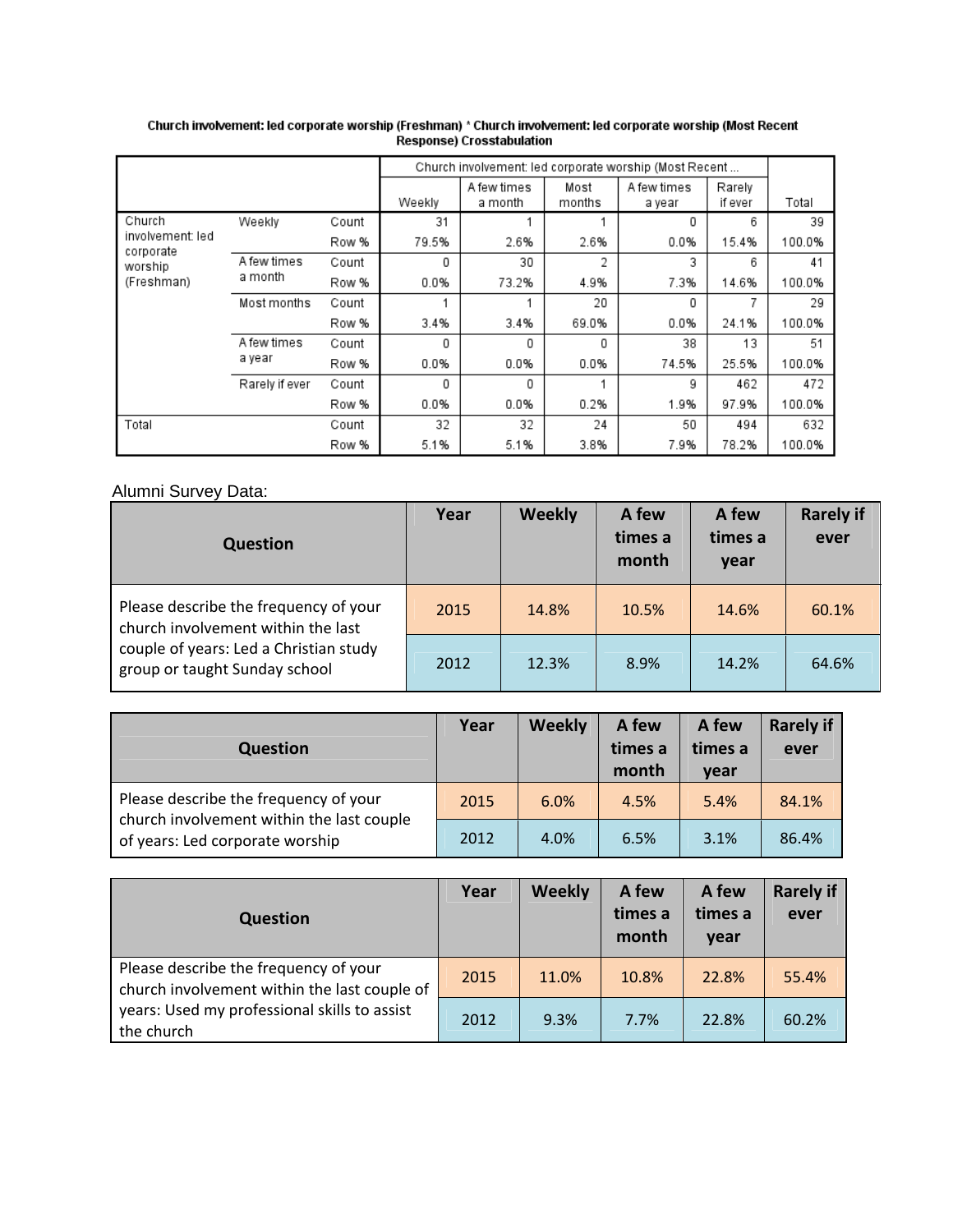| <b>Question</b>                                                                       | Year | <b>Weekly</b> | A few<br>times a<br>month | A few<br>times a<br>vear | <b>Rarely if</b><br>ever |
|---------------------------------------------------------------------------------------|------|---------------|---------------------------|--------------------------|--------------------------|
| Please describe the frequency of your<br>church involvement within the last couple of | 2015 | 5.6%          | 5.8%                      | 5.6%                     | 83.0%                    |
| years: Served on the church "board"<br>(elected leadership) or other                  | 2012 | 4.6%          | 5.9%                      | 4.6%                     | 84.9%                    |

| Question                                                    | Year | <b>Essential</b><br>(4) | <b>Very</b><br>important<br>(3) | Somewhat<br>important<br>(2) | <b>Not</b><br>important<br>(1) | <b>Mean</b> |
|-------------------------------------------------------------|------|-------------------------|---------------------------------|------------------------------|--------------------------------|-------------|
| How important are<br>the following areas to                 | 2015 | 24.6%                   | 46.9%                           | 26.0%                        | 2.5%                           | 2.94        |
| you personally? For<br>everyone on my teams<br>to get along | 2012 | 25.8%                   | 50.6%                           | 22.3%                        | 1.3%                           | 3.01        |

| <b>Question</b>                                                          | Year | <b>Strongly</b><br>agree<br>(5) | Agree<br>(4) | <b>Neutral</b><br>(3) | <b>Disagree</b><br>(2) | <b>Strongly</b><br>disagree<br>(1) | N/A  | <b>Mean</b> |
|--------------------------------------------------------------------------|------|---------------------------------|--------------|-----------------------|------------------------|------------------------------------|------|-------------|
| Thinking back over<br>the last couple of<br>years, please indicate       | 2015 | 39.1%                           | 34.2%        | 16.2%                 | 7.2%                   | 3.3%                               |      | 3.99        |
| your level of<br>agreement or<br>disagreement with<br>the following      | 2012 | 33.9%                           | 37.3%        | 20.3%                 | 4.7%                   | 3.7%                               |      | 3.93        |
| statements: I have<br>been of service to<br>God through my<br>employment | 2005 | 27.6%                           | 38.8%        | 21.6%                 | 6.8%                   | 3.1%                               | 2.6% |             |

| <b>Question</b>                                                                  | Year | <b>Strongly</b><br>agree (5) | Agree<br>(4) | <b>Neutral</b><br>(3) | <b>Disagree</b><br>(2) | <b>Strongly</b><br>disagree<br>(1) | N/A  | <b>Mean</b> |
|----------------------------------------------------------------------------------|------|------------------------------|--------------|-----------------------|------------------------|------------------------------------|------|-------------|
| Thinking back over the last<br>couple of years, please<br>indicate your level of | 2015 | 41.6%                        | 30.6%        | 17.3%                 | 7.5%                   | 2.9%                               |      | 4.01        |
| agreement or disagreement<br>with the following<br>statements: I have been       | 2012 | 35.5%                        | 38.3%        | 14.4%                 | 8.6%                   | 3.2%                               |      | 3.94        |
| able to make a connection<br>between my life calling and<br>my career            | 2005 | 27.7%                        | 34.5%        | 23.5%                 | 9.2%                   | 3.1%                               | 2.1% |             |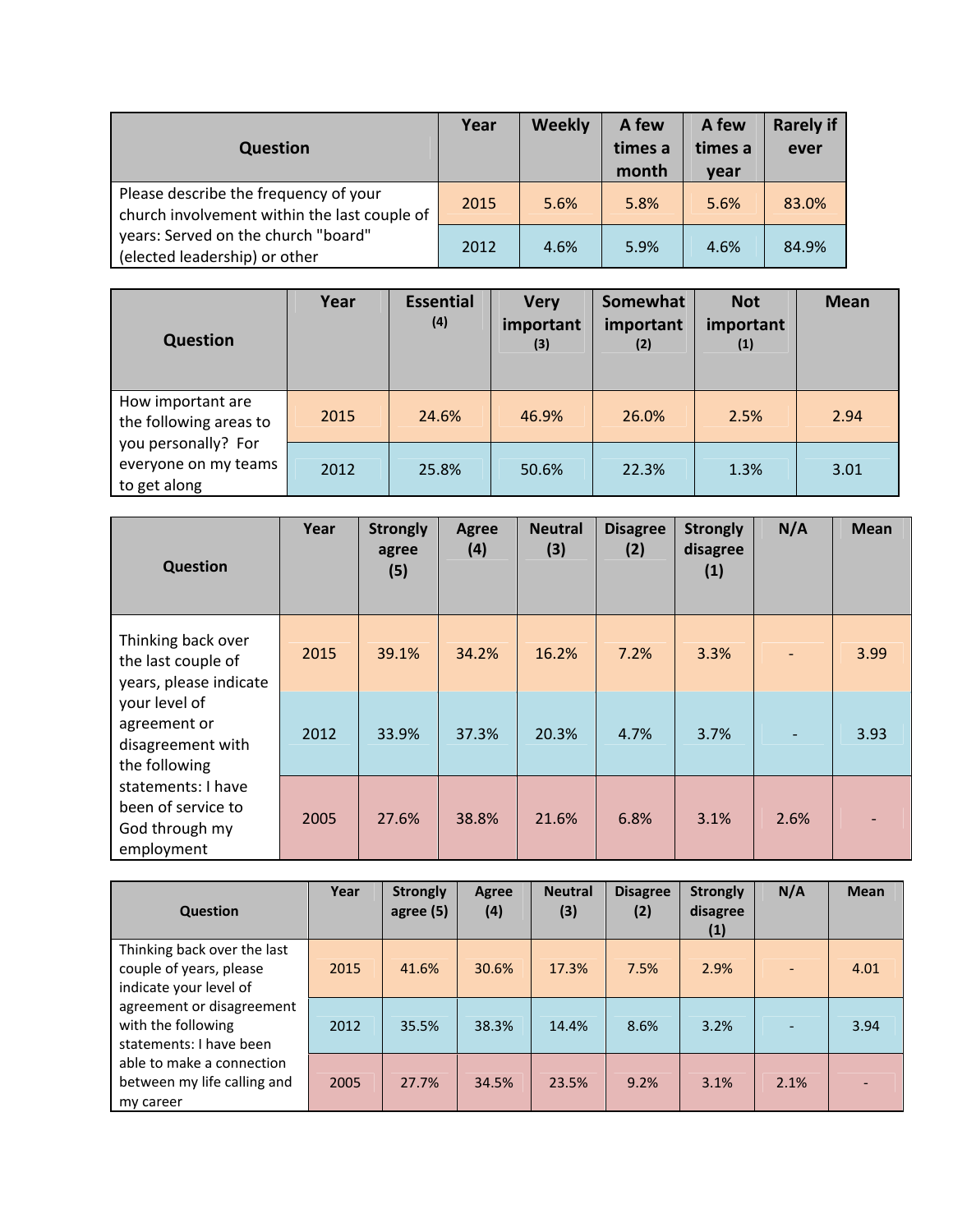# **Conclusions Drawn from Data:**

#### **Student Survey Data:**

The response that is selected more often than all of the others in both the freshman year and most recent response is "Rarely if ever". In light of the standard learning outcome, this is not a desired response. Of those students who changed their response from freshman year, most of them moved in a negative direction, indicating that as they go farther into their careers as Point Loma students, they become less involved in leading a Christian group or teaching Sunday school. One reason for this may be that there are less opportunities for them as they leave home and are away from their home churches where they may feel more comfortable.

A very large percentage of students in both the freshman year and the most recent response selected "Rarely if ever" in response to the question of how often they led corporate worship. In addition, those who changed their response from freshman year generally changed it in the negative direction. This means that during a student's time at Point Loma, their involvement in leading corporate worship decreases. This is not a desired result for Point Loma in regards to their standard learning outcome that focuses on exhibiting growth as Christian leaders.

#### Alumni Survey Data:

The most common response to the question of how often PLNU alumni led a Christian study group or taught Sunday school was "Rarely if ever". Fortunately, the percent who responded this way decreased from 2012 to 2015. Also, the percent who said that they led a Christian study group or taught Sunday school "Weekly", "A few times a month", and "A few times a year" all increased.

Most people responded that they led corporate worship within their church "Rarely if ever" within the last couple of years. This percentage did decrease between 2012 and 2015; however, the percent who responded "A few times a month" decreased and the percent who responded "A few times a year" increased, which could be seen as negative changes. One positive trend that can be recognized here is that the percent who said that they led corporate worship weekly in the last couple of years increased between 2012 and 2015.

The majority of people responded that they "Rarely if ever" used their professional skills to assist the church in the last couple of years. The percent who said that they used their professional skills to help the church "Weekly" or "A few times a month" increased from 2012 to 2015. This means that more people are using their professional skills to assist the church as time passes.

The majority of people responded that they "Rarely if ever" served on the church board within the last couple of years. The percent who reported this did decrease from 2012 to 2015, which is a positive change. Similarly, the percent who said that they served on the church board "Weekly" or "A few times a year" increased from 2012 to 2015. Any change in the positive direction in any response except for "Rarely if ever" is a positive change because it means more involvement.

The largest percent for any one response to this question about the personal importance of everyone on an alumni's team to get along is "Very important". Between 2012 and 2015, however, the percent who thought that this was "Essential" or "Very important" decreased while the percent who thought this was "Somewhat important" or "Not important" increased. This means that everyone on their teams getting along was not as important to the 2015 alumni as it was for the 2012 alumni. Similarly, the mean values for 2012 and 2015, while close, differ in the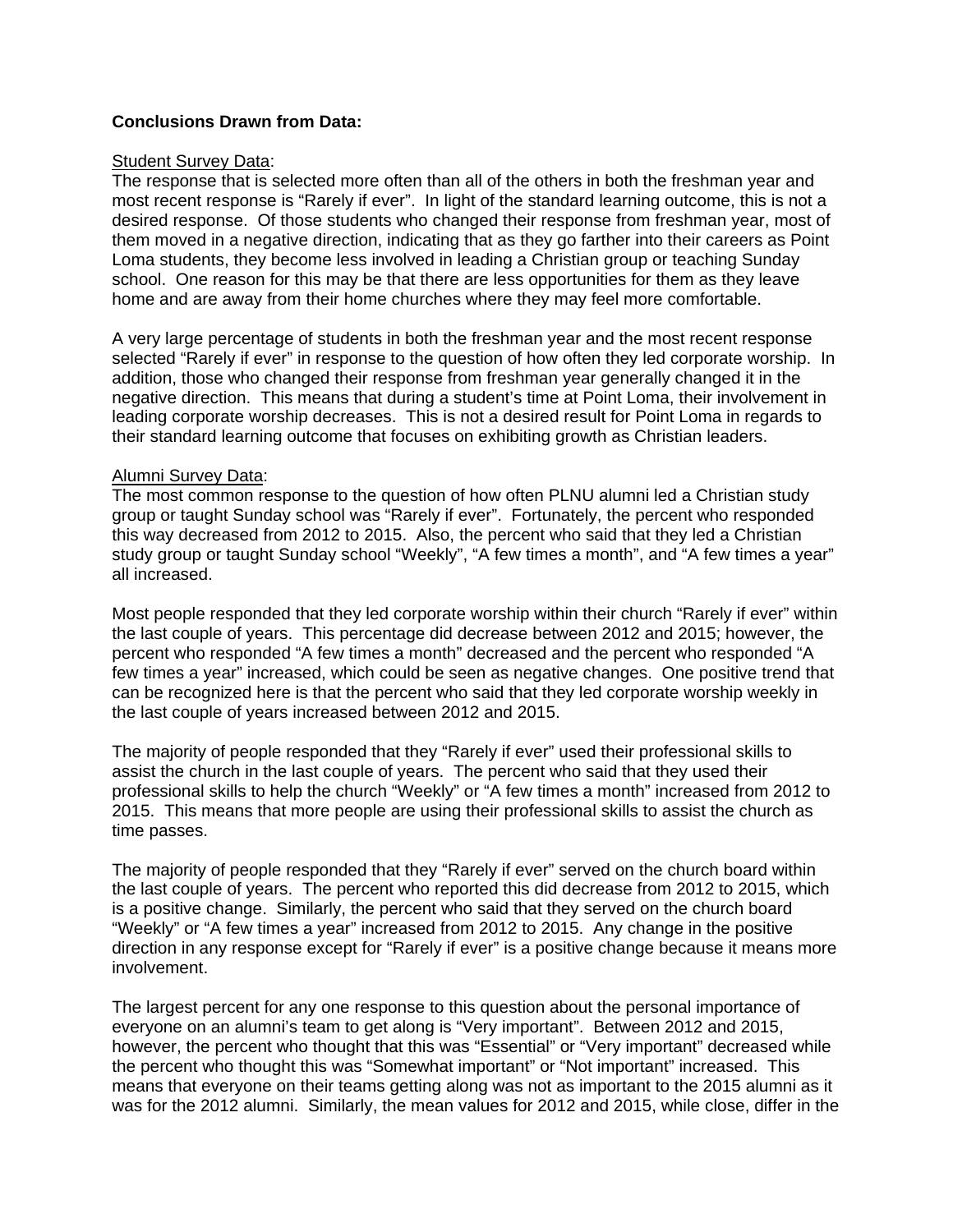fact that the 2015 mean is smaller than the 2012 mean. Both means signify that, on average, alumni thought that everyone on their teams getting along was either "Very important" or "Somewhat important".

Most commonly in 2005 and 2012, alumni reported that they agreed with the statement that they had been of service to God through their employment. Most commonly in 2015, alumni reported that they strongly agreed with the statement that they had been of service to God through their employment. Because there was an extra response option, "N/A", in 2005, the percentage comparisons may be slightly off. This being said, through the years, we see an increase in the percent who responded "Strongly agree" and a decrease in the percent of those who responded "Agree" or "Neutral". We can also see slight increases in the percent who "Disagree" or "Strongly disagree". From 2012 to 2015, the mean value increased ever so slightly to make a stronger case for the fact that, on average, alumni agreed that they had been of service to God through their employment.

In 2005 and 2012, the response with the highest percentage indicated that most often, alumni agreed that they had been able to make a connection between their life calling and their career. In 2015, alumni most commonly reported that they strongly agreed with that statement. While over time the percent who strongly agreed with the statement increased, the percent in every other category decreased. The mean value, which is about 4 for both 2012 and 2015 indicates that on average, alumni agree that they have been able to make a connection between their life calling and their career. Overall, the results from this question are positive and show an increased amount of agreement with the statement over time.

# **Summary**

From the student survey data focusing on whether or not students will exhibit growth as Christian leaders we see that the large majority of people marked 'Rarely if ever' to the questions asking if they had led a Christian group/taught Sunday school or led corporate worship. For both of these questions, we see that the students who marked that they had led in these ways as incoming freshman changed their answers in the negative direction, indicating that they led in these ways less while they are in college. This in turn shows that they are not exhibiting growth as Christian leaders.

From the Alumni data we can conclude that for the most part the alumni are answering 'Rarely if ever' to the questions asking if they have been a leader in different areas of the church, if they have used their professional skills to assist the church or if they have served on the church "board" (elected leadership) or other. Even though these numbers are somewhat discouraging, they have been changing positively from 2012 to 2015. Generally the 'Rarely if ever' percentages would decrease while the 'Weekly', 'A few times a month', and 'A few times a year' percentages would increase. The percentages in answer to the question asking if the alumni have been able to make a connection between their life calling and their career moved in the negative direction from 2012 to 2015. However, the overall results from this question are positive and show an increased amount of agreement with the statement over time.

Looking at the alumni data, each of the three numerical benchmarks are met or close to being met.

|                          | <b>Benchmark</b> | 2012  | 2015  |
|--------------------------|------------------|-------|-------|
| Led groups               | 40%              | 35.4% | 39.9% |
| Used professional skills | 40%              | 39.8% | 44.6% |
| Teams getting along      | 75%              | 76.4% | 71.5% |
|                          |                  |       |       |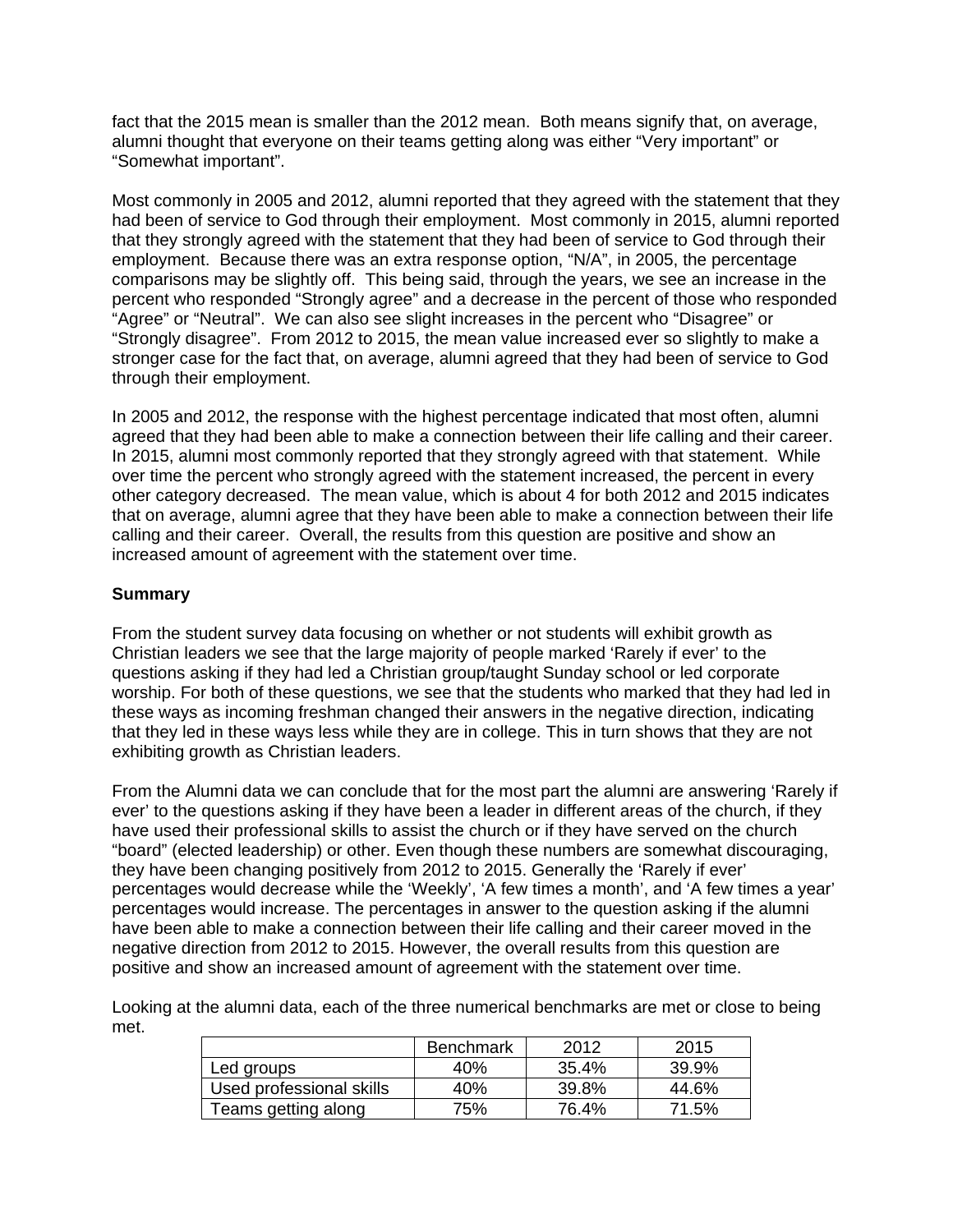# **Changes to be Made Based on Data:**

This data has some interesting information about the number of leadership opportunities in which students are engaging while in college. The university had a number of leadership positions, but certainly not one position per person. It is worth investigating if it is possible to assist students in seeking leadership opportunities in the community outside of what the university offers.

**Rubric Used**  None. Survey data.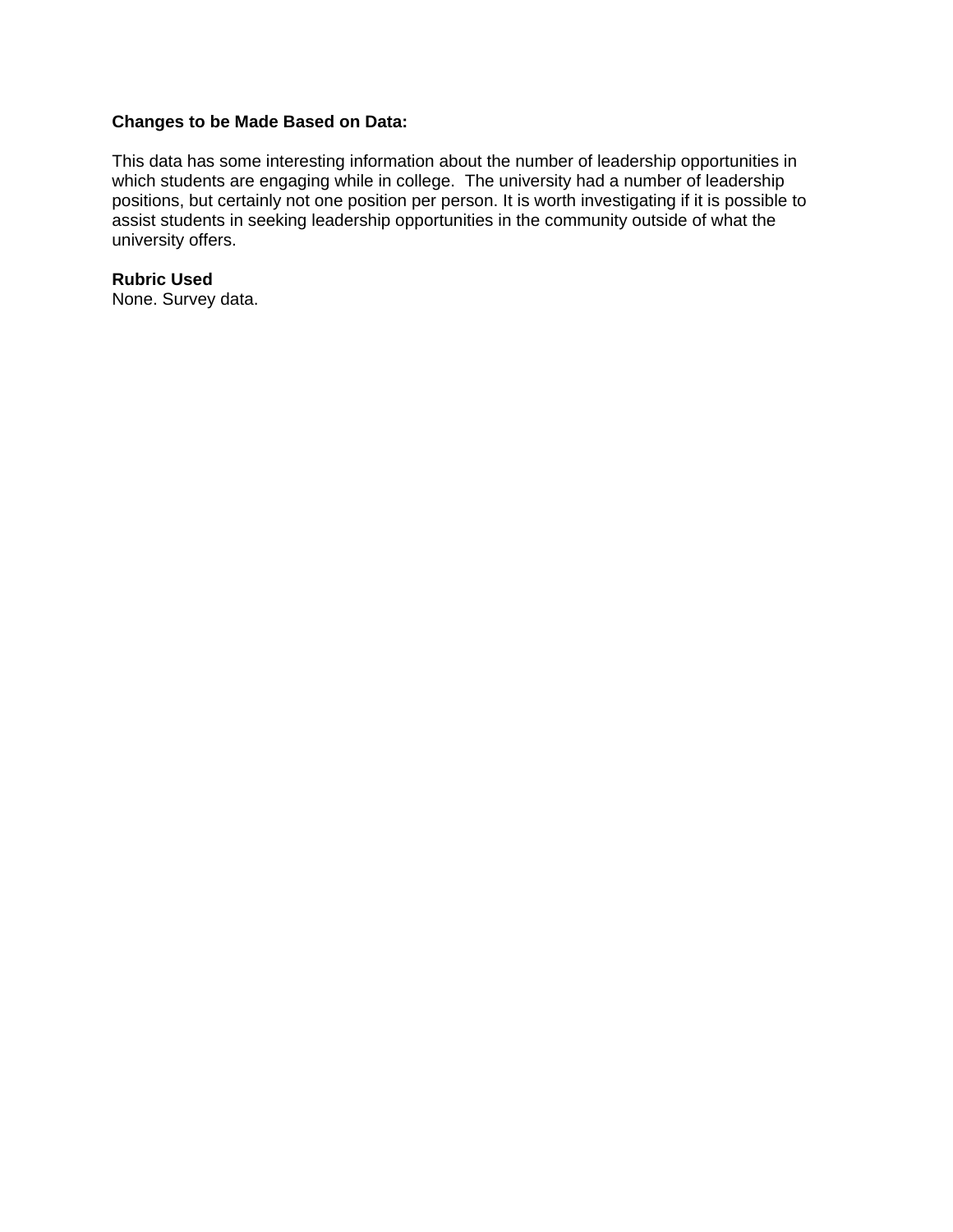# **Spiritual Development Assessment Data**

# **Learning Outcome:**

#### **D. Students will demonstrate the ability to be effective team members**

#### **Outcome Measure:**

Selected questions from the PLNU survey panel survey of current students and the survey of alumni.

# **Criteria for Success (how do you judge if the students have met your standards):**

PLNU works to shape students as effective team members and the Spiritual Development programs are all group programs with a great deal of focus on teamwork. Here are some numerical goals for alumni outcomes in this area:

Importance of teams getting along agree or strongly agree: 75% Interaction with people who challenged basic values: 80% Sought the opinions and perspectives of others: 80% Had a meal with someone of a different racial or ethnic background: 80%

#### **Longitudinal Data:**

Student Survey Data:

#### This institution contributed to your working effectively with others (Freshman) \* This institution contributed to your working effectively with others (Senior) Crosstabulation

|                                                  |         |       | This institution contributed to your working<br>effectively with others (Senior) |             |           |        |
|--------------------------------------------------|---------|-------|----------------------------------------------------------------------------------|-------------|-----------|--------|
|                                                  |         |       | Some                                                                             | Quite a bit | Very much | Total  |
| This institution                                 | Some    | Count |                                                                                  | 4           | 2         |        |
| contributed to your<br>working effectively       |         | Row % | 14.3%                                                                            | 57.1%       | 28.6%     | 100.0% |
| with others<br>bit<br>(Freshman)<br>Very<br>much | Quite a | Count | 4                                                                                | 3           | 10        | 17     |
|                                                  |         | Row % | 23.5%                                                                            | 17.6%       | 58.8%     | 100.0% |
|                                                  |         | Count |                                                                                  | 5           | 5         | 11     |
|                                                  |         | Row % | 9.1%                                                                             | 45.5%       | 45.5%     | 100.0% |
| Total                                            |         | Count | 6                                                                                | 12          | 17        | 35     |
|                                                  |         | Row % | 17.1%                                                                            | 34.3%       | 48.6%     | 100.0% |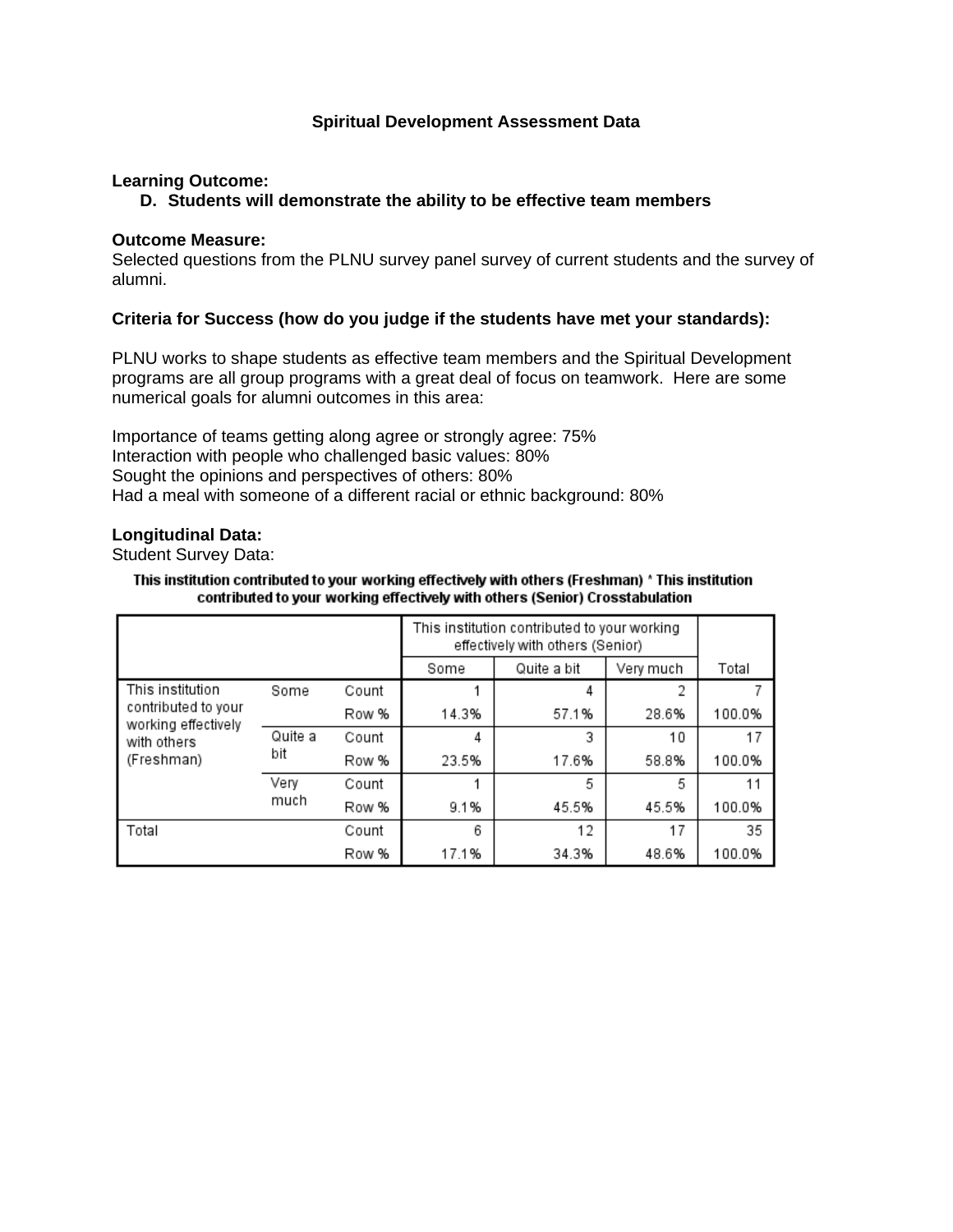# Alumni Survey Data:

| <b>Question</b>                                             | Year | <b>Essential</b><br>(4) | <b>Very</b><br>important<br>(3) | Somewhat<br>important<br>(2) | <b>Not</b><br>important<br>(1) | <b>Mean</b> |
|-------------------------------------------------------------|------|-------------------------|---------------------------------|------------------------------|--------------------------------|-------------|
| How important are<br>the following areas to                 | 2015 | 24.6%                   | 46.9%                           | 26.0%                        | 2.5%                           | 2.94        |
| you personally? For<br>everyone on my teams<br>to get along | 2012 | 25.8%                   | 50.6%                           | 22.3%                        | 1.3%                           | 3.01        |

| Question                                                                         | Year | Percent |
|----------------------------------------------------------------------------------|------|---------|
| During the last couple of years, in which of the                                 | 2015 | 49.8%   |
| following activities have you been engaged?<br>Volunteered time to help the poor | 2012 | 45.5%   |

| <b>Question</b>                                                                                 | Year | Percent |
|-------------------------------------------------------------------------------------------------|------|---------|
| During the last couple of years, in which of the<br>following activities have you been engaged? | 2015 | 57.9%   |
| Volunteered time to a Christian organization                                                    | 2012 | 50.9%   |

| <b>Question</b>                                                                               | Year | Percent |
|-----------------------------------------------------------------------------------------------|------|---------|
| During the last couple of years, in which of the                                              | 2015 | 29.4%   |
| following activities have you been engaged? Taken<br>part in a men's or women's support group | 2012 | 28.5%   |

| <b>Question</b>                                                                                   | Year | Percent |
|---------------------------------------------------------------------------------------------------|------|---------|
| During the last couple of years, in which of the<br>  following activities have you been engaged? | 2015 | 82.5%   |
| Interacted with persons who challenged my basic<br>values                                         | 2012 | 81.2%   |

| <b>Question</b>                                                                                                                                   | Year | Percent |
|---------------------------------------------------------------------------------------------------------------------------------------------------|------|---------|
| During the last couple of years, in which of the<br>following activities have you been engaged?<br>Sought the perspectives and opinions of others | 2015 | 86.0%   |
|                                                                                                                                                   | 2012 | 89.4%   |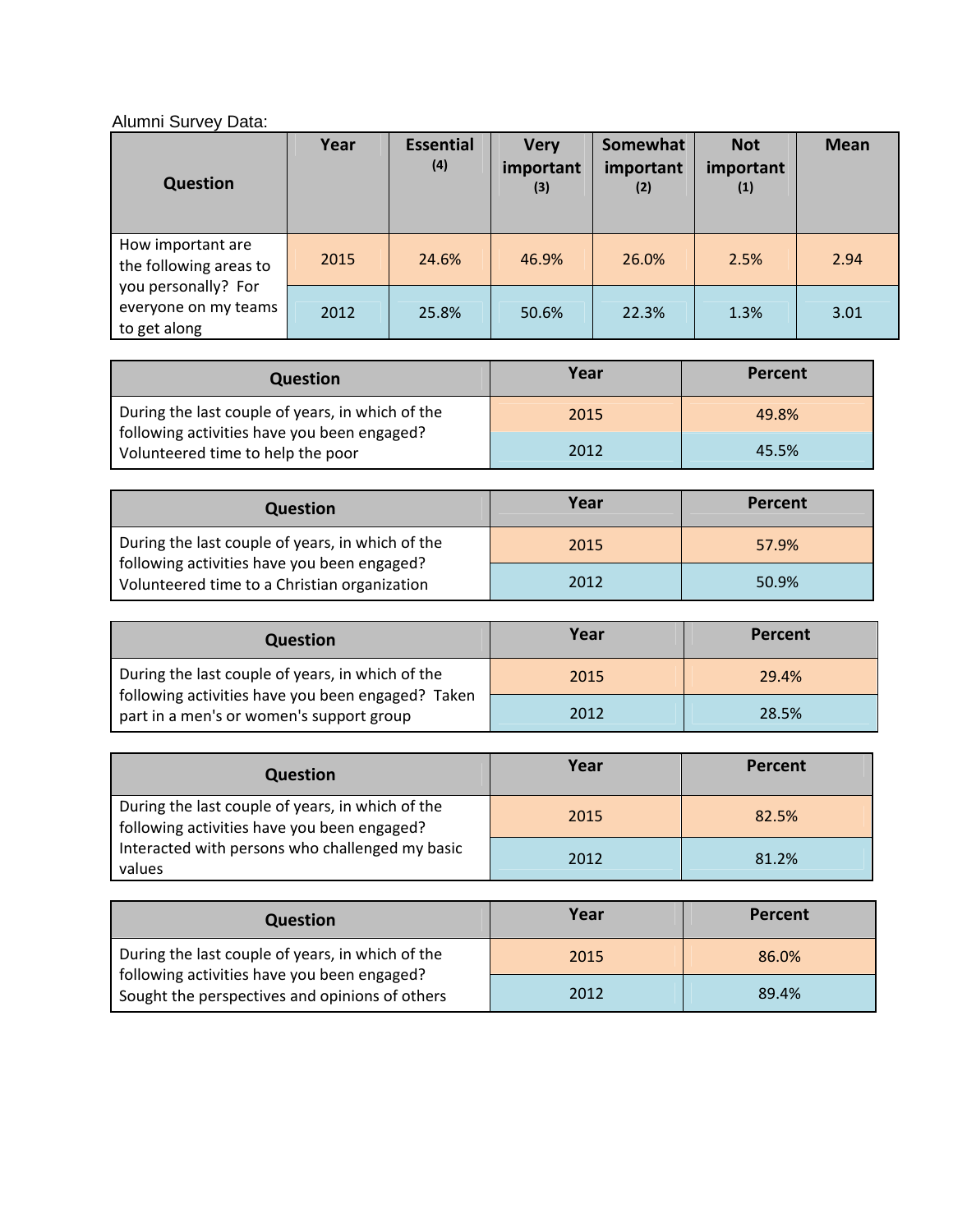| <b>Question</b>                                                                                                                                                    | Year | Percent |
|--------------------------------------------------------------------------------------------------------------------------------------------------------------------|------|---------|
| During the last couple of years, in which of the<br>following activities have you been engaged? Had<br>meals with people of other racial and ethnic<br>backgrounds | 2015 | 81.4%   |
|                                                                                                                                                                    | 2012 | 84.2%   |

| <b>Question</b>                                                                                                                                                         | Year | Percent |
|-------------------------------------------------------------------------------------------------------------------------------------------------------------------------|------|---------|
| During the last couple of years, in which of the<br>following activities have you been engaged?<br>Worshipped with people of different racial and<br>ethnic backgrounds | 2015 | 63.2%   |
|                                                                                                                                                                         | 2012 | 63.9%   |

| <b>Question</b>                                                                                                                                            | Year | Percent |
|------------------------------------------------------------------------------------------------------------------------------------------------------------|------|---------|
| During the last couple of years, in which of the<br>following activities have you been engaged?<br>Volunteered time to help the poor in other<br>countries | 2015 | 24.3%   |
|                                                                                                                                                            | 2012 | 20.6%   |

# **Conclusions Drawn from Data:**

# **Student Survey Data:**

The results of this question are reassuring for Point Loma in light of standard learning outcome D concerning the ability of Point Loma students to be effective leaders. In the freshman year survey, the most often selected response was "Very much". In the most recent response, the most often selected response was "Quite a bit". It is almost as though the percentages of these two responses flipped between the freshman year and the most recent response. The percent who selected "Very much" freshman year is equal to the percent who selected "Quite a bit" in their most recent response. The slight difference in "Quite a bit" from freshman year and "Very much" in the most recent response can be seen in the increased percentage on the "Some" category from freshman year to the most recent response.

# Alumni Survey Data:

The largest percent for any one response to this question about the personal importance of everyone on an alumni's team to get along is "Very important". Between 2012 and 2015, however, the percent who thought that this was "Essential" or "Very important" decreased while the percent who thought this was "Somewhat important" or "Not important" increased. This means that everyone on their teams getting along was not as important to the 2015 alumni as it was for the 2012 alumni. Similarly, the mean values for 2012 and 2015, while close, differ in the fact that the 2015 mean is smaller than the 2012 mean. Both means signify that, on average, alumni thought that everyone on their teams getting along was either "Very important" or "Somewhat important".

From 2012 to 2015, the percent of alumni who reported that they had volunteered time to help the poor increased so that it rests just under fifty percent.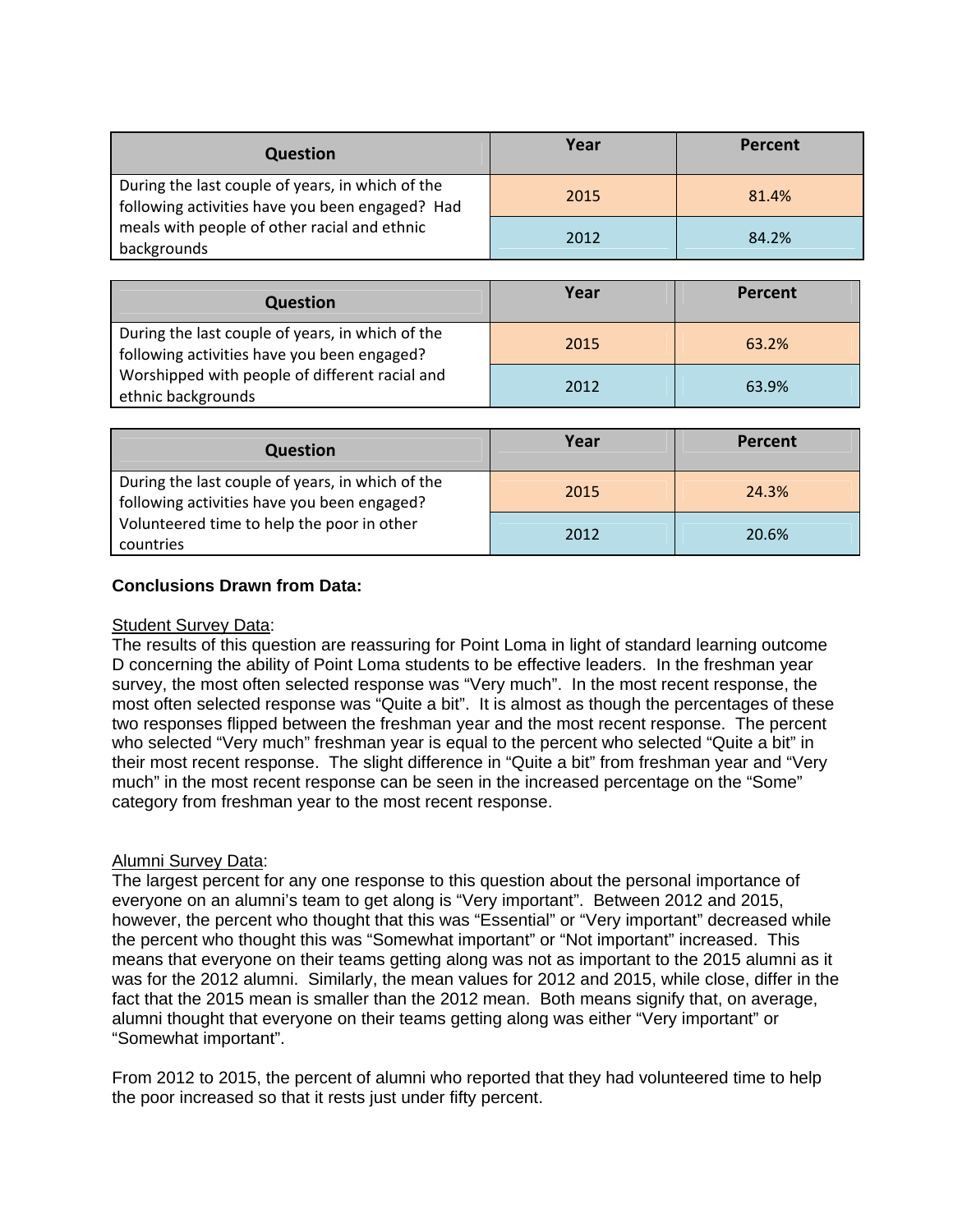Over half of respondents in 2012 and 2015 said that they had volunteered time to a Christian organization in the last couple of years. Also, between 2012 and 2015, the percent who said that they had engaged in this activity increased by 7%.

Just under 30% of alumni reported that they had taken part in a men's or women's support group in the last few years. Although this percent increased from 2012 and 2015, the amount that it increased was less than 1%.

The vast majority of alumni in 2012 and 2015 responded that they had come into contact with persons who challenged their basic values in the last couple of years. This percentage increased by slightly over 1% from 2012 to 2015.

A very large percentage of alumni reported that they had sought the opinions and perspectives of others in the last couple of years. Between 2012 and 2015, the percent who responded this way dropped 3.6%.

A large majority of alumni responded that they had eaten meals with people of other racial and ethnic backgrounds in the last couple of years. This percentage did drop, however, between the 2012 and 2015 groups of alumni.

The results from the 2012 and 2015 groups of alumni are almost identical; in both groups, about 63% of respondents reported that they had worshipped with people of different racial and ethnic backgrounds in the last couple of years.

Less than a quarter of respondents in 2012 and 2015 reported that they had volunteered time to help the poor in other countries in the last few years. Between 2012 and 2015, however, the percent did increase by about 4%.

#### **Summary**

From the Alumni data we see that in answer to all of the questions relating to how the students demonstrate the ability to be effective team members most answers changed slightly in the positive direction from 2012 to 2015. The only two that move in the negative direction were the questions asking if people had sought the opinions and perspectives of others in the last couple of years and if they had eaten meals with people of other racial and ethnic backgrounds in the last couple of years. Both of these questions decrease about 3% from 2012 to 2015.

Looking at the alumni data, each of the three numerical benchmarks are met or close to being met.

|                            | <b>Benchmark</b> | 2012  | 2015  |
|----------------------------|------------------|-------|-------|
| Teams getting along        | 75%              | 76.4% | 71.5% |
| Challenged values          | 80%              | 81.2% | 82.5% |
| Sought opinions            | 80%              | 89.4% | 86.0% |
| Meal with different racial | 80%              | 84.2% | 81.4% |
| and ethnic groups          |                  |       |       |

#### **Changes to be Made Based on Data:**

It looks like PLNU's work to develop graduates as effective team members is successful. The emphasis on teamwork should be continued.